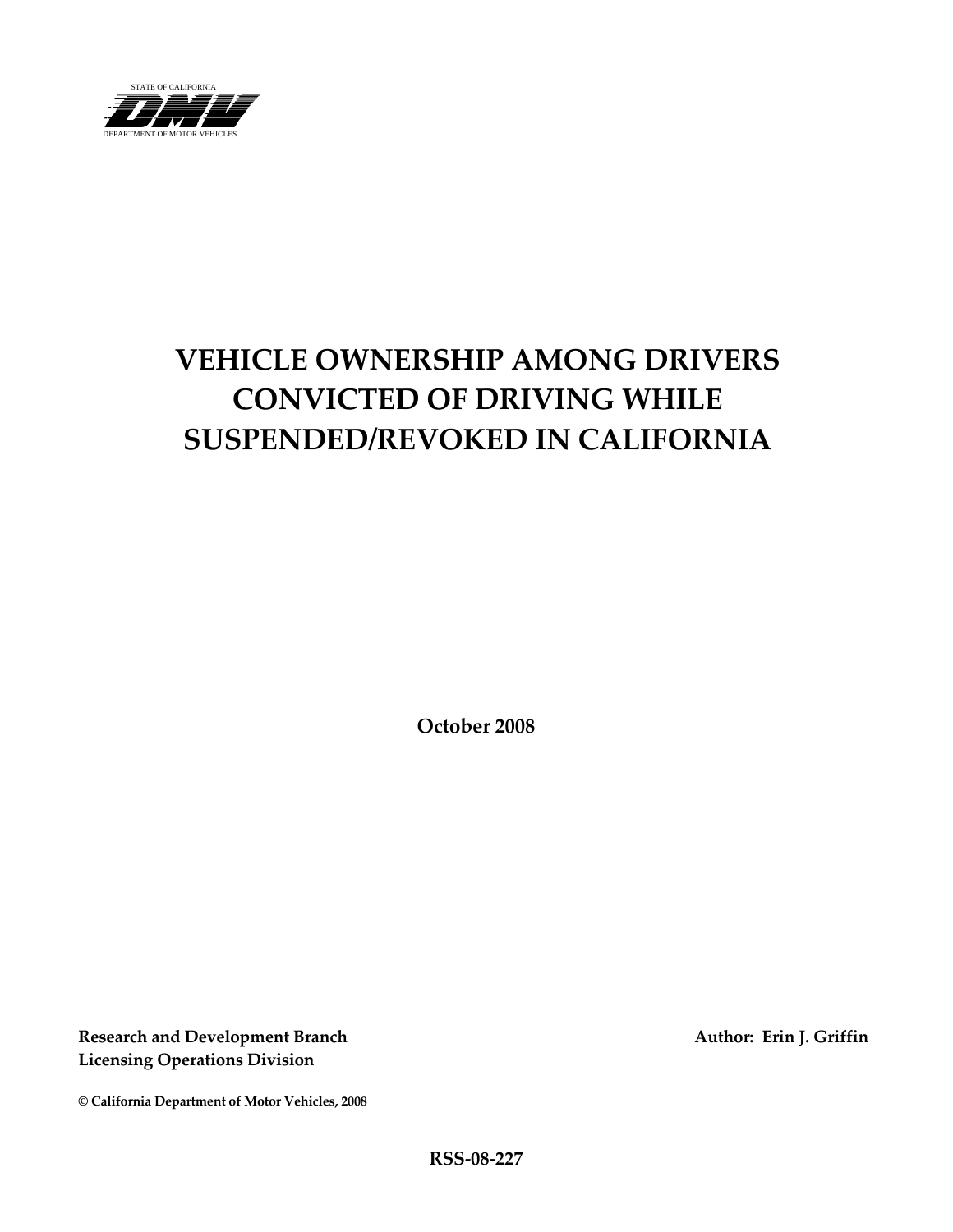| <b>REPORT DOCUMENTATION PAGE</b>                                                                                                                                                                                                                                                                                           |                                                                                                                                                                                                                                                                                                                                                                                                       |                                  |  | Form Approved<br>OMB No. 0704-0188 |  |
|----------------------------------------------------------------------------------------------------------------------------------------------------------------------------------------------------------------------------------------------------------------------------------------------------------------------------|-------------------------------------------------------------------------------------------------------------------------------------------------------------------------------------------------------------------------------------------------------------------------------------------------------------------------------------------------------------------------------------------------------|----------------------------------|--|------------------------------------|--|
|                                                                                                                                                                                                                                                                                                                            | Public reporting burden for this collection of information is estimated to average 1 hour per response, including the time for reviewing instructions, searching existing data sources, gathering and<br>maintaining the data needed, and completing and reviewing the collection of information. Send comments regarding this burden estimate or any other aspect of this collection of information, |                                  |  |                                    |  |
| including suggestions for reducing this burden, to Washington Headquarters Services, Directorate for Information Operations and Reports, 1215 Jefferson Davis Highway, Suite 1204, Arlington, VA<br>22202-4302, and to the Office of Management and Budget, Paperwork Reduction Project (0704-0188), Washington, DC 20503. |                                                                                                                                                                                                                                                                                                                                                                                                       |                                  |  |                                    |  |
| 1. AGENCY USE ONLY (Leave blank)                                                                                                                                                                                                                                                                                           | 2. REPORT DATE                                                                                                                                                                                                                                                                                                                                                                                        | 3. REPORT TYPE AND DATES COVERED |  |                                    |  |
|                                                                                                                                                                                                                                                                                                                            | October 2008                                                                                                                                                                                                                                                                                                                                                                                          |                                  |  |                                    |  |
| 4. TITLE AND SUBTITLE                                                                                                                                                                                                                                                                                                      |                                                                                                                                                                                                                                                                                                                                                                                                       |                                  |  | 5. FUNDING NUMBERS                 |  |
| Vehicle Ownership Among Drivers Convicted of Driving While                                                                                                                                                                                                                                                                 |                                                                                                                                                                                                                                                                                                                                                                                                       |                                  |  |                                    |  |
| Suspended/Revoked in California                                                                                                                                                                                                                                                                                            |                                                                                                                                                                                                                                                                                                                                                                                                       |                                  |  |                                    |  |
| 6. AUTHOR(S)                                                                                                                                                                                                                                                                                                               |                                                                                                                                                                                                                                                                                                                                                                                                       |                                  |  |                                    |  |
| Erin J. Griffin<br>7. PERFORMING ORGANIZATION NAME(S) AND ADDRESS(ES)                                                                                                                                                                                                                                                      |                                                                                                                                                                                                                                                                                                                                                                                                       |                                  |  | 8. PERFORMING ORGANIZATION         |  |
| California Department of Motor Vehicles                                                                                                                                                                                                                                                                                    |                                                                                                                                                                                                                                                                                                                                                                                                       |                                  |  | <b>REPORT NUMBER</b>               |  |
| Research and Development Branch                                                                                                                                                                                                                                                                                            |                                                                                                                                                                                                                                                                                                                                                                                                       |                                  |  | CAL-DMV-RSS-08-227                 |  |
| P.O. Box 932382                                                                                                                                                                                                                                                                                                            |                                                                                                                                                                                                                                                                                                                                                                                                       |                                  |  |                                    |  |
| Sacramento, CA 94232-3820                                                                                                                                                                                                                                                                                                  |                                                                                                                                                                                                                                                                                                                                                                                                       |                                  |  |                                    |  |
| 9. SPONSORING/MONITORING AGENCY NAME(S) AND ADDRESS(ES)                                                                                                                                                                                                                                                                    |                                                                                                                                                                                                                                                                                                                                                                                                       |                                  |  | 10. SPONSORING/MONITORING          |  |
| Office of Traffic Safety                                                                                                                                                                                                                                                                                                   |                                                                                                                                                                                                                                                                                                                                                                                                       |                                  |  | <b>AGENCY REPORT NUMBER</b>        |  |
| 2208 Kausen Drive                                                                                                                                                                                                                                                                                                          |                                                                                                                                                                                                                                                                                                                                                                                                       |                                  |  | AL0524                             |  |
| Elk Grove, CA 95758                                                                                                                                                                                                                                                                                                        |                                                                                                                                                                                                                                                                                                                                                                                                       |                                  |  |                                    |  |
| <b>11. SUPPLEMENTARY NOTES</b>                                                                                                                                                                                                                                                                                             |                                                                                                                                                                                                                                                                                                                                                                                                       |                                  |  |                                    |  |
| 13. ABSTRACT (Maximum 200 words)                                                                                                                                                                                                                                                                                           | 12a. DISTRIBUTION/AVAILABILITY STATEMENT<br>12b. DISTRIBUTION CODE                                                                                                                                                                                                                                                                                                                                    |                                  |  |                                    |  |
|                                                                                                                                                                                                                                                                                                                            |                                                                                                                                                                                                                                                                                                                                                                                                       |                                  |  |                                    |  |
| Suspended and revoked (S/R) drivers who continue to drive are at increased risk of being involved in<br>crashes, driving under the influence, and other driving violations. The success of sanctions and                                                                                                                   |                                                                                                                                                                                                                                                                                                                                                                                                       |                                  |  |                                    |  |
|                                                                                                                                                                                                                                                                                                                            |                                                                                                                                                                                                                                                                                                                                                                                                       |                                  |  |                                    |  |
| countermeasures are influenced by the amount and type of access suspended and revoked drivers have to<br>vehicles. This study was designed to obtain information about the vehicles S/R drivers drive and how                                                                                                              |                                                                                                                                                                                                                                                                                                                                                                                                       |                                  |  |                                    |  |
| they access them. California driver license and vehicle registration data representing nearly 140,000                                                                                                                                                                                                                      |                                                                                                                                                                                                                                                                                                                                                                                                       |                                  |  |                                    |  |
| drivers convicted of driving while suspended (DWS) were analyzed using quantitative and qualitative                                                                                                                                                                                                                        |                                                                                                                                                                                                                                                                                                                                                                                                       |                                  |  |                                    |  |
| approaches. The quantitative results were presented to a panel of traffic safety experts who evaluated the                                                                                                                                                                                                                 |                                                                                                                                                                                                                                                                                                                                                                                                       |                                  |  |                                    |  |
| procedural and enforcement-related implications of the results and made the following                                                                                                                                                                                                                                      |                                                                                                                                                                                                                                                                                                                                                                                                       |                                  |  |                                    |  |
| recommendations: 1) Create a "hot list" to assist with apprehension of high-risk disqualified drivers, 2)                                                                                                                                                                                                                  |                                                                                                                                                                                                                                                                                                                                                                                                       |                                  |  |                                    |  |
| Administratively confiscate the physical license of disqualified drivers caught driving, 3) Use existing                                                                                                                                                                                                                   |                                                                                                                                                                                                                                                                                                                                                                                                       |                                  |  |                                    |  |
|                                                                                                                                                                                                                                                                                                                            |                                                                                                                                                                                                                                                                                                                                                                                                       |                                  |  |                                    |  |
| technology to enhance access to driver license and vehicle registration data from the field, 4) Conduct                                                                                                                                                                                                                    |                                                                                                                                                                                                                                                                                                                                                                                                       |                                  |  |                                    |  |
| more frequent license and registration checks during traffic stops, 5) Conduct a survey of DWS drivers                                                                                                                                                                                                                     |                                                                                                                                                                                                                                                                                                                                                                                                       |                                  |  |                                    |  |
| apprehended driving vehicles that they do not own to obtain information about the relationship between                                                                                                                                                                                                                     |                                                                                                                                                                                                                                                                                                                                                                                                       |                                  |  |                                    |  |
| the driver and the vehicle owner, 6) Convene a task force to develop recommendations to reduce S/R                                                                                                                                                                                                                         |                                                                                                                                                                                                                                                                                                                                                                                                       |                                  |  |                                    |  |
| driver access to dismantled and junked vehicles, 7) Conduct a study to evaluate the independent crash                                                                                                                                                                                                                      |                                                                                                                                                                                                                                                                                                                                                                                                       |                                  |  |                                    |  |
| risk associated with dismantled and junked vehicles, and 8) provide S/R drivers with assistance in                                                                                                                                                                                                                         |                                                                                                                                                                                                                                                                                                                                                                                                       |                                  |  |                                    |  |
| anticipating their transportation needs during the period of disqualification.                                                                                                                                                                                                                                             |                                                                                                                                                                                                                                                                                                                                                                                                       |                                  |  |                                    |  |
| 14. SUBJECT TERMS                                                                                                                                                                                                                                                                                                          |                                                                                                                                                                                                                                                                                                                                                                                                       |                                  |  | 15. NUMBER OF PAGES                |  |
| Suspended drivers, license suspension/revocation, crash rates, traffic                                                                                                                                                                                                                                                     |                                                                                                                                                                                                                                                                                                                                                                                                       |                                  |  | 38                                 |  |
| convictions, driving-while-suspended countermeasures, vehicle-based                                                                                                                                                                                                                                                        |                                                                                                                                                                                                                                                                                                                                                                                                       |                                  |  | 16. PRICE CODE                     |  |
| countermeasures, vehicle impound                                                                                                                                                                                                                                                                                           |                                                                                                                                                                                                                                                                                                                                                                                                       |                                  |  |                                    |  |

| countermeasures, venicle impound                 |                                                    |                                            |                                           |
|--------------------------------------------------|----------------------------------------------------|--------------------------------------------|-------------------------------------------|
| <b>117. SECURITY CLASSIFICATION</b><br>OF REPORT | <b>18. SECURITY CLASSIFICATION</b><br>OF THIS PAGE | 19. SECURITY CLASSIFICATION<br>OF ABSTRACT | <b>20. LIMITATION OF ABSTRACT</b><br>None |
| Unclassified                                     | Unclassified                                       | Jnclassified                               |                                           |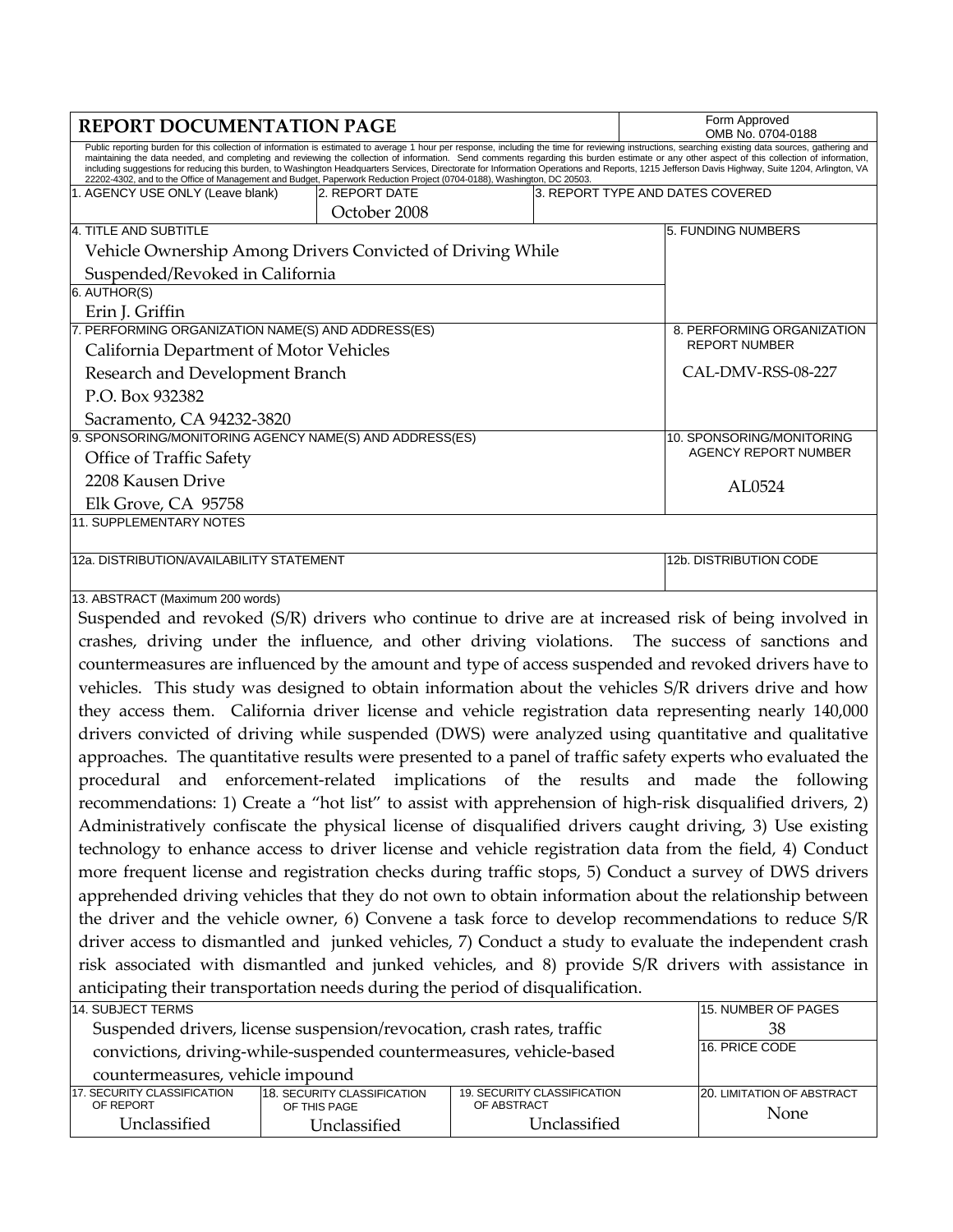#### PREFACE

This grant was conducted by the Research and Development Branch of the California Department of Motor Vehicles as part of the California Traffic Safety Program and was made possible through the support of the California Office of Traffic Safety, and the National Highway Traffic Safety Administration. The opinions, findings, and conclusions expressed in this publication are those of the author and not necessarily those of the State of California Business Transportation and Housing Agency or the National Highway Traffic Safety Administration.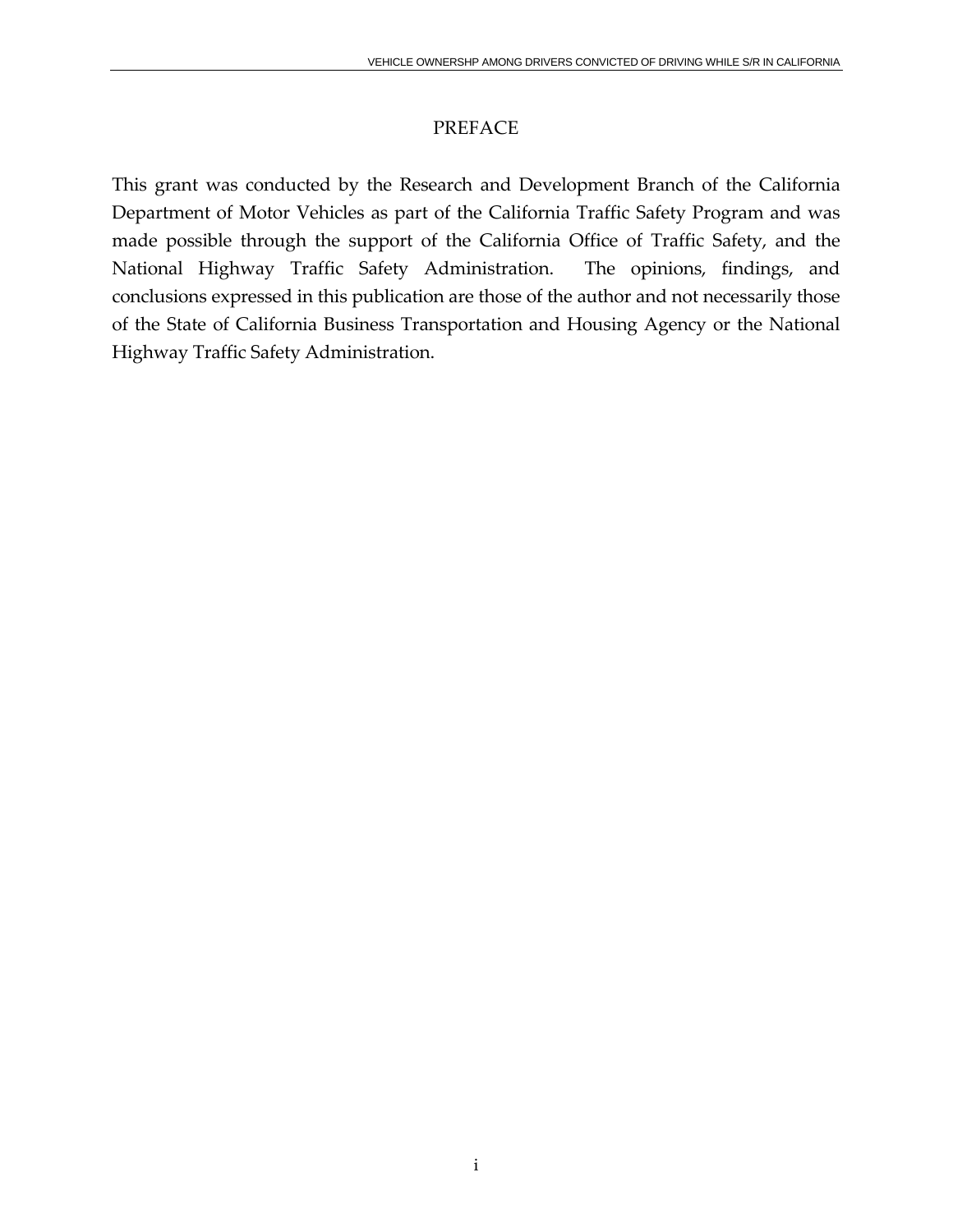#### ACKNOWLEDGEMENTS

The author would like to express sincere appreciation to the following Department of Motor Vehicles' employees who contributed their time and expertise to this project. David J. DeYoung, Chief of the Research and Development Branch, developed the original project proposal and worked with the California Office of Traffic Safety to obtain grant funding. Mr. DeYoung also provided general direction and ongoing technical expertise that greatly enhanced the quality and ultimate success of the project. Leonard Marowitz, Research Manager II, supervised the study and provided valuable suggestions and recommendations that facilitated understanding of the many internal and external factors at play among suspended and revoked drivers who continue to drive. Richard Wright, Program Manager, Registration/Business Partner Automation and System Development, was extremely helpful with the complex process of obtaining vehicle registration data. Helen Tashima, Research Program Specialist II, and Mike Gebers, Research Program Specialist II, provided guidance with identifying and extracting driver license data for suspended and revoked drivers. Debbie McKenzie, Associate Governmental Program Analyst, formatted and organized the final report.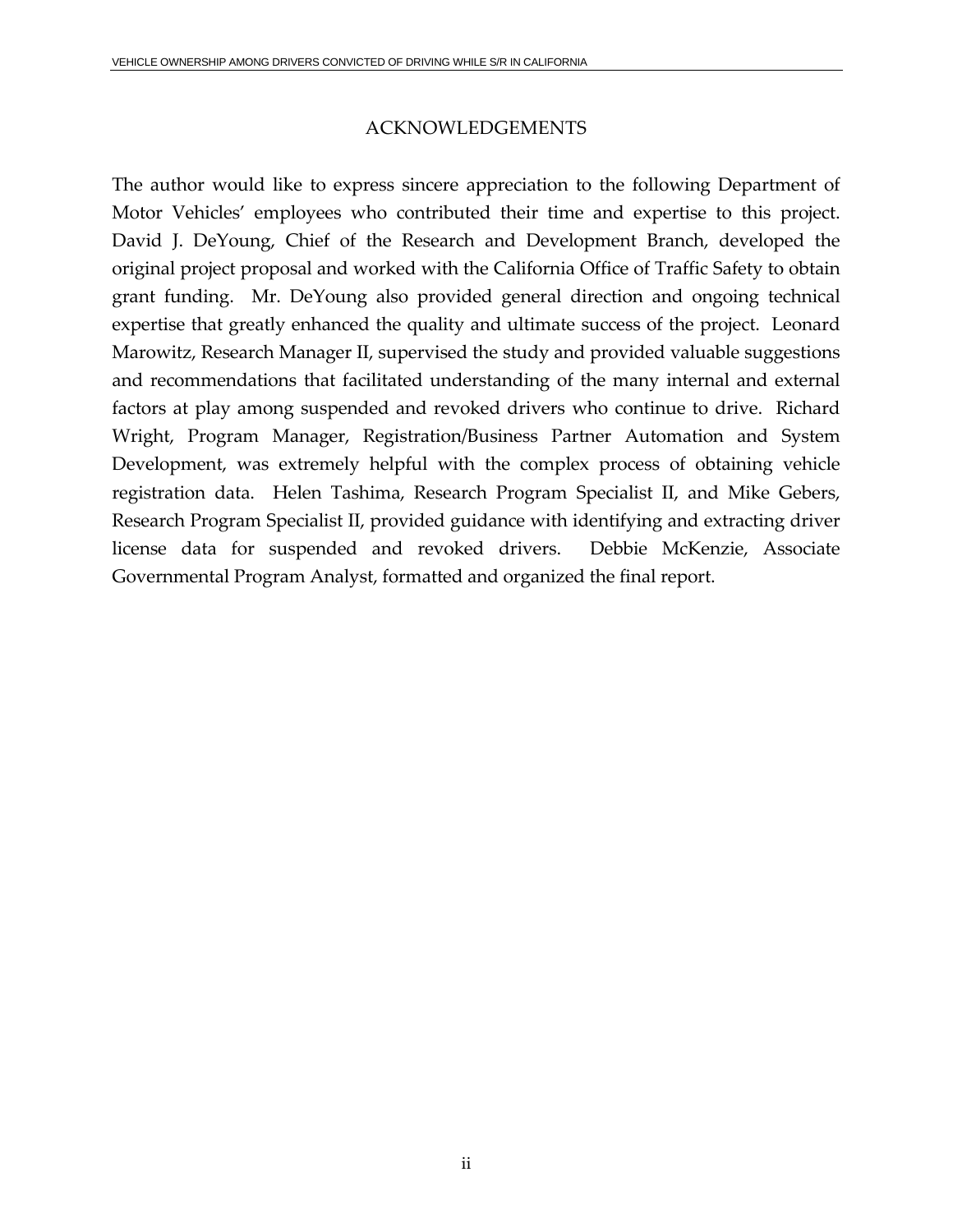#### EXECUTIVE SUMMARY

Suspended and revoked (S/R) drivers who continue to drive during their period of disqualification are at increased risk of being involved in crashes, driving under the influence (DUI), and other driving violations. In a study of drivers involved in fatal crashes, DeYoung, Peck, and Helander (1997) reported that, compared to validly licensed drivers, S/R drivers were overrepresented in fatal crashes by a factor of 3.7:1. Studies of driving among S/R drivers show that up to 70% of drivers continue driving post‐ disqualification (Clark & Bobevski, 2008; Ferrante, 2003). Although license suspension is associated with reductions in fatal and injury crashes among S/R drivers (Ross & Gonzales, 1988; Sadler, 1986), their crash and conviction rates are still well above those of validly licensed drivers (Gebers & DeYoung, 2002).

Countermeasures designed to discourage and prevent driving among disqualified drivers fall into two categories: driver‐based countermeasures and vehicle‐based countermeasures. Driver‐based countermeasures include driver license (DL) suspension or revocation, jail, probation, fines, warning letters, mailed educational materials, group counseling, alcohol treatment programs, and other sanctions designed to curtail driving by the S/R driver, and in some cases, to address the underlying problem behavior that led to the initial suspension (e.g. alcohol abuse). Vehicle‐based countermeasures include vehicle impound/immobilization, ignition interlock, license plate confiscation, vehicle markings, and other tactics designed to limit driving by restricting vehicle access or by increasing the visibility of driving‐while‐suspended (DWS) drivers to law enforcement.

The high proportion of S/R drivers who continue to drive, despite the number and range of driver‐based interventions that have been developed and implemented, indicates that driver-based sanctions have limited effectiveness, and that expanded application of vehicle-based countermeasures provides additional opportunities to reduce driving among disqualified drivers. More information is needed about the vehicles S/R drivers drive and how they access them to fill a crucial gap in the development and application of sanctions. This study is designed to obtain updated information about vehicle ownership among drivers convicted of DWS by accomplishing two specific goals:

- 1. To determine the proportion of S/R drivers who were apprehended driving a vehicle registered to them.
- 2. To describe the implications of vehicle ownership on sanctioning S/R drivers.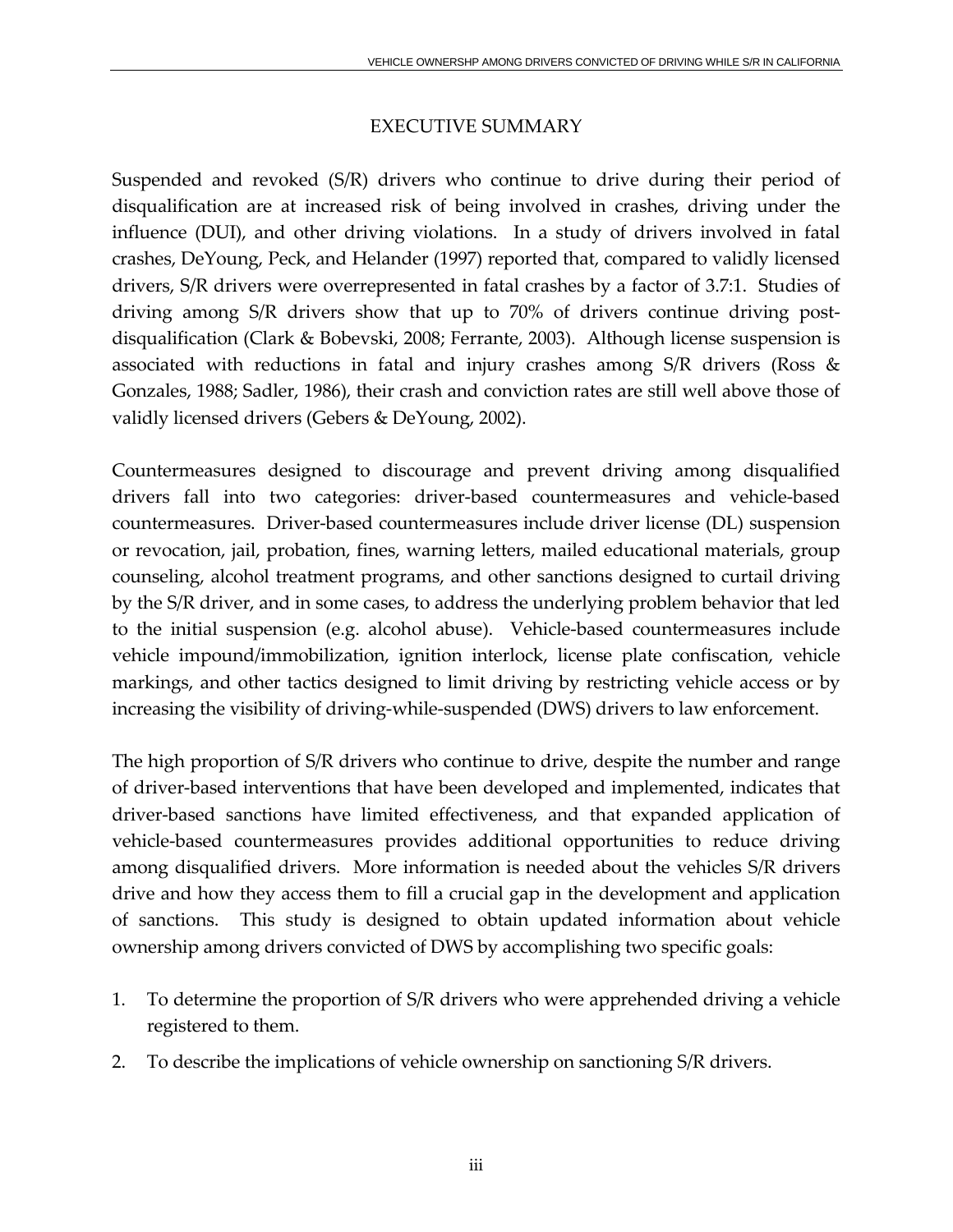#### METHOD

This study is based on information obtained from the California Department of Motor Vehicles' (DMV) DL and vehicle registration (VR) databases, and input from traffic safety experts representing a variety of agencies and disciplines. The study design is descriptive in nature, with both quantitative and qualitative components.

#### Quantitative Analysis

The quantitative analysis was conducted in three phases. In the first phase, the characteristics of S/R drivers were examined. This analysis was based on a sample of 139,895 DL records representing drivers cited for DWS between January 2005 and September 2006. In the second phase, the registration status of the vehicles being driven by S/R drivers when they were cited for DWS was examined (*N* = 122,115). In the third phase, a subsample of the linked DL and VR records (*n* = 2,005) was analyzed to determine the relationship between the DWS drivers and the vehicle owners.

#### Qualitative Analysis

The qualitative portion of data collection and analysis was based on input from a focus group comprised of traffic safety experts from DMV and other agencies, including the Office of Traffic Safety, the California Highway Patrol, private insurance companies (State Farm and AAA), the Department of Alcohol and Drug Programs, alcohol and drug treatment providers, a private defense attorney, and traffic safety researchers. During the focus group, the quantitative analysis findings were presented and the panel was surveyed to provide insight into the procedural, policy, and enforcement-related implications, and to develop feasible recommendations to reduce driving among S/R drivers.

#### RESULTS

#### Part I: Quantitative Analysis

The entire sample of drivers convicted of DWS was analyzed to obtain information about driver characteristics. The DWS drivers were generally young (43.5% were 20‐29 years old), male (76.5% of the sample), and resided in a large California county. An analysis of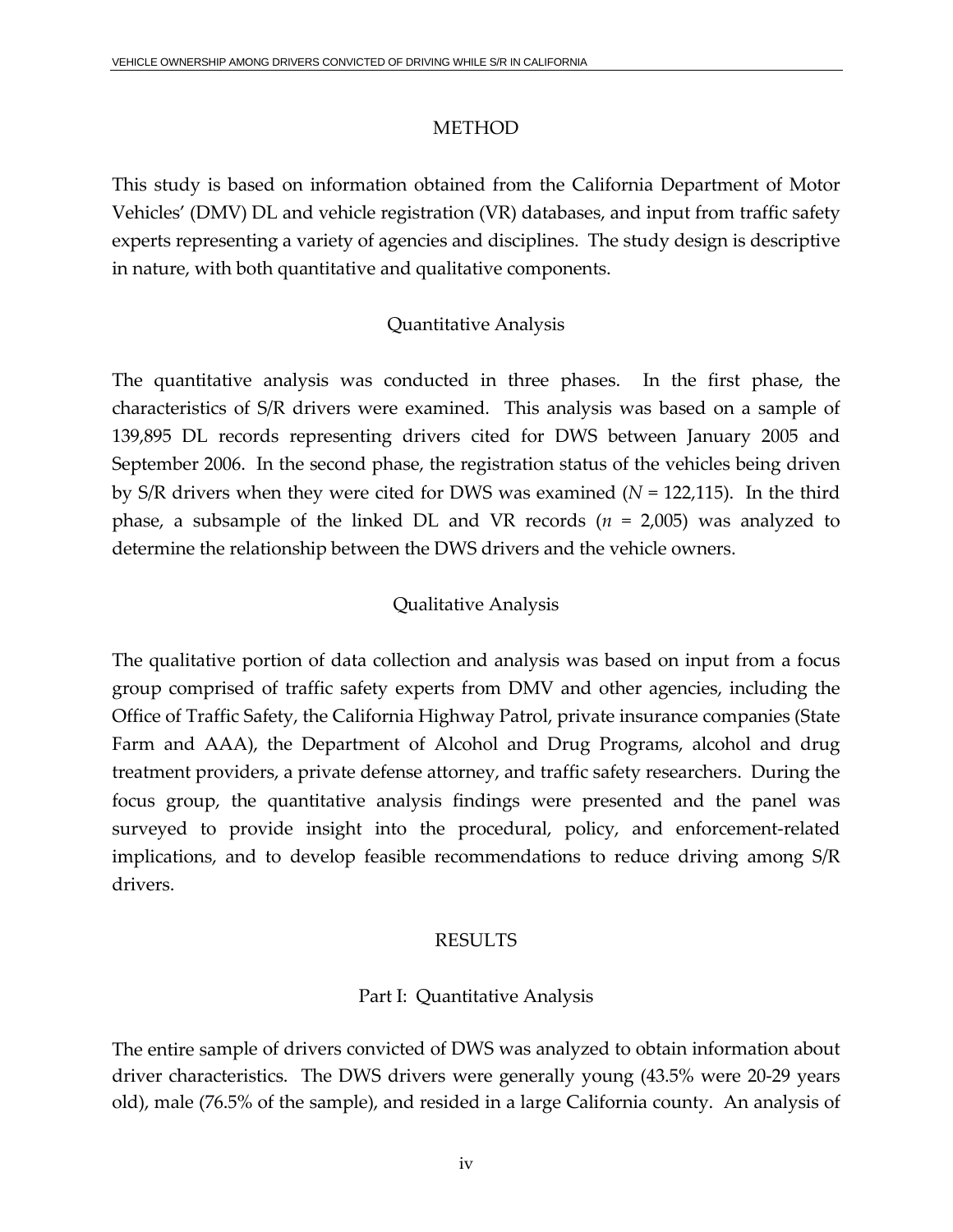the prior driving records of S/R and validly licensed drivers showed that the prior 3‐year incident rates of crashes, total convictions, and alcohol/drug-related convictions were higher for all S/R subgroups, relative to validly licensed drivers.

## *Vehicle Registration Status*

Vehicle Registration records representing the entire sample of vehicles driven by the S/R drivers convicted of DWS were analyzed. Within the sample of located VR records, 78.4% of the vehicles being driven by DWS drivers were owned by individuals or business, 6.3% were registered "dismantled," less than 1.0% were registered "non‐ revivable junk," less than 1.0% were registered "salvage," and 13.6% contained out‐of‐ date or untraceable information.

# *Vehicle Ownership*

A subsample of 2,005 records was randomly selected from the linked DL‐VR sample described above to examine vehicle ownership in more detail. Vehicle ownership was defined as a match or near‐match between the S/R driver name and address and the name and address of the registered owner of the vehicle being driven at the time of the DWS violation. Using these definitions, and excluding vehicles not registered to individuals (e.g. dismantled vehicles), 43% of S/R drivers convicted of DWS were driving a vehicle that they either owned personally or was owned by a person with whom they were associated by name or address. The remaining 56% were driving vehicles that were owned by a person with whom there was no identifiable association, indicating that S/R drivers have ready access to validly registered vehicles that they do not own.

## PART II: Qualitative Analysis

The focus group discussion centered on two major findings indentified in the quantitative analysis. The first is that a significant proportion, almost 7%, of DWS drivers were driving vehicles that were registered as either dismantled or junked. The second is that the majority of DWS drivers were operating legitimately registered vehicles that they frequently did not appear to own, even by "proxy," such as between relatives, married people, or roommates.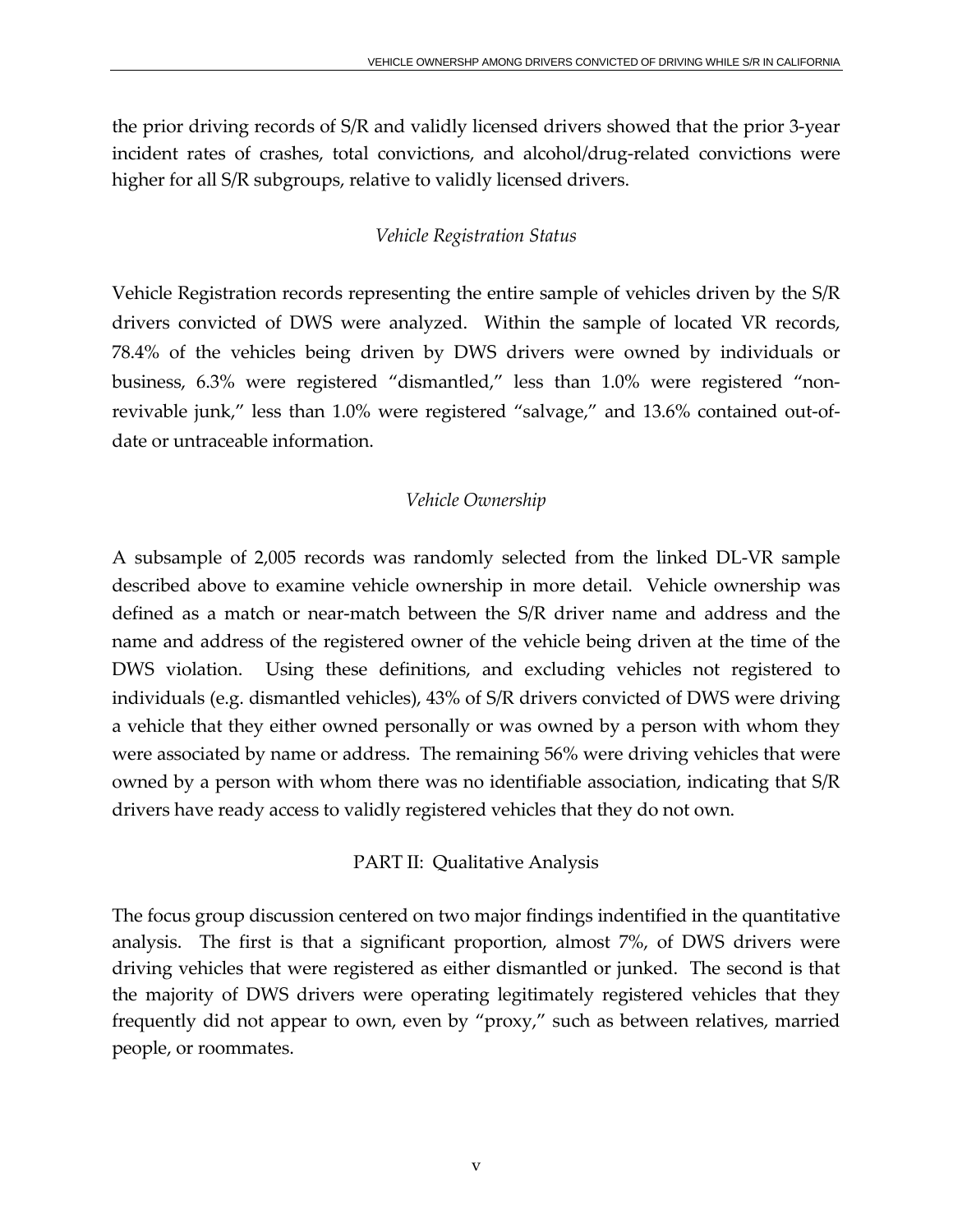The focus group identified barriers and procedural gaps that exist within DMV and law enforcement agencies that limit the detection, apprehension, and sanctioning of S/R drivers, and proposed new and enhanced countermeasures accordingly. The primary barriers and challenges are noted below, and are discussed in detail in the Discussion and Recommendations sections in the full report, along with proposed countermeasures.

- Detection of invalidly registered vehicles
- Assessment of driver license status during traffic stops
- Efficient access to complete DL and VR records in the field
- The practice of drivers purchasing dismantled vehicles for transportation purposes and simultaneously circumventing impound‐related sanctions

## DISCUSSION AND RECOMMENDATIONS

At a given point in time, by a conservative estimate, approximately 5.5% of all California drivers are suspended or revoked (California Department of Motor Vehicles, 2008a). In 2008, there were nearly 24 million licensed drivers in California (California Department of Motor Vehicles, 2008b). These two figures together indicate that there are approximately 1.3 million suspended and revoked drivers currently residing in California. As stated previously, studies have shown that up to 70% of S/R drivers continue to drive during their period of suspension/revocation (Clark & Bobevski, 2008; Ferrante, 2003). This means that, on average, over 900,000 S/R drivers are continuing to drive in California. This study shows that about 7% of drivers cited for DWS were driving vehicles registered as dismantled or junked, which translates into about 65,000 known "dismantled" vehicles being driven by high-risk S/R drivers. There is a traffic safety risk posed by both these drivers and potentially the vehicles themselves, and this warrants further study and intervention.

The recommendations proposed by the focus group, and additional recommendations based on the quantitative and qualitative analyses of this study, and findings from prior research in this area, are presented below:

1. The DMV should provide local law‐enforcement agencies with a "hot list" of suspended and revoked drivers to assist with apprehension of high-risk disqualified drivers who continue to drive.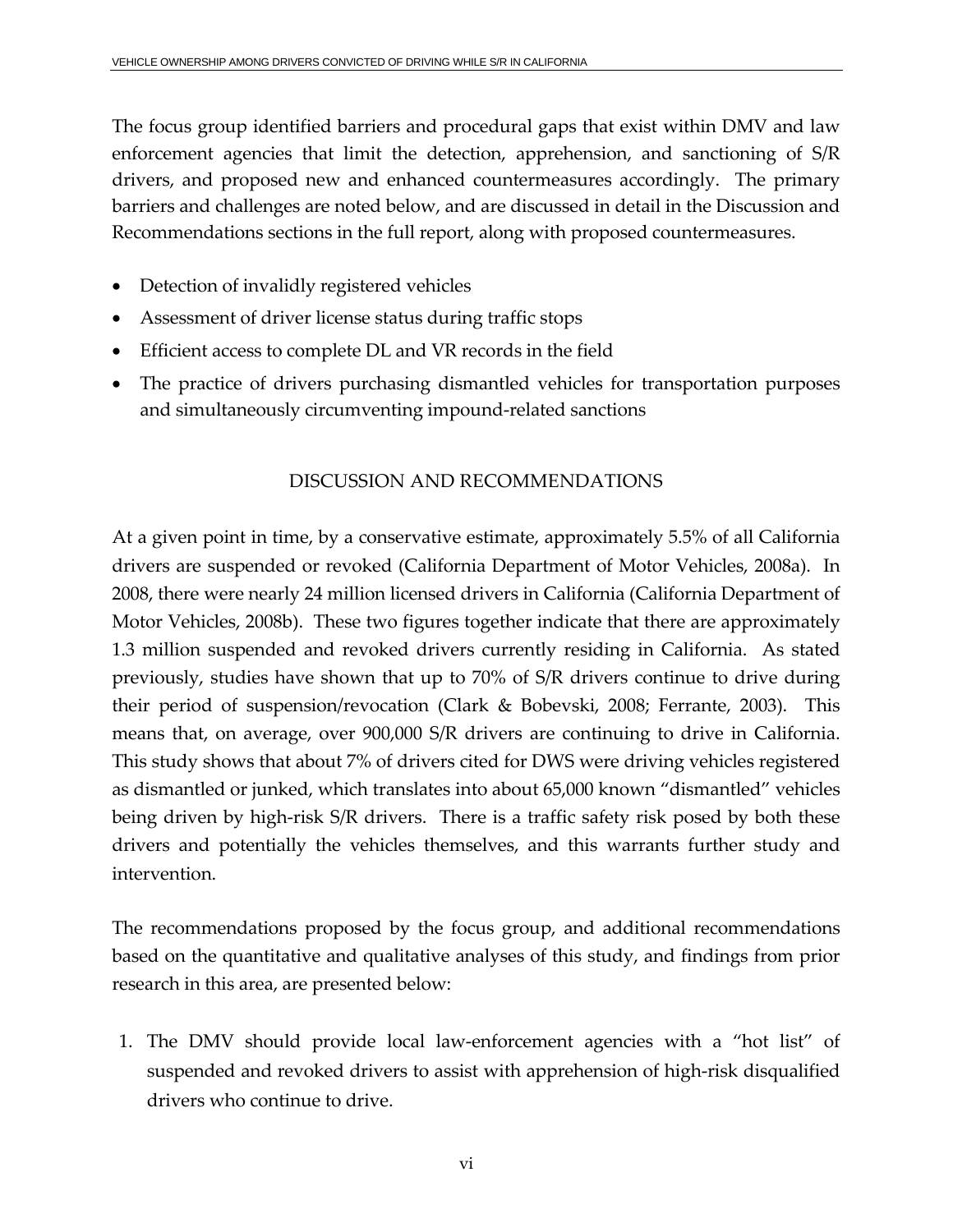- 2. The DMV should conduct outreach and training with law‐enforcement agencies to encourage more frequent checking of the driver's license and vehicle registration status during traffic stops, with the goal of checking license and registration status for all drivers involved in a traffic stop or crash.
- 3. Law enforcement agencies (e.g. CHP, police, sheriff) should provide field officers with electronic hardware and software, such as driver license scanners and in‐car laptop computers and printers, to expedite driver license and vehicle registration record checks during traffic stops.
- 4. DMV should conduct a follow‐up survey of DWS drivers apprehended while driving vehicles that they do not own to obtain detailed information about the relationship between the driver and vehicle owner (e.g. relative, roommate, coworker, etc.). The information would be used to develop sanctions for the driver and vehicle owner that would be imposed when DWS drivers are caught driving borrowed or invalidly registered vehicles.
- 5. The DMV should convene a task force to study the problem of S/R drivers obtaining access to dismantled and junked vehicles though lien sales and automobile dismantlers for transportation purposes. The task force would be charged with identifying potential points of intervention and developing recommendations to limit access to these types of vehicles for driving purposes.
- 6. The DMV should conduct a study of the crash and injury risk associated with dismantled vehicles among S/R, DUI, and validly licensed drivers. The goal of this study would be to isolate the independent crash and safety risk posed by dismantled vehicles. The inclusion of different subgroups of drivers (e.g. S/R drivers versus validly registered drivers) would make it possible to separate variations in crash risk due to driver behavior versus vehicle characteristics, two factors that are likely intertwined.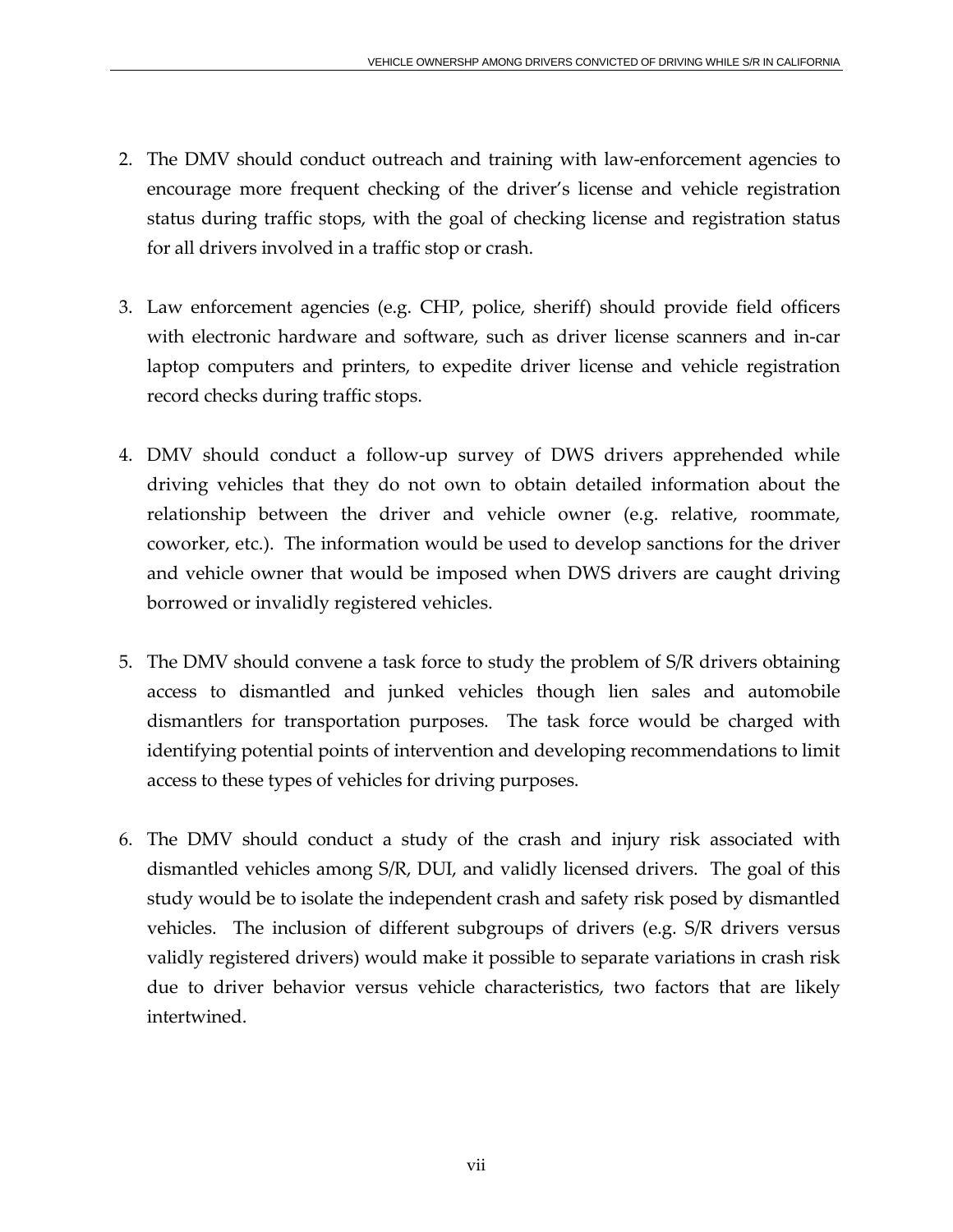- 7. The DMV should evaluate the effectiveness of sending a follow‐up letter to recently suspended and revoked drivers. The letter would follow the original order of suspension and would contain the following components:
	- a) Terms of the suspension or revocation.
	- b) A reminder to the driver not to drive and a brief description of the elevated crash and injury risk posed by suspended and revoked drivers.
	- c) A list of applicable sanctions in the event the driver is arrested for DWS.
	- d) A "transportation management plan" to assist the driver in anticipating their transportation needs and identifying alternatives during the period of disqualification.
- 8. The DMV and other law enforcement agencies should conduct a collaborative media campaign to inform and warn validly licensed drivers of the risks and consequences of loaning their vehicle to drivers without a valid license.
- 9. The DMV should propose legislation to add language into California Vehicle Code (CVC) §14602.6 (see Appendix for full text) that would permit early release of an impounded vehicle to a person with a community interest in the vehicle provided they sign a "stipulated vehicle release agreement," which allows future forfeiture of the vehicle if it is again operated by an S/R driver. This could be modeled after existing language in CVC §14607.6 (see Appendix for full text).
- 10. The DMV should conduct studies to better distinguish suspended and revoked drivers who are amenable to improving their driving behavior from "hard‐core" offenders who are highly resistant to change. This type of information would enable traffic safety professionals to develop targeted interventions that would be more cost‐ effective in reducing DWS within offender sub‐types with differing driving histories, challenges, and transportation needs.
- 11. The State of California should increase the availability and efficiency of public transportation to reduce the need for driving among suspended and revoked drivers.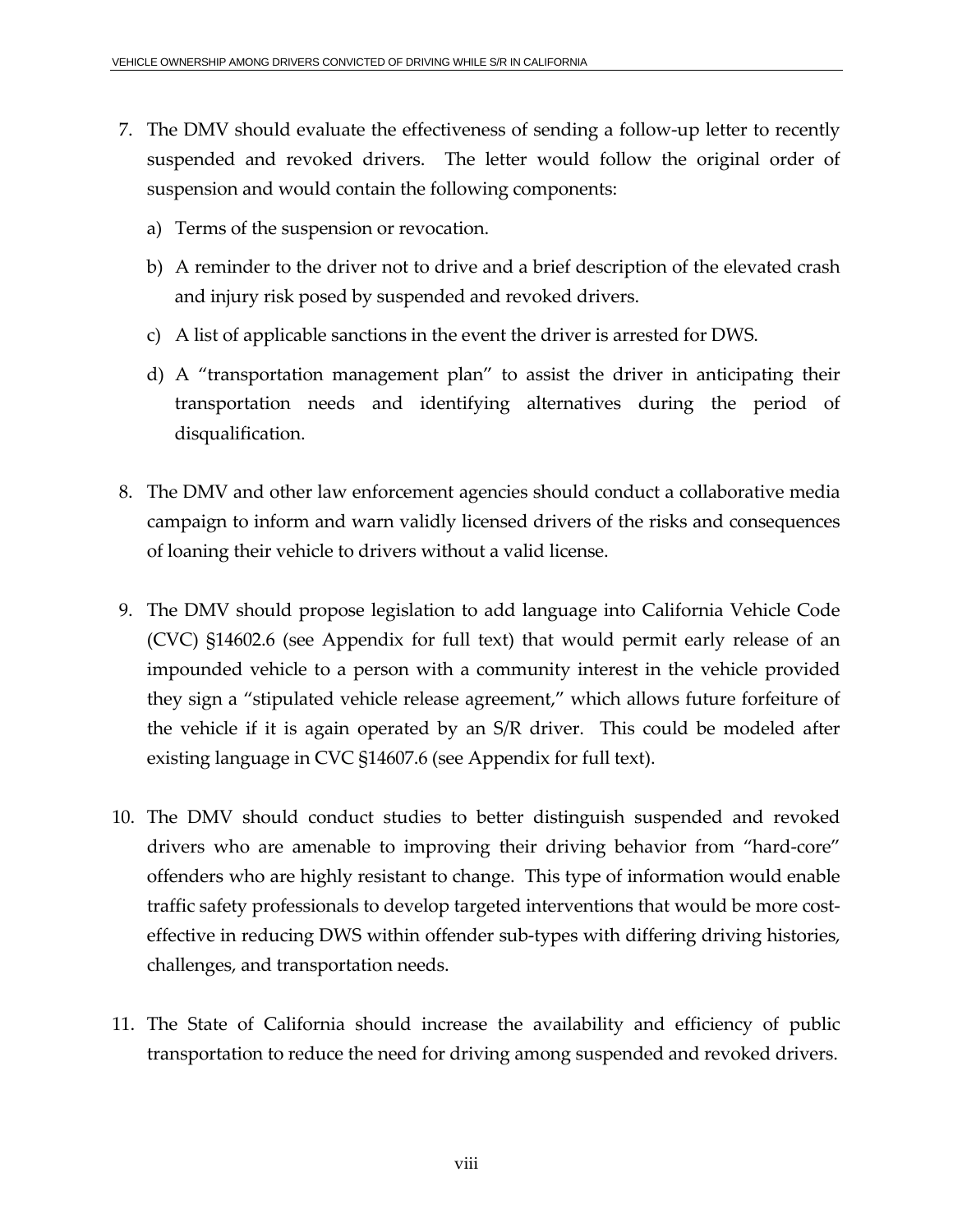# TABLE OF CONTENTS

# **PAGE**

|    | $\mathbf{i}$  |  |
|----|---------------|--|
|    | $\mathbf{ii}$ |  |
|    | iii           |  |
|    | $\mathbf{1}$  |  |
|    | 5             |  |
|    | 5             |  |
|    | 6             |  |
|    | 8             |  |
|    | 8             |  |
|    | 8             |  |
|    | 9             |  |
|    | 10            |  |
|    | 12            |  |
|    | 13            |  |
|    | 13            |  |
|    | 14            |  |
|    | 14            |  |
|    | 16            |  |
|    | 16            |  |
|    | 17            |  |
|    | 17            |  |
|    | 19            |  |
|    | 19            |  |
|    | 19            |  |
|    | 20            |  |
|    | 20            |  |
|    | 23            |  |
| 25 |               |  |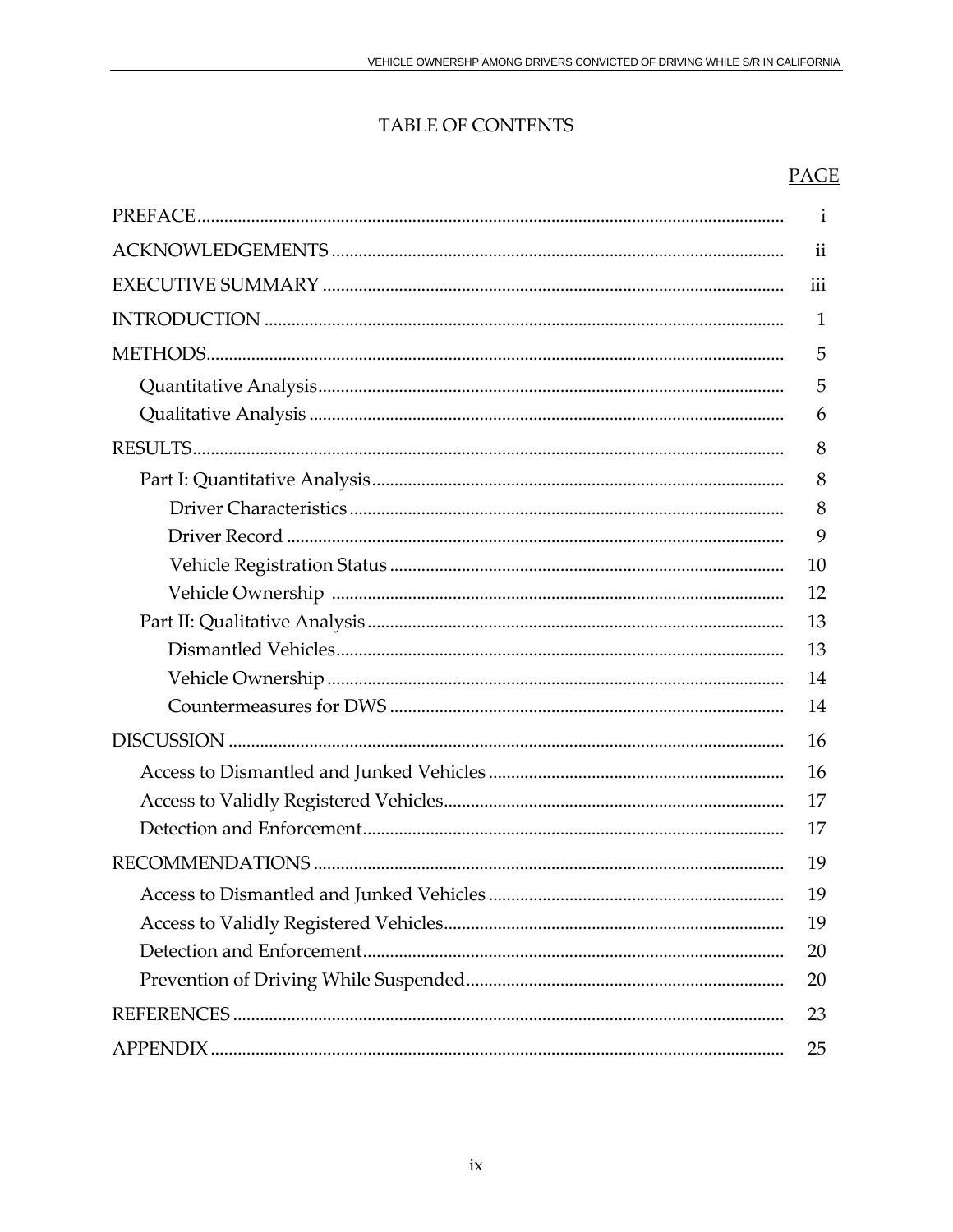# TABLE OF CONTENTS (continued)

# LIST OF TABLES

| NUMBER       |                                                                                                                                        |  |
|--------------|----------------------------------------------------------------------------------------------------------------------------------------|--|
| $\mathbf{1}$ | 3-Year Prior Convictions and Crashes Per 100 DWS and Validly                                                                           |  |
| 2            | Vehicle Registration Status of Vehicles Driven by DWS Driver Sample 11                                                                 |  |
| 3            | Name and Address Match Status between the Driver License and<br>Vehicle Registration Databases for Drivers in the Linked Subsample  13 |  |
|              | LIST OF FIGURES                                                                                                                        |  |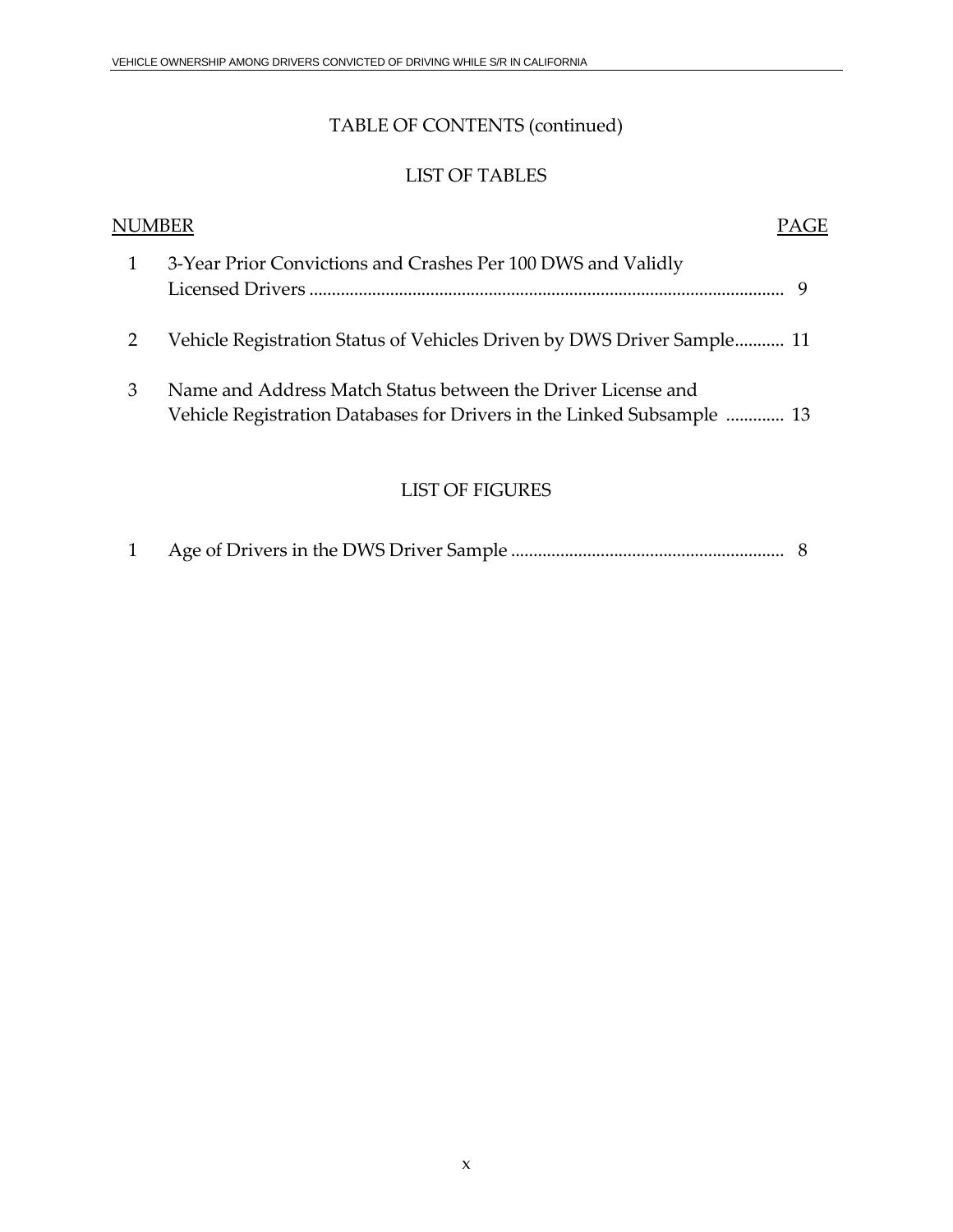# INTRODUCTION

Suspended and revoked (S/R) drivers who continue to drive during their period of disqualification are at increased risk of being involved in crashes, driving under the influence (DUI), and other driving violations. In a study of drivers involved in fatal crashes, DeYoung, Peck, and Helander (1997) reported that, compared to validly licensed drivers, S/R drivers were overrepresented in fatal crashes by a factor of 3.7:1. In another study, Gebers and DeYoung (2002) compared the 3‐year prior crash and conviction rates of California drivers suspended or revoked for different reasons to those of validly‐ licensed drivers and found that all S/R groups had elevated crash and traffic conviction rates compared to validly licensed drivers.

Studies of driving among S/R drivers show that up to 70% continue driving post‐ disqualification (Clark & Bobevski, 2008; Ferrante, 2003). A study by Hagen, McConnell, and Williams (1980) used both driver record and self‐report data to estimate the proportion of California S/R drivers who continue to drive. The authors estimated that 65% of suspended drivers and 75% of those with 36‐month license revocations drove at least once. Although license suspension is associated with reductions in fatal and injury crashes among S/R drivers (Ross & Gonzales, 1988; Sadler, 1986), their crash and conviction rates are still well above those of validly licensed drivers (Gebers & DeYoung, 2002).

In 1982, the "Habitual Traffic Offender" (HTO) law was implemented in California to increase the use and effectiveness of administrative S/R license actions. Under the HTO law, S/R drivers convicted of specified numbers of crashes, traffic violations, or failure to appear (in court) incidents while disqualified were reported to local district attorneys for prosecution, who were then required to notify the Department of Motor Vehicles of their intent to prosecute the HTO. An evaluation of the HTO law was conducted by identifying and following a sample of HTO drivers who had been arrested under the new law (Helander, 1986). The author reported that, although all of the drivers under study were, by definition, suspended or revoked, only 39% had at least one driving-whilesuspended (DWS) conviction on their record, indicating that DWS convictions alone underestimate the incidence of driving among S/R drivers. HTO drivers were also found to have higher levels of traffic‐related incidents, including negligent operator points, total crashes, and total incidents, relative to non‐HTO drivers; The risk level among HTO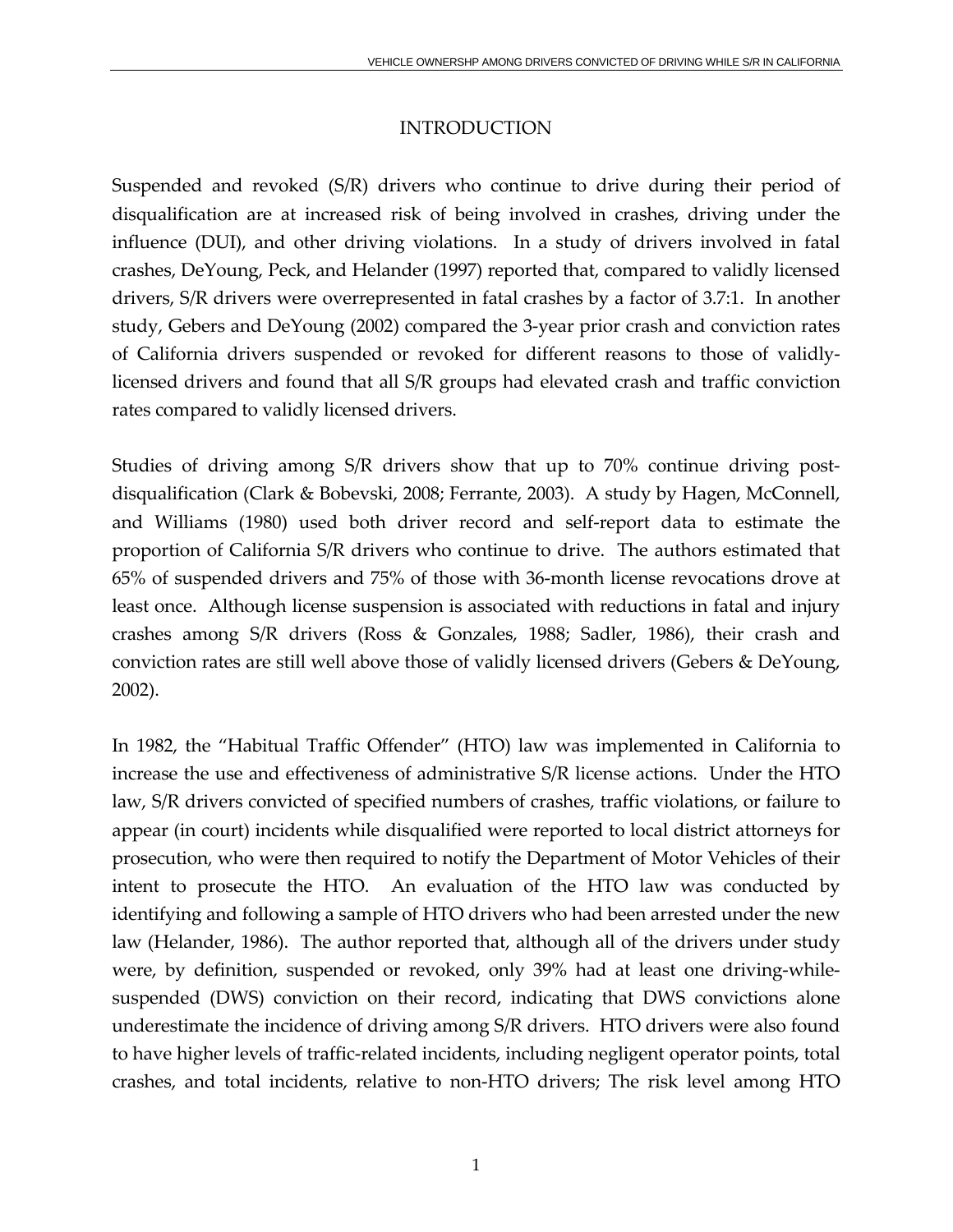drivers was found to be further elevated among those with California Vehicle Code (CVC) §14601 convictions. CVC §14601 addresses driving when the privilege is suspended or revoked. The full text of CVC §14601 as it appears in the California Vehicle Code is reproduced in the Appendix. The author concluded that the law, as implemented, was ineffective in that district attorneys were only willing to prosecute 4% of the referred HTOs, primarily due to legal concerns about "double jeopardy" and limited investigative and case development assistance. A modified version of the law was later implemented but was not evaluated. More than 20 years later the problem of DWS remains.

Countermeasures designed to discourage and prevent driving among disqualified drivers fall into two broad categories: driver‐based countermeasures and vehicle‐based countermeasures. Driver‐based countermeasures include driver license (DL) suspension or revocation, jail, probation, fines, warning letters, mailed educational materials, group counseling, alcohol treatment programs, and other sanctions designed to curtail driving by the S/R driver and, in some cases, to address the underlying problem behavior that led to the initial suspension (e.g. alcohol abuse). Vehicle‐based countermeasures include vehicle impound/immobilization, ignition interlock, license plate confiscation, vehicle markings, and other tactics designed to limit driving by restricting vehicle access or by increasing the visibility of DWS drivers to law enforcement.

The high proportion of S/R drivers who continue to drive, despite the number and range of driver‐based interventions that have been developed and implemented to curtail DWS, indicates that driver-based sanctions have limited effectiveness. Expanded application of vehicle-based countermeasures provides additional opportunities to reduce driving among disqualified drivers. A number of vehicle-based countermeasures have been implemented and evaluated. Voas, Tippetts, and Lange, (1997) evaluated the general and specific deterrent effects of two laws passed in Oregon and Washington. The laws were designed to reduce DWS by allowing arresting officers to seize the vehicle registration card from drivers cited for DWS and place a striped "zebra" sticker over the annual renewal sticker on the vehicle license plate. The evaluation showed significant general deterrent effects in Oregon, but not in Washington. In Oregon, where the specific deterrent effect was also examined, the law was found to be effective in deterring offenders who were apprehended and sanctioned. Another vehicle‐based sanction was implemented in Minnesota that allowed judges to confiscate the license plates of thirdtime DUI offenders. The law was enhanced in 1991 following an evaluation published in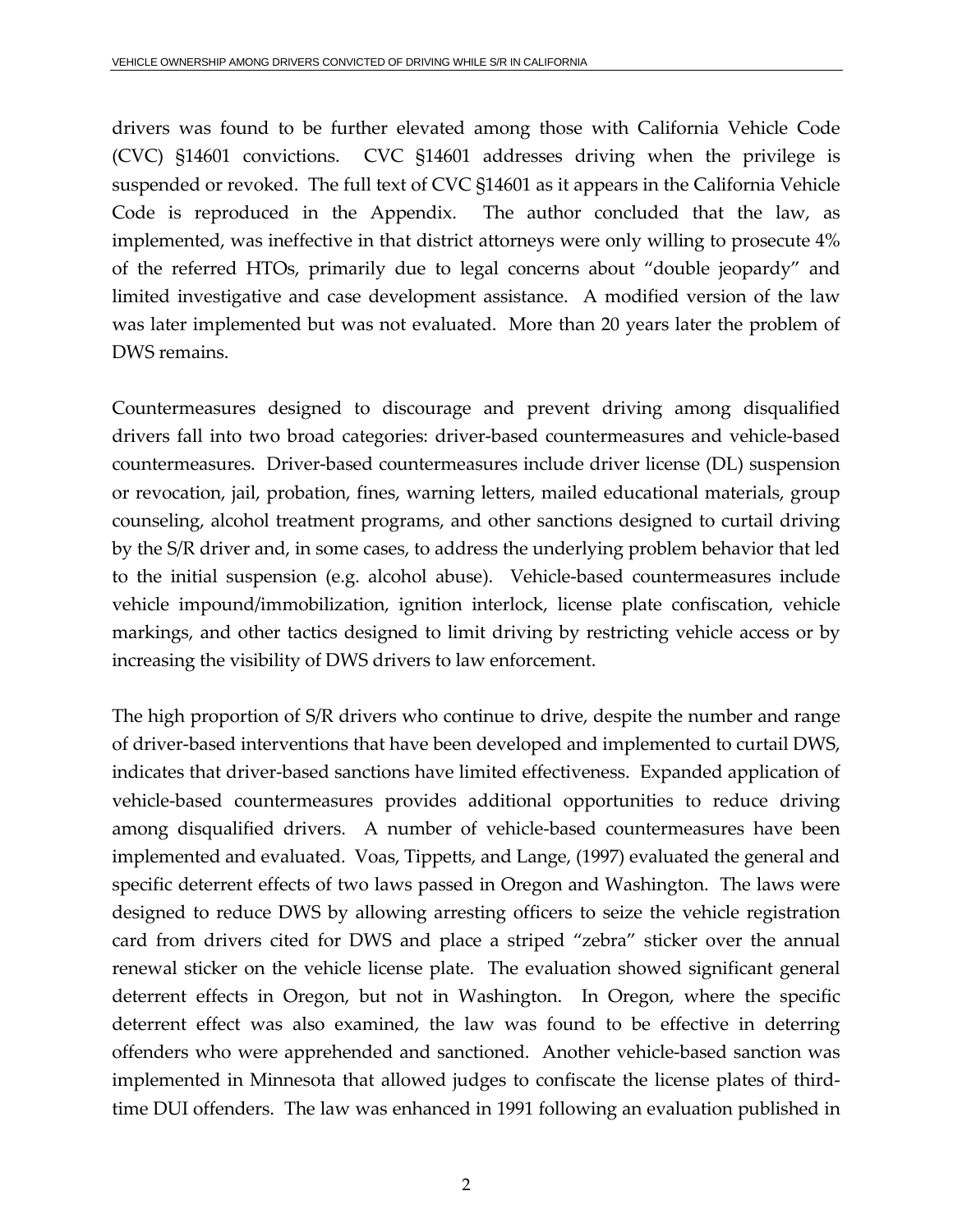1995 (Ross, Simon, & Cleary, 1995) that reported that very few judges were applying the sanction. The revised version of the law allowed administrative confiscation of license plates at the time of arrest. A second evaluation of the law by Rodgers (1994) reported increased application of the administrative sanction, and a 50% reduction in the 2‐year DUI conviction rate among violators whose license plates were confiscated, relative to eligible drivers whose license plates were not confiscated.

Vehicle impoundment is another vehicle‐based sanction that has been evaluated in numerous settings. In California, DeYoung (1997, 1998) evaluated both the specific and general deterrent effects of two laws that were passed in California in 1995 that prescribed the use of vehicle impound and forfeiture to reduce driving among suspended and revoked drivers. DeYoung reported reductions in 1‐year subsequent crashes, DWS convictions, and total convictions among offenders whose vehicles were impounded (i.e., specific deterrence), and that vehicle impound appeared to be more effective among repeat DWS offenders than first offenders. A subsequent evaluation of the general deterrent effect of the law did not find that it was associated with reductions in crashes among S/R drivers who were not personally subjected to the sanction.

The effectiveness of these and other vehicle-based sanctions are largely dependent on vehicle ownership. Disqualified drivers who own the cars they drive are directly subject to the costs and burdens of vehicle‐based countermeasures. Drivers who operate borrowed or invalidly registered vehicles largely circumvent vehicle-based countermeasures, and are thus more difficult to detect and influence through such sanctions.

The HTO study conducted by Helander (1986), discussed previously, included a secondary analysis of the driver license and vehicle registration records of a subsample of 125 HTO drivers to examine vehicle ownership patterns. Helander reported that 70% of HTO drivers owned a vehicle, but that only a third were driving a vehicle registered in their name at the time of their most recent citation or accident. Helander concluded that:

*The habitual traffic offender has already surpassed the administrative bounds of license disqualification and frequently escaped prosecution under the CVC §14601 statute. It is, in fact, the failure of the arrest, prosecution, and conviction processes under CVC §14601 that led to the original habitual traffic offender law. To the extent that suspended/revoked drivers*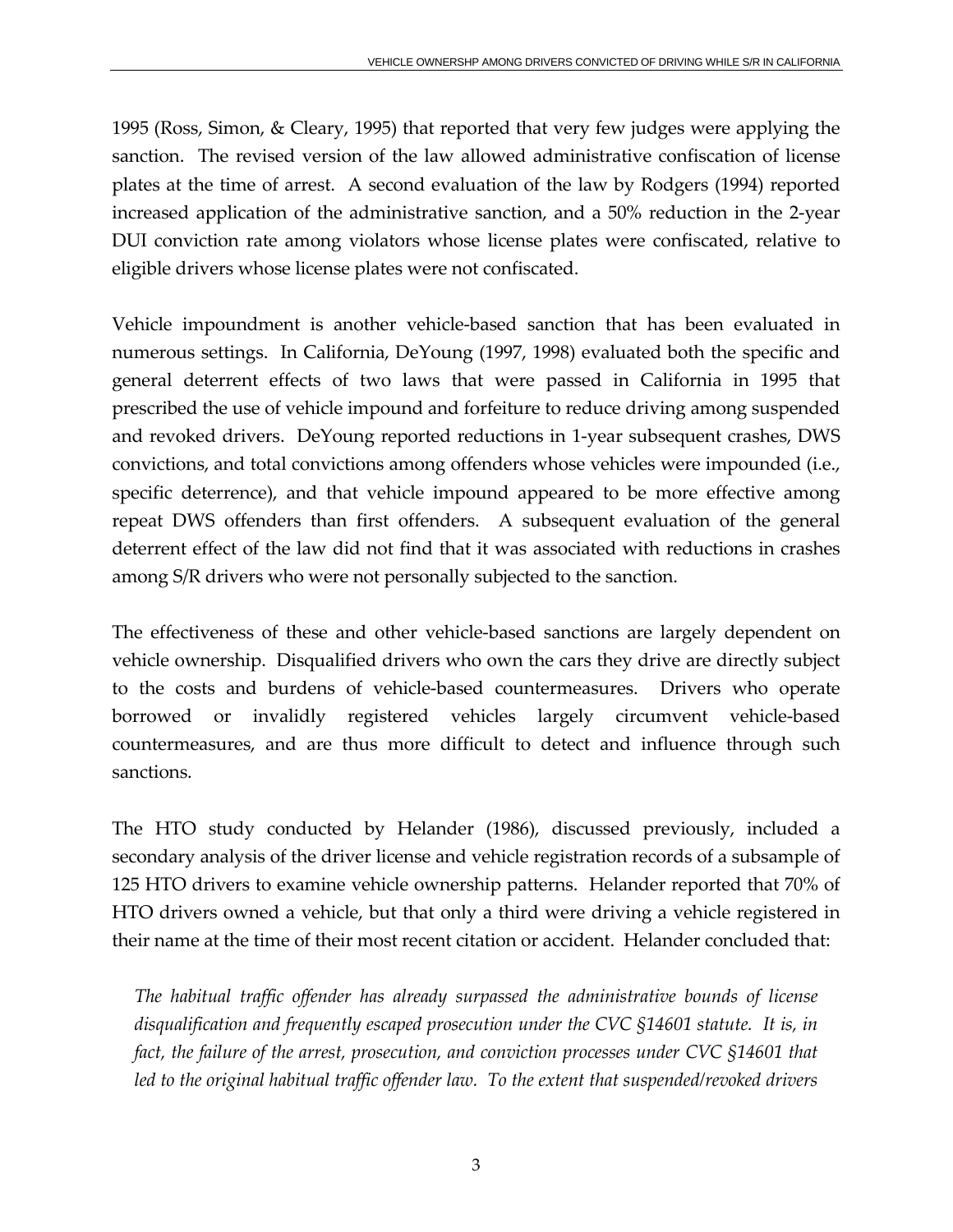*continue to drive to avoid punishment for the offense, the integrity and effectiveness of license disqualification is being undermined.* 

Helander's findings pertaining to vehicle ownership among HTO drivers are based on a small sample of high-risk drivers, and are more than two decades old. The problem of DWS in California has continued unabated. More information is needed about the vehicles S/R drivers operate and how they access them to fill a crucial gap in the development and application of sanctions. This study is designed to obtain detailed information about vehicle ownership among drivers convicted of DWS by accomplishing two specific goals:

- 1. To determine the proportion of S/R drivers who were apprehended driving a vehicle registered to them.
- 2. To describe the implications of vehicle ownership in sanctioning S/R drivers.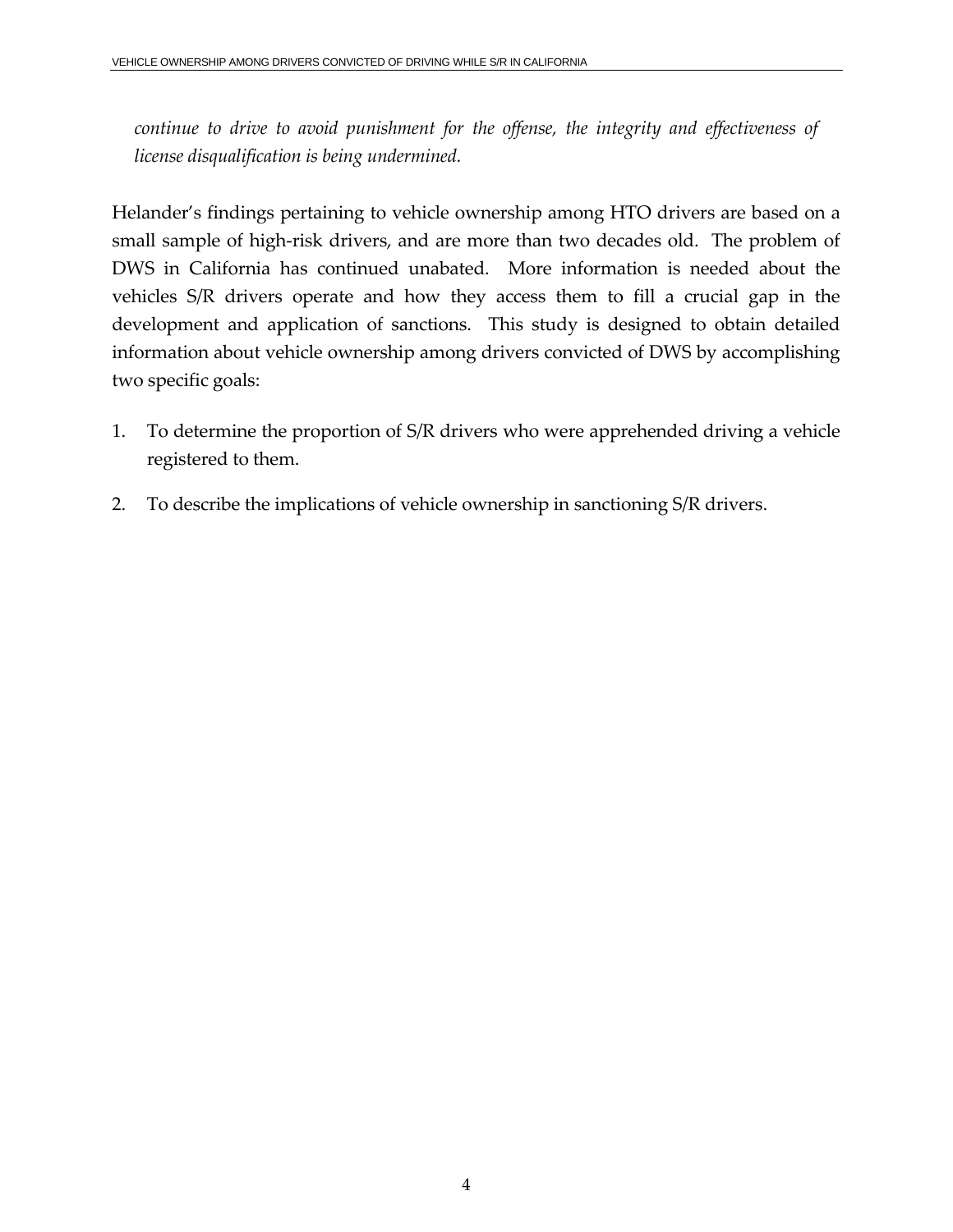# **METHODS**

This study is based on information obtained from the California Department of Motor Vehicles' (DMV) DL and vehicle registration (VR) databases, and input from traffic safety experts representing a variety of agencies and disciplines. The study design is descriptive in nature, with both quantitative and qualitative components.

# Quantitative Analysis

Driver license records of drivers convicted of DWS between January 2005 and September 2006 were extracted from the DMV DL database, which resulted in a sample of 139,895 records. Within the sample, a few drivers had more than one DWS violation on or after January 1, 2005; in these cases only the first conviction was selected.

Vehicle Registration records corresponding to the vehicles being driven by the S/R drivers were also extracted and analyzed  $(N = 122,115)$ . This was accomplished by obtaining the vehicle license plate number and violation date recorded on the S/R conviction abstract that was accessed to identify the original sample of S/R drivers, and then linking the DL record to the corresponding record in the VR database. It was not possible to locate vehicle registration records for the remaining 17,780 records because one or both files were missing key data values needed for record linkage.

A subsample of 2,005 linked DL‐VR records was randomly selected from the larger linked sample, and the subsample was analyzed to determine vehicle ownership. The subsample was restricted to 2,005 records due to the complexity and labor‐intensive process of assessing the relationship between DWS drivers and vehicle owners. There is no person‐based unique identifier or linkage variable that is shared between the DL and VR databases, and thus, the only way to determine whether a driver owns a given vehicle is to compare the name and address information recorded in one database to that in the other.

Vehicle ownership was defined as a match or near-match between the S/R driver name and address and the name and address of the registered owner of the vehicle being driven at the time of the DWS violation. Name and address match status was determined using a combination of automated record linkage procedures and manual comparisons of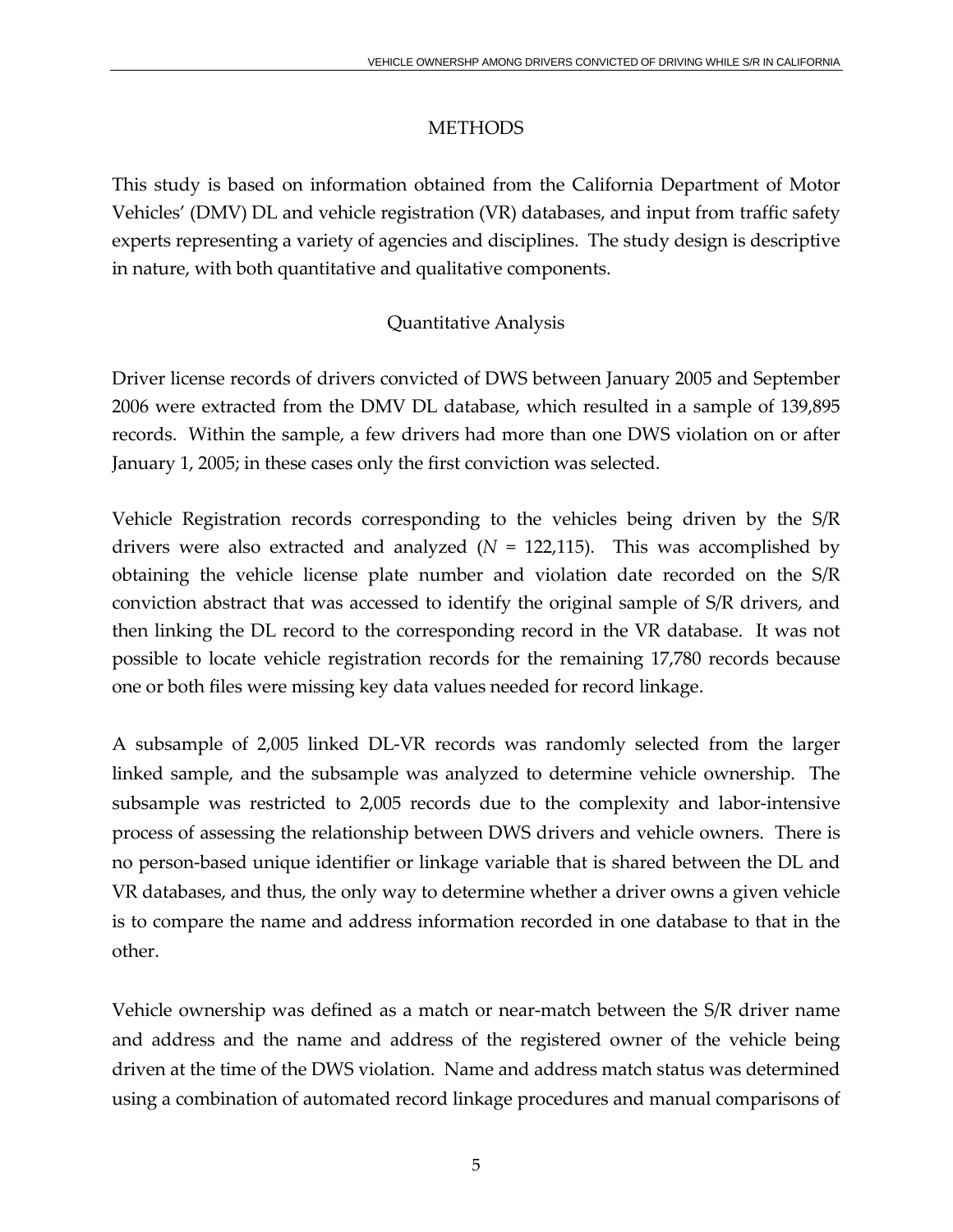the DL and VR records. The automated portion of the matching process was carried out using a computerized matching algorithm called SOUNDEX that is contained in the SAS statistical software package (SAS Institute, 1990) and described in Knuth (1997). The SOUNDEX procedure is used to determine the match status between two values that may vary in spelling or configuration. For example, the SOUNDEX procedure could be used to determine that "John Doe" in one data source is a near match to "Jon Doe" in another data source. The manual portion of the matching process was completed by visually comparing the name and address status of the driver to that of owner of the vehicle being driven at the time of the DWS violation.

It was anticipated that some "true" matches would be missed since DL and VR information is not always current, and name and address may be recorded differently in the two systems. This could occur if an individual changed their name and only updated one of the two systems (i.e., DL or VR, but not both), or as the result of substantial spelling variations in name or address between the two systems. "False" matches could also occur, but were deemed unlikely since every record in the linked file was manually reviewed to ensure accuracy.

The quantitative analysis was conducted in three phases. In the first phase, the characteristics of S/R drivers were examined. This analysis was based on the DL records contained in the sample of S/R drivers cited for DWS. In the second phase, the registration status of the vehicles being driven by S/R drivers when they were cited for DWS was examined. In the third phase, the linked DL and VR subsample was analyzed to determine the relationships between the DWS drivers and the vehicle owners.

# Qualitative Analysis

The qualitative portion of data collection and analysis was based on input from a focus group comprised of traffic safety experts from DMV and other agencies, including representatives from the Office of Traffic Safety, the California Highway Patrol, private insurance companies (State Farm and AAA), the Department of Alcohol and Drug Programs, alcohol and drug treatment providers, a private defense attorney, and traffic safety researchers. The focus group was extremely informative in that virtually all of the participants were highly experienced and most had been working in their respective professions for 10 years or more. During the focus group, the quantitative analysis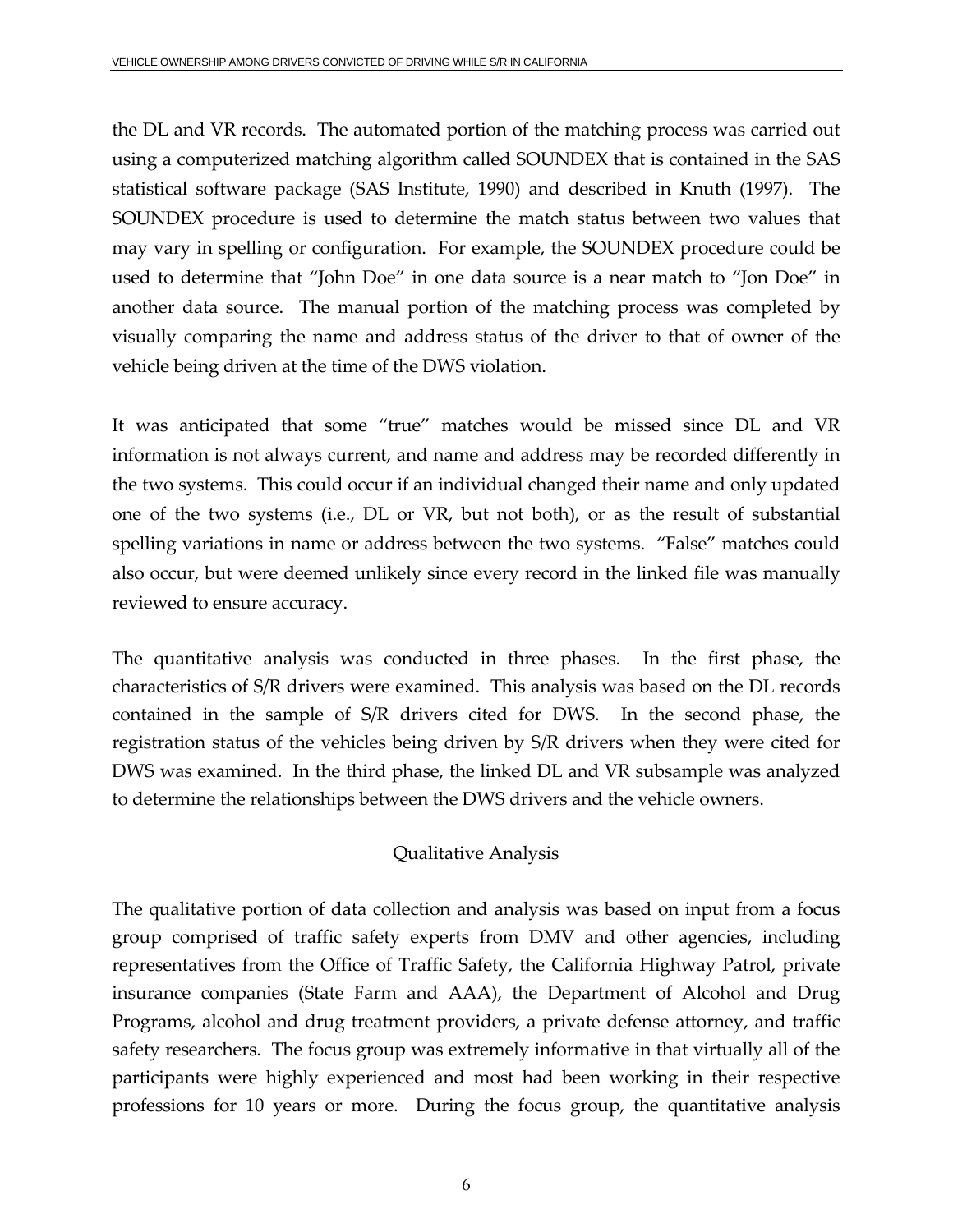findings were presented and the panel was surveyed to provide insight into the procedural, policy, and enforcement‐related implications, and to develop feasible recommendations to reduce driving among S/R drivers. The all-day focus group meeting was voice‐recorded and the recording was subsequently reviewed to assist in summarizing the core issues and solutions that were proposed. This information was then combined with the quantitative results to describe the driving and vehicle ownership patterns of S/R drivers and develop recommendations.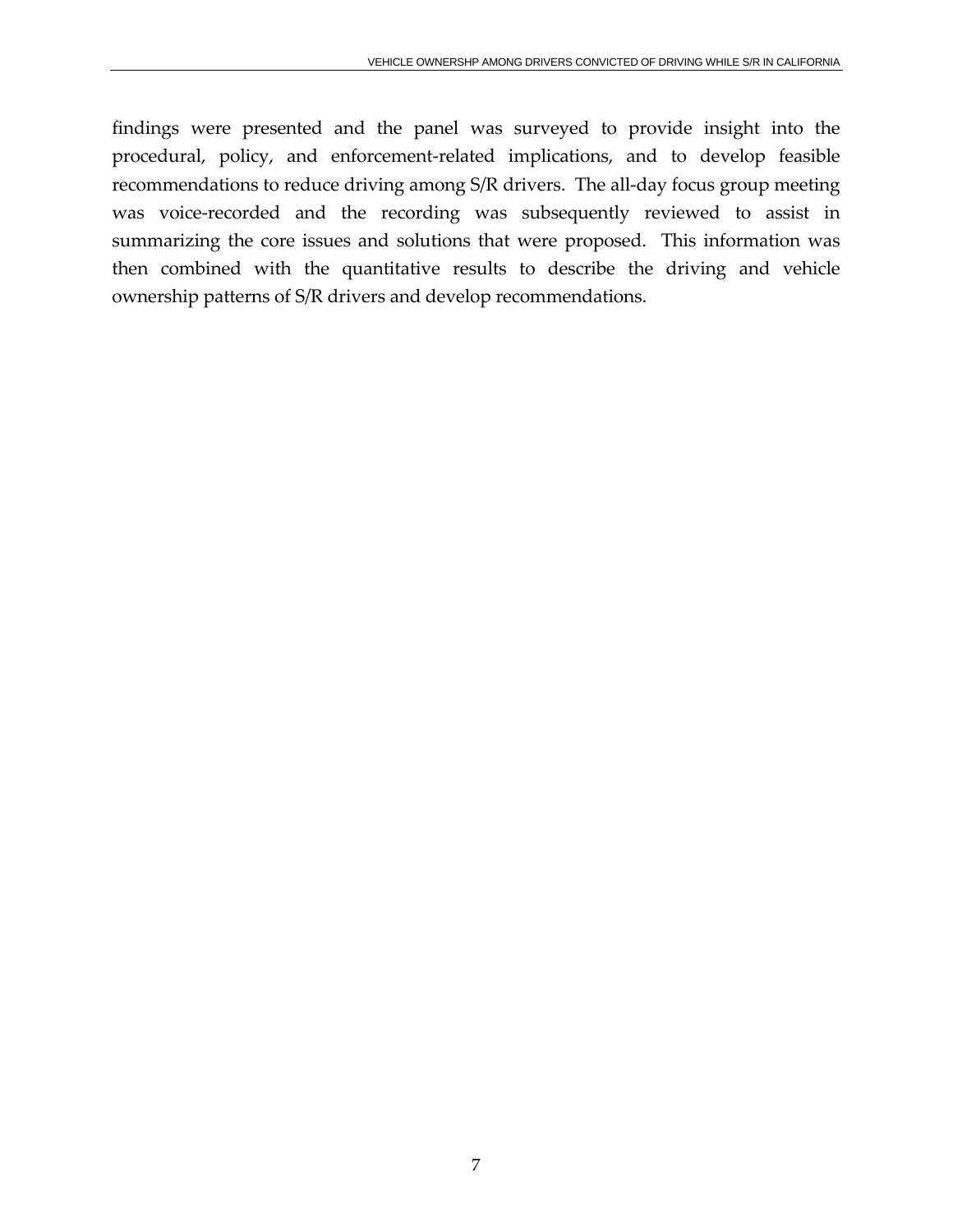#### RESULTS

## Part I: Quantitative Analysis

#### *Driver Characteristics*

The entire sample of drivers convicted of DWS was analyzed to obtain information about driver characteristics. The DWS drivers were generally young (43.5% were 20‐29 years old), male (76.5% of the sample), and resided in a large California county. The age distribution of drivers in the DWS sample is shown in Figure 1 below.



*Figure 1*. Age of Drivers in the DWS Driver Sample.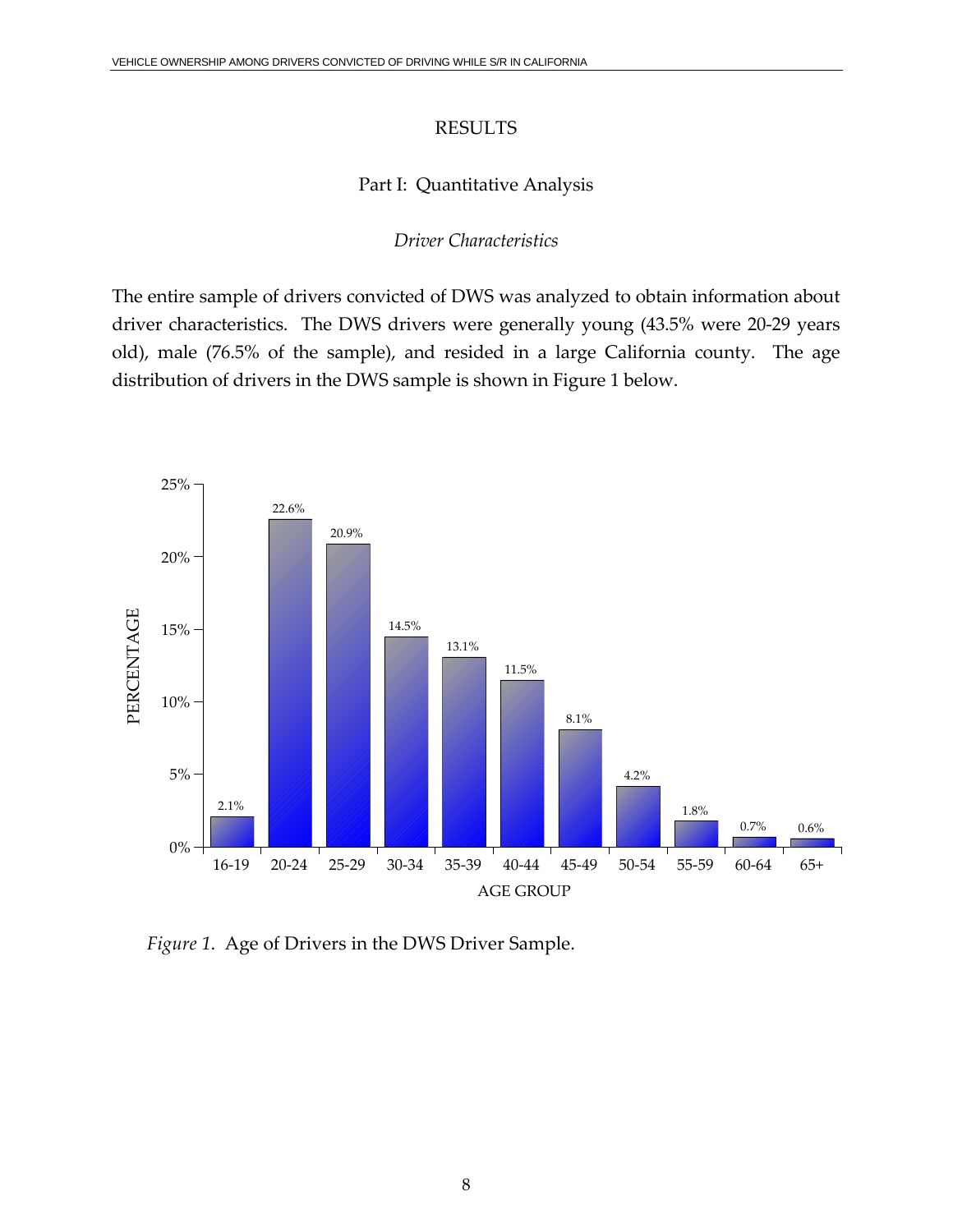## *Driver Record*

Table 1 shows the number of alcohol/drug convictions, countable convictions, total crashes, and fatal/injury crashes, per 100 drivers, in the three‐year period prior to the referent DWS violation. The three columns listed under "Reference CVC §14601 Conviction" represent sub‐groups of DWS drivers, including the general DWS category (CVC §14601.1, see Appendix), DWS following an alcohol‐related offense (CVC §14601.2/5, see Appendix), and DWS following reckless, negligent, or incompetent driving acts (CVC §14601, see Appendix). The column to the far‐right shows the prior 3‐ year rate of the corresponding incidents among a comparison group of validly licensed drivers (Gebers & DeYoung, 2002). The data show that the prior 3‐year incident rates are higher for all S/R subgroups, relative to validly licensed drivers. In some cases, the elevation is dramatic, confirming that S/R drivers who continue to drive pose a significant risk to both themselves and other road users.

## Table 1

|                             | Reference CVC §14601 Conviction |                 |                   |                 |
|-----------------------------|---------------------------------|-----------------|-------------------|-----------------|
|                             |                                 | Alcohol-related | Negligent driving | Validly         |
|                             | General DWS;                    | offenses;       | offenses;         | licensed        |
|                             | CVC §14601.1                    | CVC §14601.2/.5 | <b>CVC §14601</b> | drivers         |
|                             | $(N = 97,137)$                  | $(N = 37,296)$  | $(N = 5,389)$     | $(N = 200,737)$ |
| Alcohol/drug<br>convictions | 22.2                            | 186.0           | 32.2              | <b>NA</b>       |
| Countable<br>convictions    | 247.1                           | 508.5           | 326.8             | 37.3            |
| All crashes                 | 36.3                            | 73.2            | 48.3              | 14.8            |
| Fatal/injury crashes        | 12.3                            | 24.6            | 16.4              | 3.6             |

# 3‐Year Prior Convictions and Crashes Per 100 DWS and Validly Licensed Drivers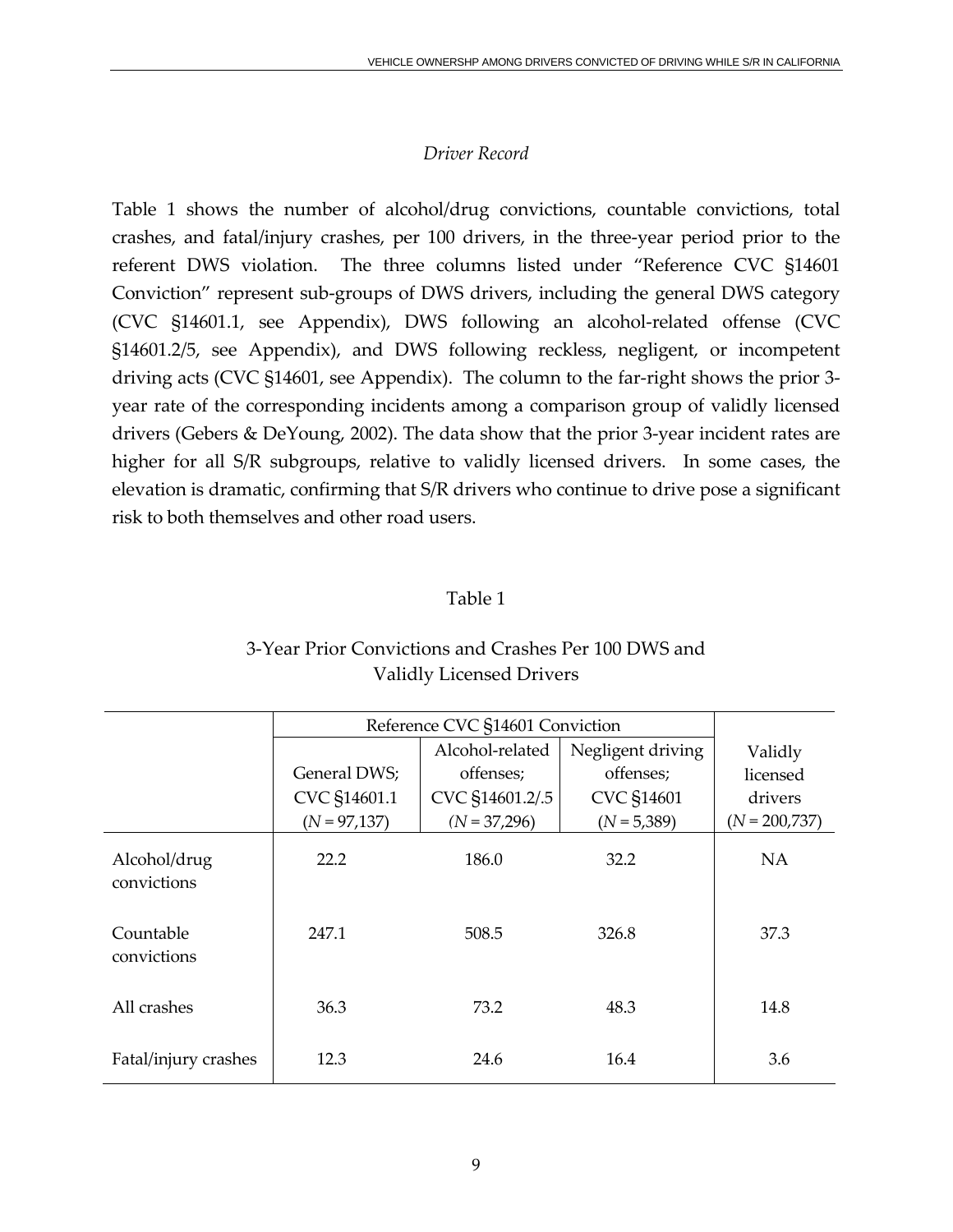## *Vehicle Registration Status*

Vehicle Registration records representing the entire sample of vehicles driven by the S/R drivers convicted of DWS were analyzed. The numbers of drivers in each registration status category are shown in Table 2 below. Vehicle registration status categories are defined as follows:

- **Named Owner**: The VR record contains owner name and address information (may or may not be current).
- **Multiple Transfers**: The vehicle is sold more than once and one or more subsequent buyers do not register the vehicle in his or her name.
- **Vehicle Dismantled or Vehicle Junked**: Any vehicle that is partially or wholly disassembled.
- **No History Available/Missing Information**: Unable to locate a VR record corresponding to the license plate and violation date.
- **Non‐Revivable Junk/Non‐Repairable**: The status placed on a vehicle record when it is no longer going to be operated on the road and the license plates and titling documents are surrendered to the department.
- **Prior Lessee:**  A vehicle that was previously leased by an individual for a term exceeding four months.
- **Salvage Certificate Issued**: The vehicle title was released and a Salvage Certificate issued. The "salvage" title status is placed on a vehicle when a total loss is declared by the registered owner or an insurance company and the vehicle has been revived and reregistered.
- **Title Surrendered**: A California title was surrendered to another state.
- **Other**: Includes disabled person placard, Department of Justice stop, and other uncommon registration status categories.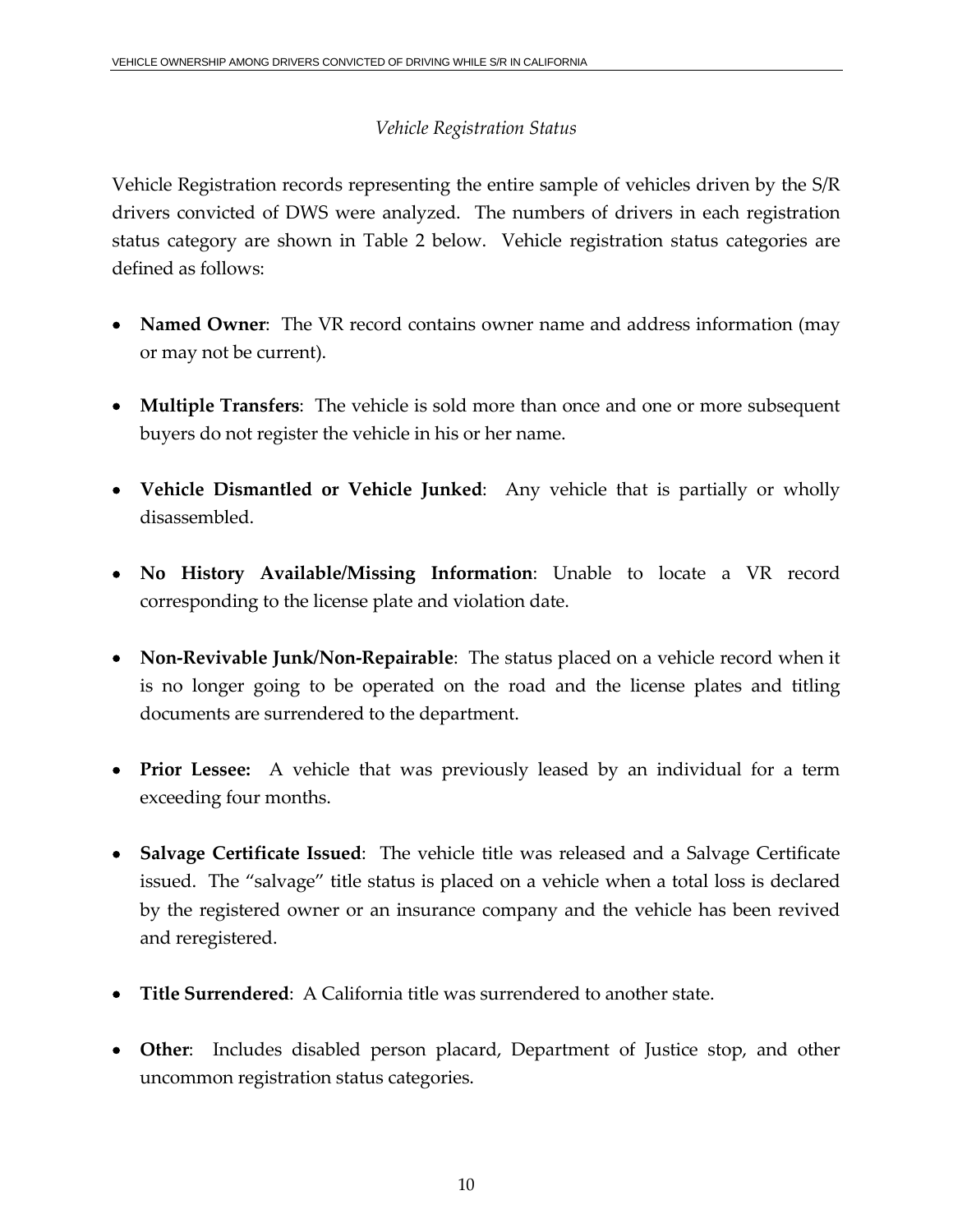Table 2 shows the distribution of vehicle registration status among the vehicles being driven by DWS drivers at the time of arrest. Of the 139,895 DL records sampled, 12.7% of the corresponding VR records were not located, and thus are not included in the table. This occurred because key identifying information such as the license plate number or the violation date was missing in the DL or VR database, there was a transposition or other error in the license plate number recorded in the conviction record, or there was a processing error in extracting the record from the VR database. Within the sample of VR records, 13.6% contained out‐of‐date or untraceable information; this category includes multiple transfers, no history available, missing information, prior lessee, and the remaining "other" registration category. Overall, 78.4% of the vehicles being driven by DWS drivers were owned by an individual or a business, 6.3% were registered "dismantled," less than 1.0% were registered "non‐revivable junk," and less than 1.0% were registered "salvage." Within the subgroups of dismantled, non-revivable junk, and salvage vehicles, only vehicles with a registration status of "salvage" or "revived junk" can be legally driven. The category "revived junk" is not shown in Table 2 because there were no cases sampled with this registration status.

## Table 2

| Registration status                      | Frequency | Percent     |
|------------------------------------------|-----------|-------------|
| Named owner                              | 95,777    | 78.4        |
| Multiple transfers                       | 8,491     | 6.9         |
| Vehicle dismantled                       | 7,692     | 6.3         |
| No history available/missing information | 6,461     | 4.8         |
| <b>Prior</b> lessee                      | 1,613     | 1.3         |
| Non-revivable junk                       | 965       | 0.8         |
| Salvage certificate issued               | 614       | 0.5         |
| Title surrendered                        | 458       | 0.4         |
| Other                                    | 44        | ${}_{0.01}$ |
| Total                                    | 122,115*  | $100.0**$   |

# Vehicle Registration Status of Vehicles Driven by DWS Driver Sample

\*12.7% VR records corresponding to the license plate number recorded in the DWS conviction record were not located due to missing information or data extraction errors; therefore, there are fewer VR records than there are DL records in the respective samples.

\*\*Adjusted for rounding.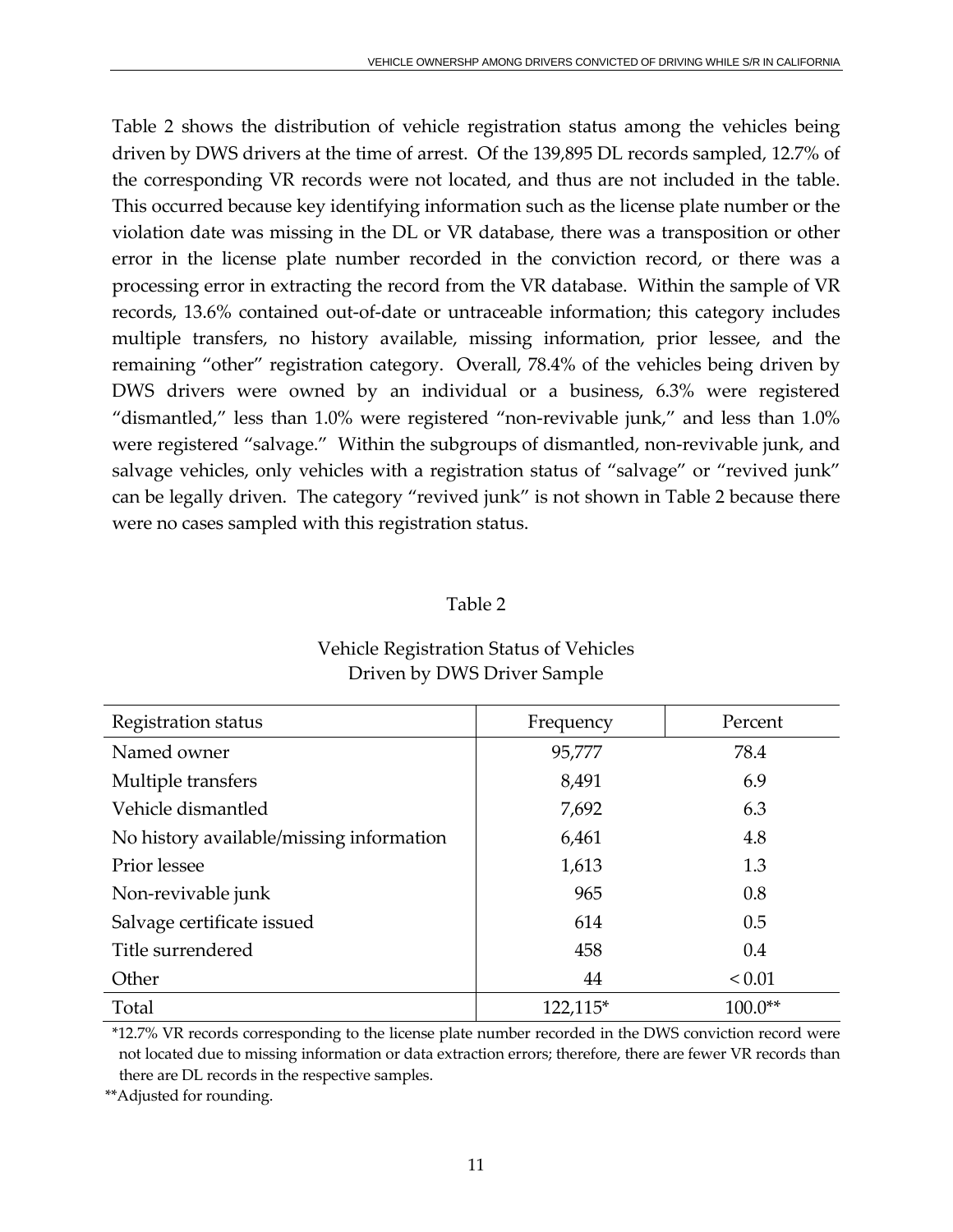#### *Vehicle Ownership*

A subsample of 2,005 records was randomly selected from the linked DL‐VR sample described above in order to examine vehicle ownership in more detail. Complete DL and VR name and address information was present for 1,577 of the linked records in the subsample; the remaining 428 records were missing name or address information in either the DL or the VR file. Table 3 shows the combined match outcomes for DL and VR name and address for the 1,577 records with complete information. The cells with lighter highlighting denote name‐address match combinations that are defined as *vehicle owners*. These combinations include cases where the full name or last name matched or nearly matched, and combinations where the address matched or nearly matched. This definition of *vehicle owner* is somewhat liberal in that cases where only the last name matched and the address did not match, and cases where the address matched or nearly matched and the name did not match, are included. Although it is probable that some proportion of these drivers designated as "owners" did not actually own the vehicle they were driving, they shared either a last name or an address with the owner, which suggests a close familial, marital, or other personal connection, and possibly a financial interest in the vehicle. The remaining cases in Table 3, shown in darker highlighting, include drivers and vehicle owners with different last names and different addresses. These types of non‐matches were defined as *non‐owners*. Using these definitions, and restricting the analysis to cases with valid name and address information in both the DL and VR databases, 43% of S/R drivers convicted of DWS were driving a vehicle that they either owned personally, or was owned by a person with whom they were associated by name or address. The remaining 56% were driving vehicles that were owned by a person with whom they did not share a name or address, indicating that these drivers have ready access to validly registered vehicles that they do not own.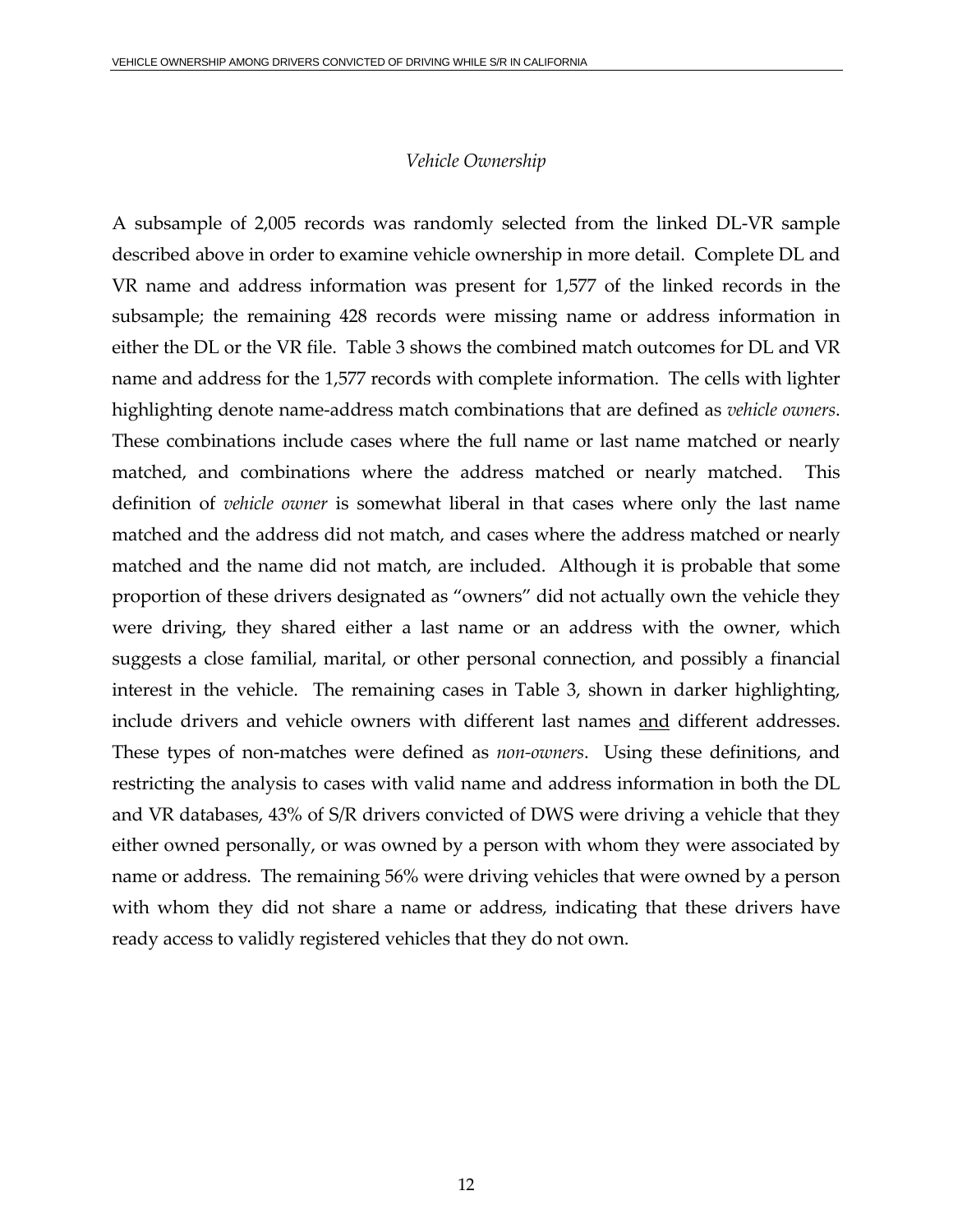## Table 3

## Name and Address Match Status between the Driver License and Vehicle Registration Databases for Drivers in the Linked Subsample

|                      | Address match    | Address near match | Address non-match |
|----------------------|------------------|--------------------|-------------------|
| Full name match      | 299              | 9                  | 100               |
|                      | $(18.96\%)$      | $(0.57\%)$         | $(6.34\%)$        |
| Last name only match | 96<br>$(6.09\%)$ | $(0.13\%)$         | 52<br>$(3.30\%)$  |
| Name does not match  | 117              | 14                 | 888               |
|                      | $(7.42\%)$       | $(0.89\%)$         | $(56.31\%)$       |

*Note*: "Name missing" and "Address missing" categories are not shown in this table and were not used to calculate the percentages.

## PART II: Qualitative Analysis

The focus group discussion centered on two major findings identified in the quantitative analysis. The first is that a significant proportion, almost 7%, of DWS drivers were driving vehicles that were registered as either dismantled or junked. The second is that the majority of DWS drivers were operating legitimately registered vehicles that they frequently did not appear to own, even by "proxy," such as between relatives, married people, or roommates.

## *Dismantled Vehicles*

The focus group provided a detailed description of the registration procedures for dismantled and junked vehicles, and discussed the importance of developing countermeasures that would limit access to these vehicles in particular. Dismantled and junked vehicles are designated for use only as a source of parts. They can be re‐registered as revived junk and can be legally driven if they are rebuilt or repaired and pass a safety inspection. The difference between a dismantled and junked a vehicle is that a dismantled vehicle is one that is sold by a licensed dismantler to be disassembled and sold for parts, whereas a junked vehicle is retained by the owner, but registered as "junked" to indicate that the vehicle will be used only as a source of parts. These categories, and two related categories, are defined below: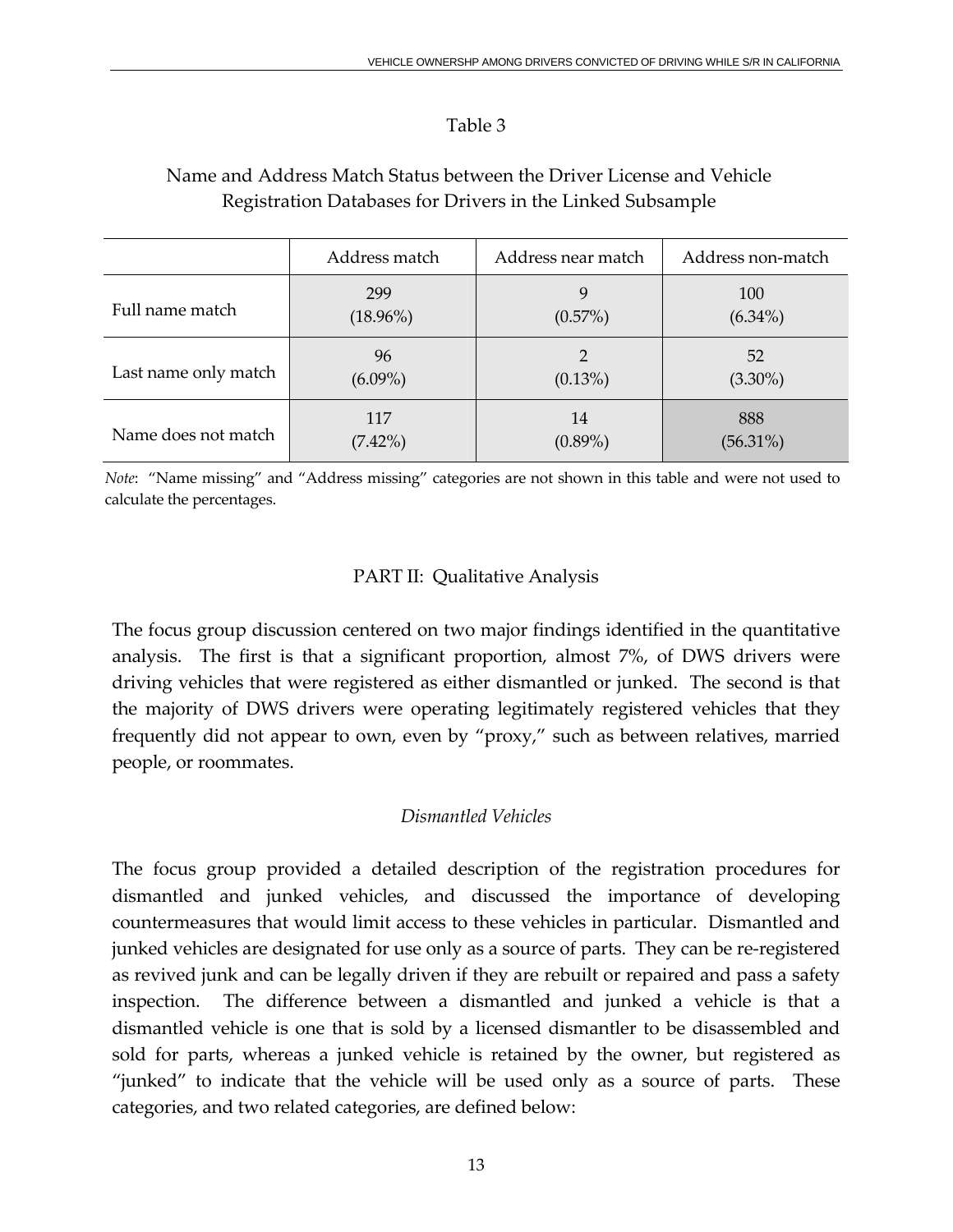Dismantled/junked vehicles: A dismantled or junked vehicle is a low-value vehicle that has been dismantled because it was wrecked, abandoned, or impounded and acquired from an enforcement agency, and is no longer operable. Vehicles that have been dismantled or junked and, when rebuilt, resemble the make of the vehicle originally dismantled, are called "revived junk" and can be legally driven following a safety inspection.

Salvage vehicles: A salvage vehicle is one that was reported to the DMV by the owner or insurance company as a total loss. A salvage vehicle can be legally driven following repair and a safety inspection.

Non-repairable and non-revivable junk vehicles: A vehicle that has no resale value except as a source of scrap metal due to being surgically stripped or completely burned, or by owner declaration. Vehicles designated nonrepairable or nonrevivable cannot be legally driven or re‐registered.

# *Vehicle Ownership*

The quantitative analysis showed that nearly 80% of S/R drivers sampled in this study were driving validly registered vehicles, but that among these, less than half were driving a vehicle where the vehicle registration name or address matched the name and/or address recorded on the driver license. The focus group proposed a series of recommendations in light of the fact that existing vehicle‐based countermeasures in California (e.g., vehicle impound, ignition interlock) are largely based on the premise that DWS drivers drive vehicles that they also own.

# *Countermeasures for DWS*

The focus group identified barriers and gaps that exist within DMV and law enforcement procedures that limit the detection, apprehension, and sanctioning of S/R drivers, and proposed new and enhanced countermeasures to address these challenges. The specific barriers and challenges are noted below, and are discussed further in the Discussion and Recommendations sections, along with proposed countermeasures:

- Detection of invalidly registered vehicles.
- Assessment of driver license status during traffic stops.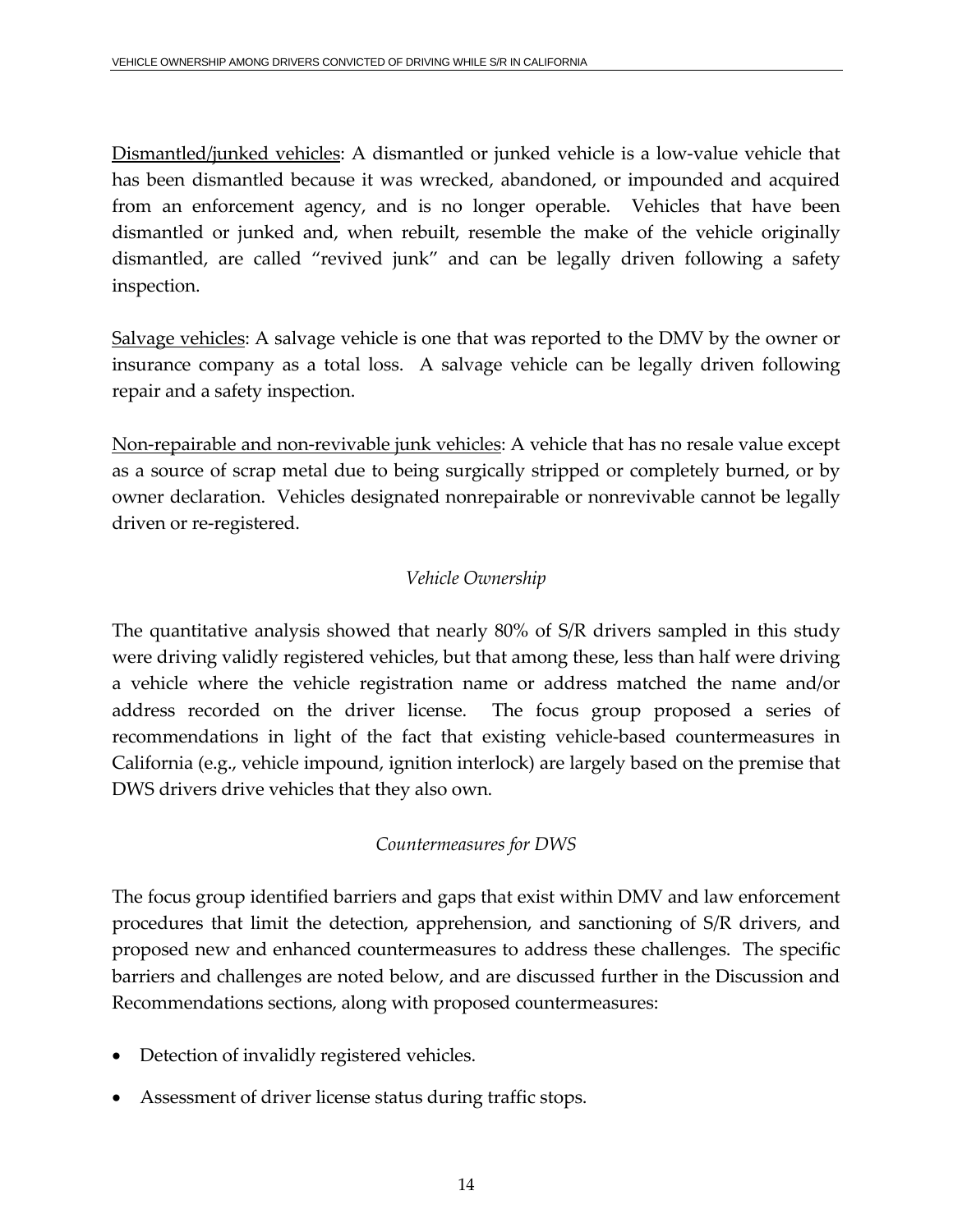- Efficient access to complete driver license and vehicle registration records by law enforcement officers in the field.
- The practice of drivers purchasing dismantled vehicles for transportation purposes and simultaneously circumventing impound‐related sanctions.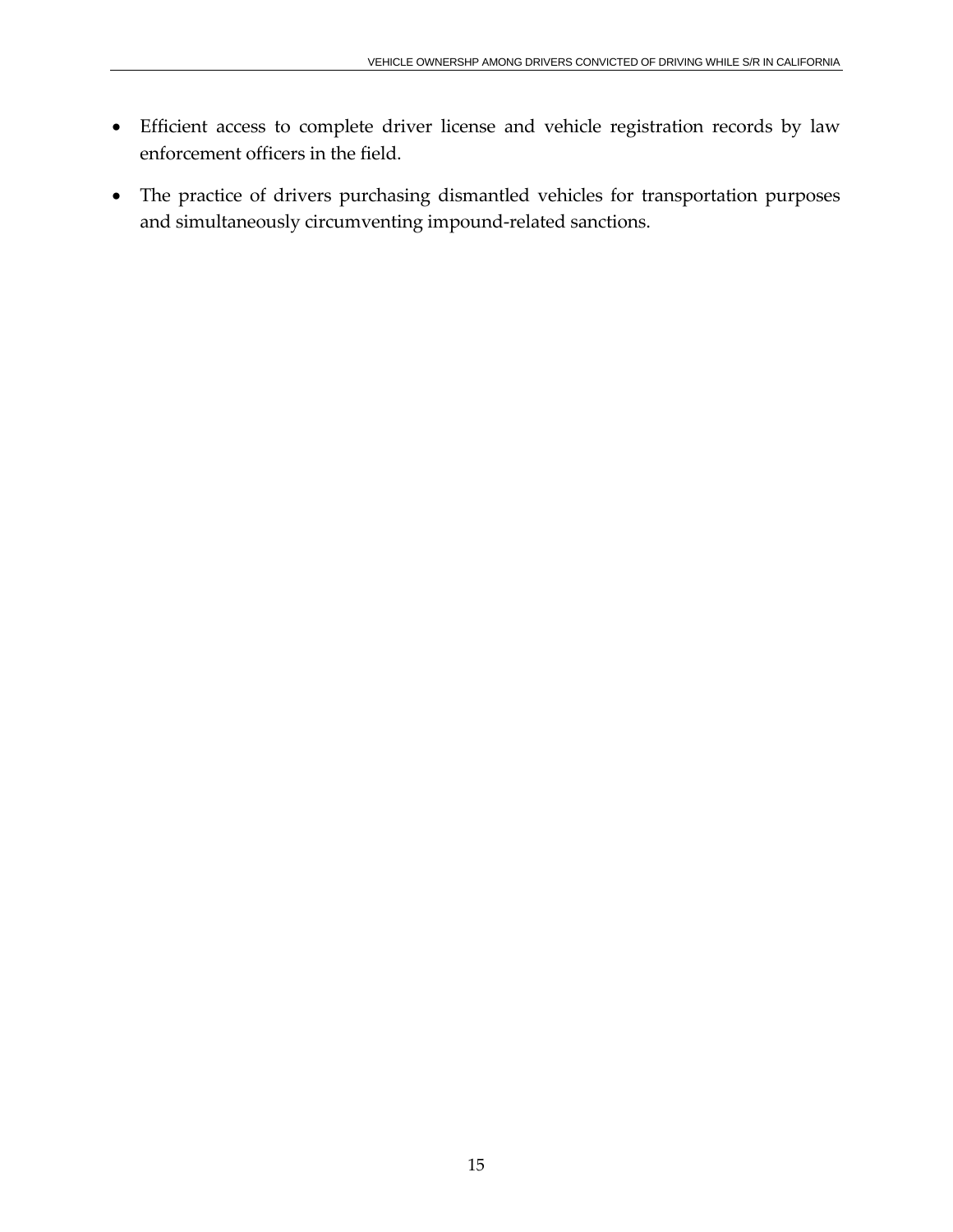#### DISCUSSION

At a given point in time, by a conservative estimate, approximately 5.5% of all California drivers are suspended or revoked (California Department of Motor Vehicles, 2008a). In 2008, there were nearly 24 million licensed drivers in California (California Department of Motor Vehicles, 2008b). These two figures together indicate that there are currently approximately 1.3 million suspended and revoked drivers residing in California. As stated previously, studies have shown that up to 70% of S/R drivers continue to drive during their period of suspension/revocation (Clark & Bobevski, 2008; Ferrante, 2003). This means that, on average, over 900,000 S/R drivers are continuing to drive in California. This study shows that about 7% of drivers cited for DWS were driving vehicles registered as dismantled or junked, which translates into about 65,000 known "dismantled" vehicles being driven by drivers already known to be high‐risk. Although this figure is based on a series of estimates that would need to be validated to more precisely estimate the prevalence of this subgroup of drivers, it is evident that the total numbers are considerable. There is a traffic safety risk posed by both these drivers and potentially the vehicles themselves, and this warrants further investigation.

#### Access to Dismantled and Junked Vehicles

Drivers who obtain and drive dismantled and junked vehicles are difficult to impact through sanctions, as this method for obtaining vehicles is largely anonymous. Dismantlers are not required to sell "dismantled" vehicles *in* parts; a dismantler can sell a vehicle *for* parts, regardless of whether the vehicle is operable. This practice is legal in all respects except driving the dismantled vehicle. The cost of purchasing a "junk" vehicle can be much lower than the relative costs of retrieving a low‐value vehicle from impound, with the added "advantage" of eliminating all registration fees that were due prior to the vehicle being junked. While all drivers who are subjected to vehicle impound experience at least a temporary loss of transportation, those drivers who obtain and drive dismantled vehicles circumvent core S/R sanctions in a manner that is inexpensive, convenient, and often anonymous. The ultimate result is that the salutary traffic effects of vehicle impound are mitigated. S/R drivers in particular have economic and transportation‐related incentives for obtaining and driving low‐cost vehicles, and this must be considered in the development and enforcement of sanctions.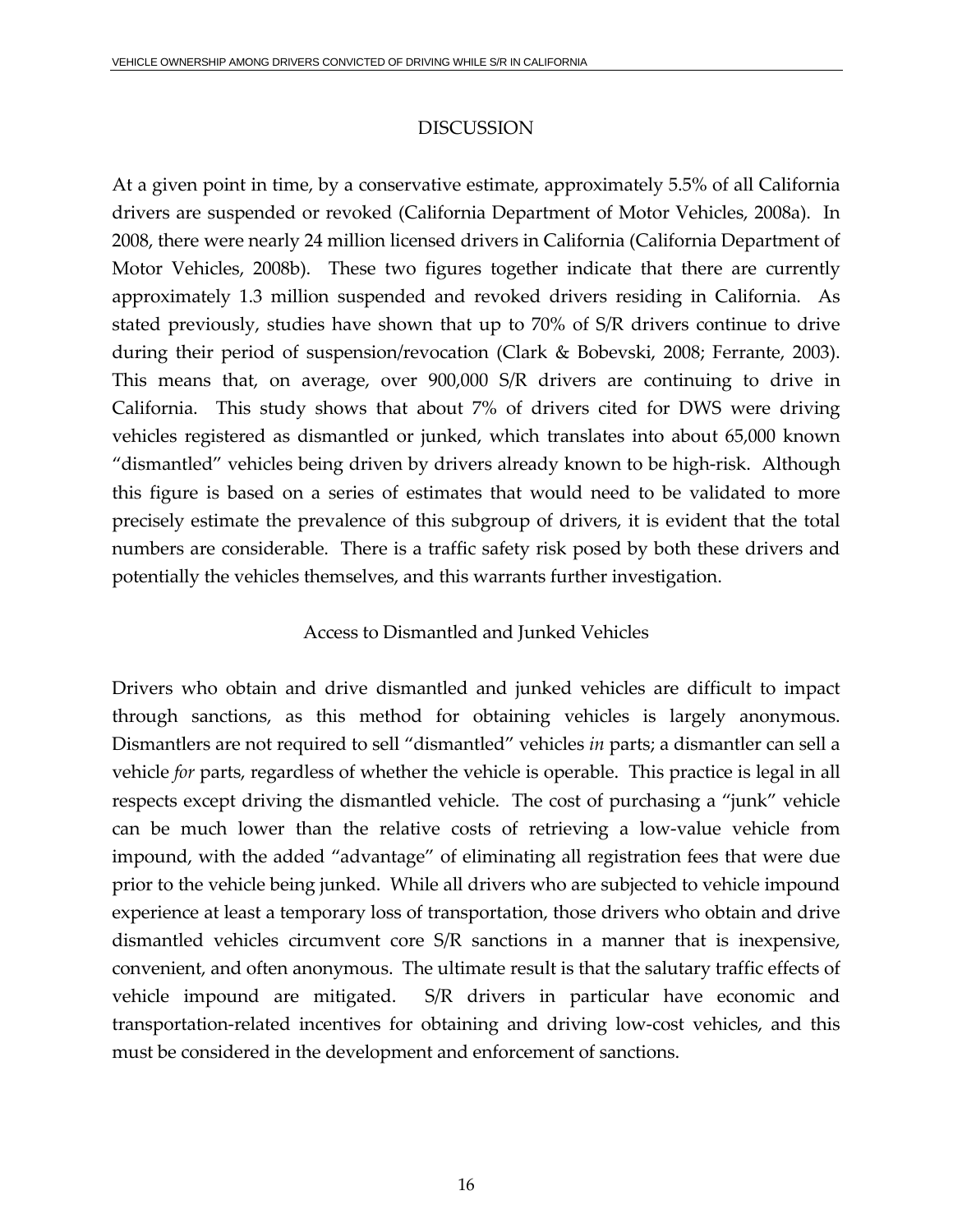# Access to Validly Registered Vehicles

There are two primary avenues for reducing S/R driver access to legitimately registered vehicles: 1) through S/R drivers who own and drive their own vehicles, and 2) through family and friends who loan their vehicles to S/R drivers. The former group is perhaps the most straightforward because they directly bear the costs and burdens associated with vehicle-based sanctions such as impound, and thus, they have strong incentives to comply with S/R restrictions and sanctions. S/R drivers who drive borrowed vehicles are more difficult to detect and sanction. Although these drivers are sanctioned, sometimes severely, for DWS, the vehicle-based portion of the sanction is often wholly or partially shifted to the vehicle owner. Limiting access to borrowed vehicles would reduce DWS because S/R drivers would have a reduced supply of potential vehicles to drive.

# Detection and Enforcement

The risk of being stopped and cited for DWS or revoked is small. Law enforcement officers must have probable cause to stop a driver, and most of the time, S/R drivers, like most validly‐licensed drivers, obey traffic laws. The S/R driver who continues to drive during the period of suspension has weighed the perceived risk of being caught against the potential consequences and inconvenience of not driving, and has determined that the immediate need or desire to drive outweighs the low likelihood of being caught driving. The low risk of being caught DWS is compounded by the typically low‐severity of imposed sanctions if the driver is convicted (DeYoung, 1990).

Time constraints in the field and technological limitations reduce the ability of law enforcement officers to detect S/R drivers and/or the registration status of the vehicles they drive. Unless the driver behaves in a manner that arouses the suspicion of the arresting officer, who then conducts a detailed record check, drivers may be cited and released without the officer knowing whether the driver holds a valid driving privilege (although they may posses a physical license), or whether the vehicle they are driving is validly registered. Although the driver's DMV record will eventually be examined when the citation is processed by the court, the opportunity to impose immediate sanctions, such as vehicle impoundment, may be lost because the officer was not able to review the complete driver license and vehicle registration records.

Detection of S/R drivers driving dismantled vehicles is especially challenging because the dismantled vehicles may appear to be legitimately registered. This can occur because the vehicle license plates were not surrendered to the Department of Motor Vehicles, the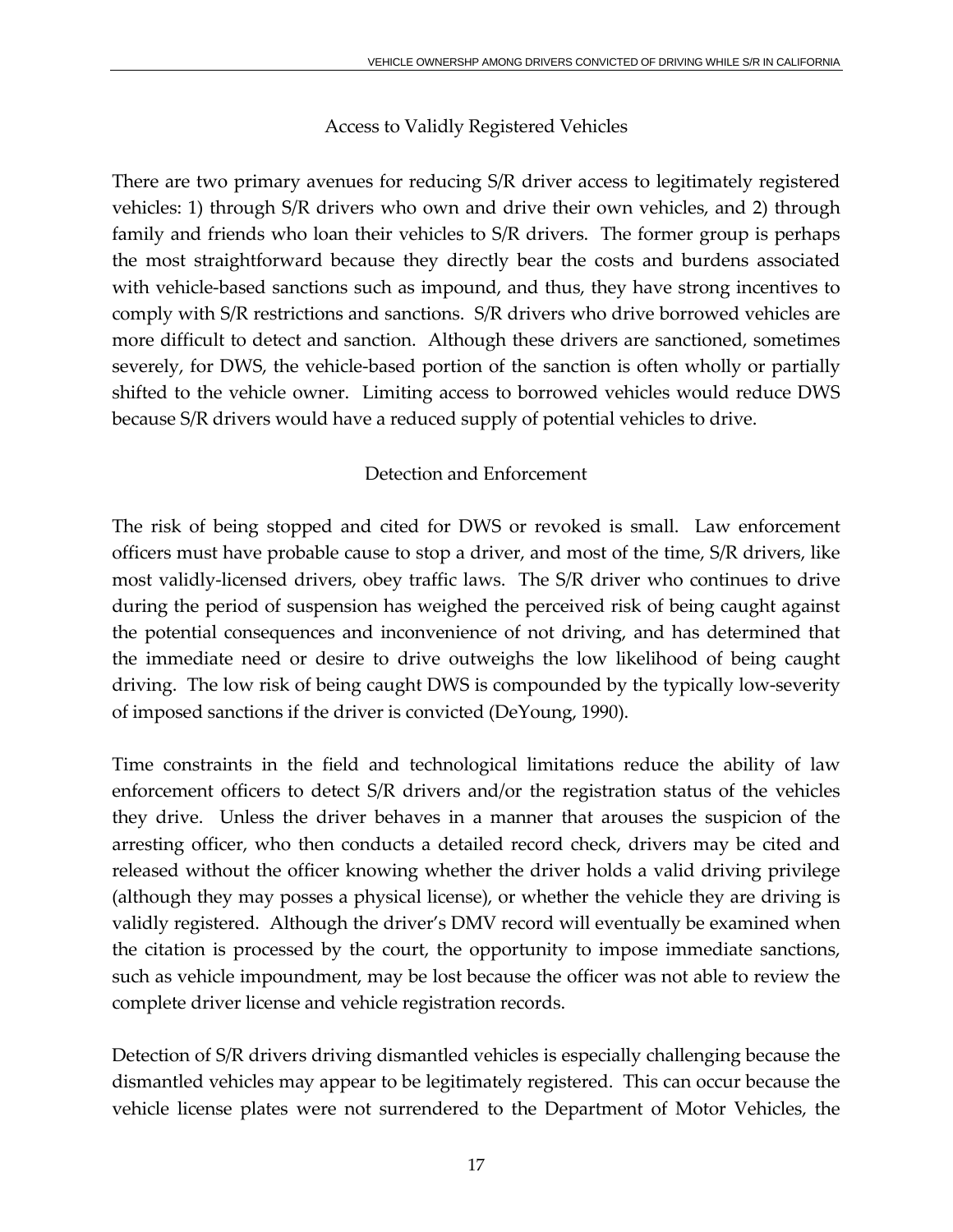license plates were taken from another validly registered vehicle and placed on the dismantled vehicle, or because stolen, altered, invalid, or counterfeit registration tags were placed on the vehicle license plate. The characteristics of dismantled and junked vehicles, and the circumstances surrounding their use, especially by S/R drivers, are not well documented and warrant further study.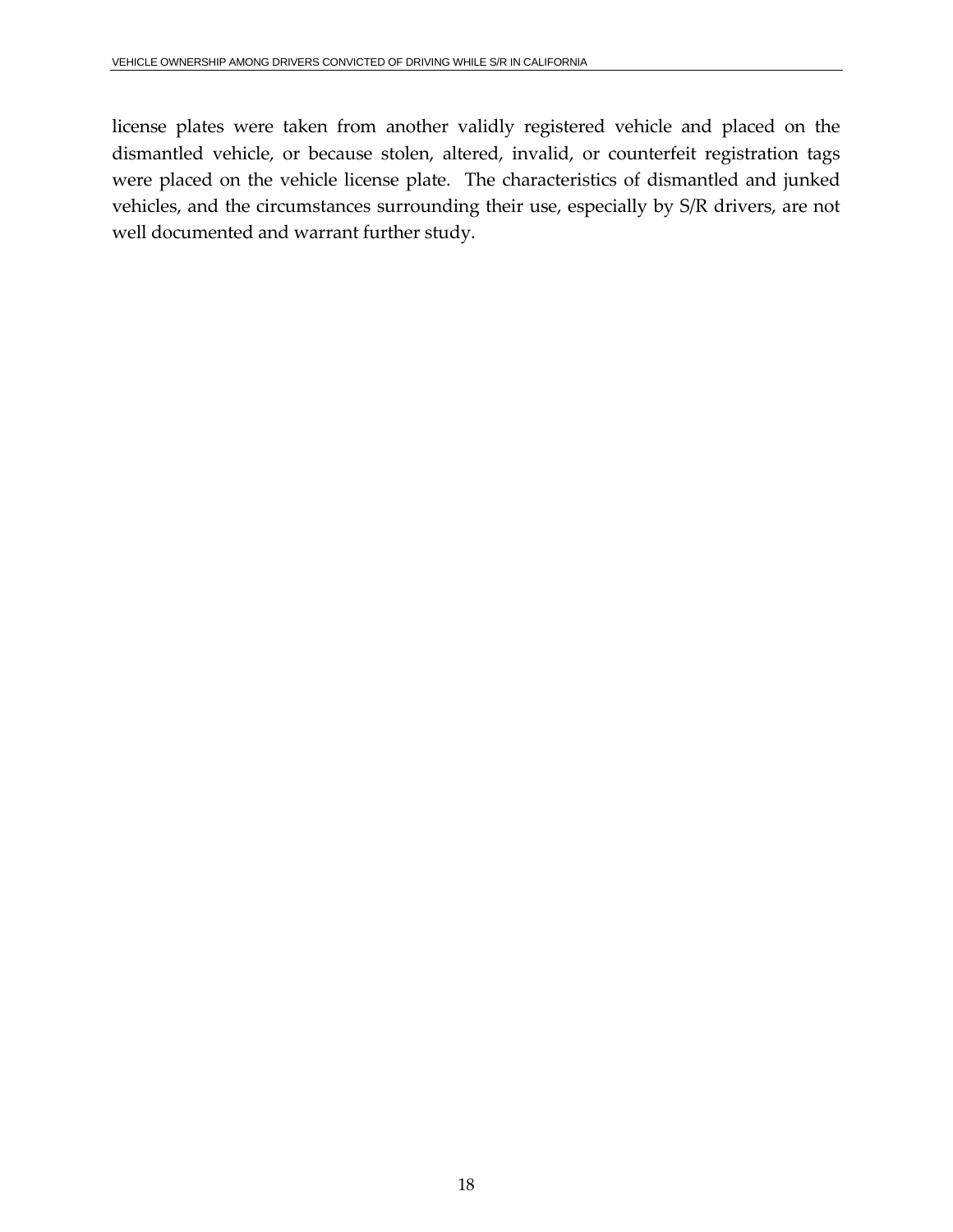#### RECOMMENDATIONS

## Access to Dismantled and Junked Vehicles

A driver license is not required to purchase a motor vehicle; hence, S/R drivers who purchase dismantled vehicles are within their legal rights when they do so. Additionally, dismantlers are not required to distinguish operable from inoperable "dismantled" vehicles. These two circumstances facilitate the cycle of S/R drivers obtaining and driving low-value "dismantled" vehicles post-suspension. These vehicles provide an affordable and convenient method for S/R drivers to circumvent the sanctions and policies that are in place to discourage DWS. Although it is possible that in some cases the involved dismantlers are aware that a dismantled vehicle will be driven, they are not legally obligated to determine the intended use of the vehicles they sell, or to intervene in any way. This is a potential point of intervention; however, the issues are complex and require further study. A task force comprised of representatives from the DMV Investigations and Registration Policy Branches, the automobile dismantlers industry, law enforcement, and other interested parties should be convened to study the problem, evaluate the safety‐related implications, and propose legislative and regulatory solutions.

## Access to Validly Registered Vehicles

Vehicle owners need to be educated about the risks they incur when they loan their vehicles to disqualified drivers. If an S/R driver is arrested for DWS and is driving a legitimately registered vehicle that they do not own, the vehicle is subject to impound. Although the vehicle will likely be released to the vehicle owner prior to the standard 30‐ day impound, the owner is still responsible for tow and storage fees. An education and media campaign directed towards vehicle owners should be conducted to curtail S/R driver access to legitimately registered vehicles that they do not own. Additionally, The DMV should propose legislation to add language into CVC §14602.6 (see Appendix) that would permit early release of an impounded vehicle to persons with a community interest in the vehicle provided they sign a "stipulated vehicle release agreement," which allows future forfeiture of the vehicle if it is again operated by an S/R driver. This could be modeled after existing language in CVC §14607.6 (see Appendix).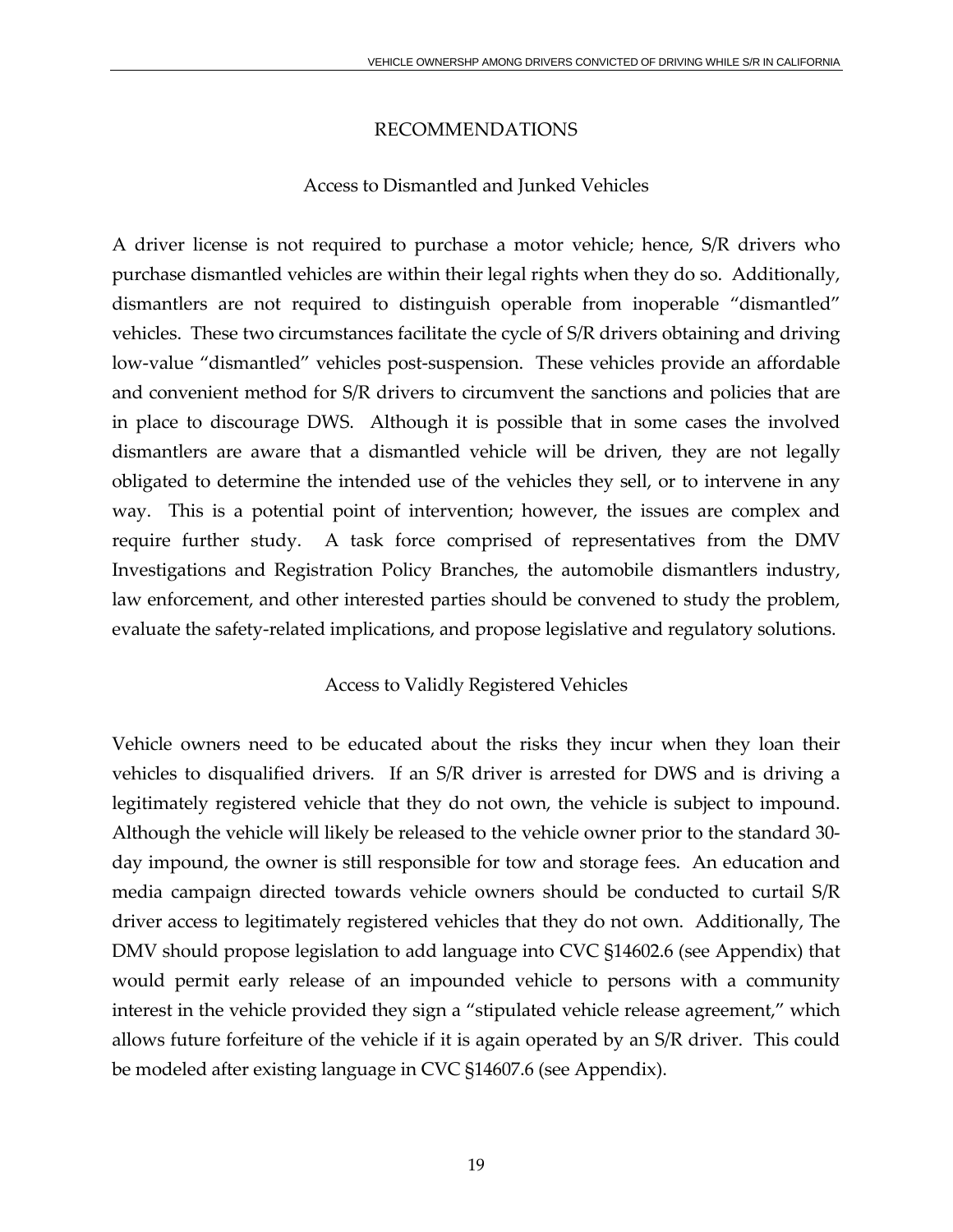#### Detection and Enforcement

Improved access to existing technology would enhance detection of DWS drivers during traffic stops. For example, computerized license plate readers could be used to rapidly scan plates and run status checks against databases of vehicles that are not legally registered, or against databases of the vehicles owned by high‐risk S/R drivers. Another approach to enhancing detection of high‐risk DWS drivers is the use of a "hot list." This type of list would contain the names, addresses, and vehicle license plate numbers of S/R drivers with egregious records of DWS and other associated offenses. The list would be used to alert field officers of the identity of high‐risk offenders, and would facilitate intensive supervision via court probation or other targeted efforts to increase detection and enforcement.

Suspended and revoked drivers often do not surrender their physical license to the DMV at the time of suspension, as they are required to do; with the exception of DUI arrests where peace officers have legal authority to confiscate a driver's license as part of an administrative action, there is no mechanism in place for enforcing this requirement. This means that a DWS offender may posses a physical driver license at the time of a traffic stop, and if the peace officer does not check the status of the driving privilege, the offender may escape detection. Thus, measures that encourage officers to consistently check license status and to confiscate the physical driver license if a status check shows it to be invalid, are important and should be encouraged.

# Prevention of Driving While Suspended

The transportation needs of S/R drivers do not change when they lose their privilege to drive; effective traffic‐safety policy is best developed in the context of realistic appraisals of what drivers can, and are willing, to do, within the boundaries of imposed sanctions. As stated above, when faced with a critical transportation need, S/R drivers will frequently make a calculated choice to drive. Suspension and revocation actions should include components to provide information and resources to assist drivers with identifying and obtaining alternative transportation. This would increase the likelihood that S/R drivers would reduce driving or forego it altogether, which would benefit both the S/R drivers themselves and the driving population at large. One mechanism for facilitating access to alternative forms of transportation among S/R drivers is to provide a tool for drivers to use to consider their transportation needs *in advance*, and to plan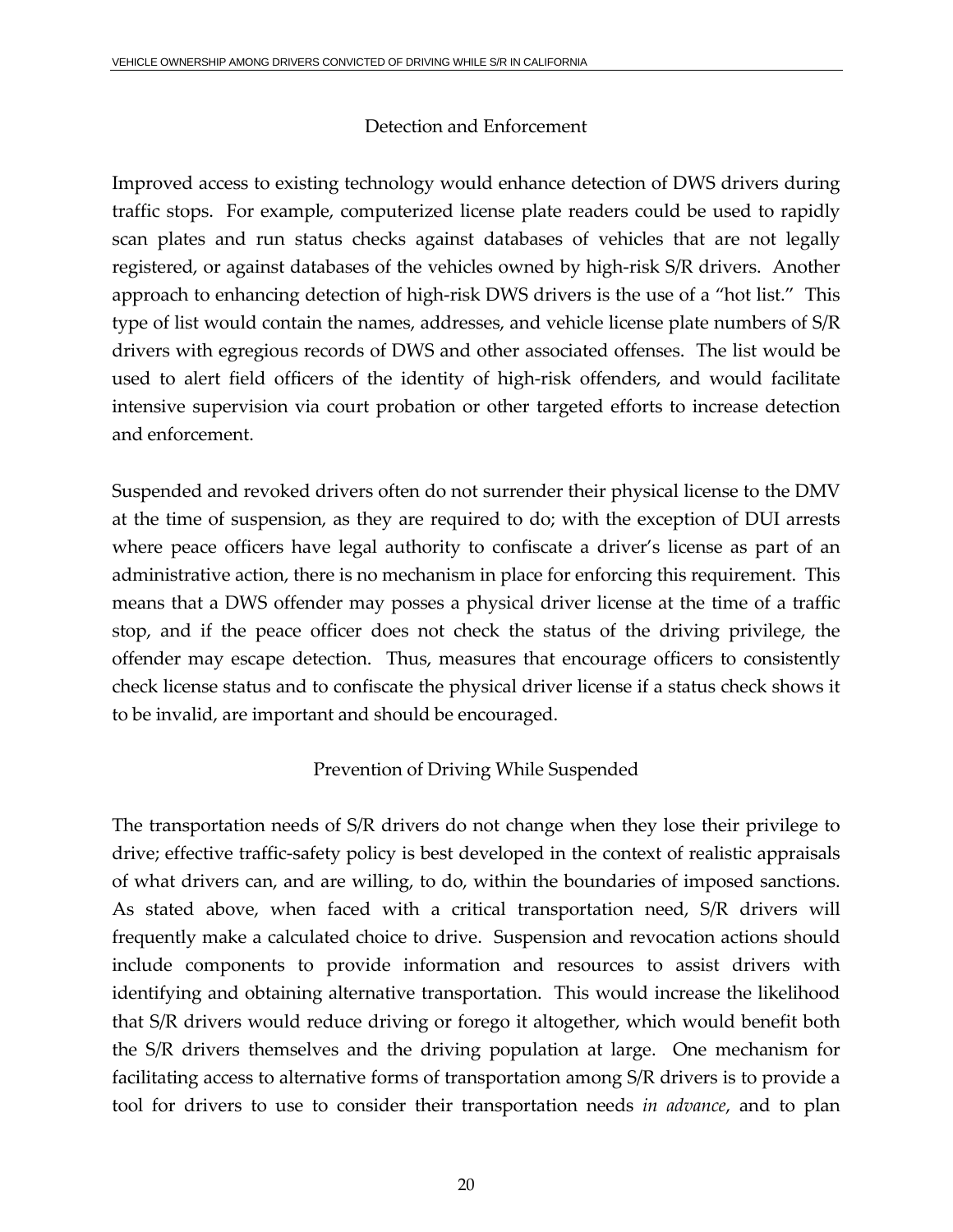accordingly. This type of planning could be facilitated by providing recently suspended drivers with a "transportation management plan" which would include written materials and information to assist them in anticipating their transportation needs (e.g., work, childcare) and with identifying alternatives. To further assist drivers, the DMV could train field office technicians to work with drivers to develop alternatives if the drivers request this kind of assistance.

The recommendations discussed above, and additional recommendations based on the quantitative and qualitative analyses of this study, and findings from prior research in this area, are presented below:

- 1. The DMV should provide local law‐enforcement agencies with a "hot list" of suspended and revoked drivers to assist with apprehension of high-risk disqualified drivers who continue to drive.
- 2. The DMV should conduct outreach and training with law-enforcement agencies to encourage more frequent checking of the driver's license and vehicle registration status during traffic stops, with the goal of checking license and registration status for all drivers involved in a traffic stop or crash.
- 3. Law enforcement agencies (e.g. CHP, police, sheriff) should provide field officers with electronic hardware and software, such as driver license scanners and in‐car laptop computers and printers, to expedite driver license and vehicle registration record checks during traffic stops.
- 4. DMV should conduct a follow‐up survey of DWS drivers apprehended while driving vehicles that they do not own to obtain detailed information about the relationship between the driver and vehicle owner (e.g. relative, roommate, coworker, etc.). The information would be used to develop sanctions for the driver and vehicle owner that would be imposed when DWS drivers are caught driving borrowed or invalidly registered vehicles.
- 5. The DMV should convene a task force to study the problem of S/R drivers obtaining access to dismantled and junked vehicles though lien sales and automobile dismantlers for transportation purposes. The task force would be charged with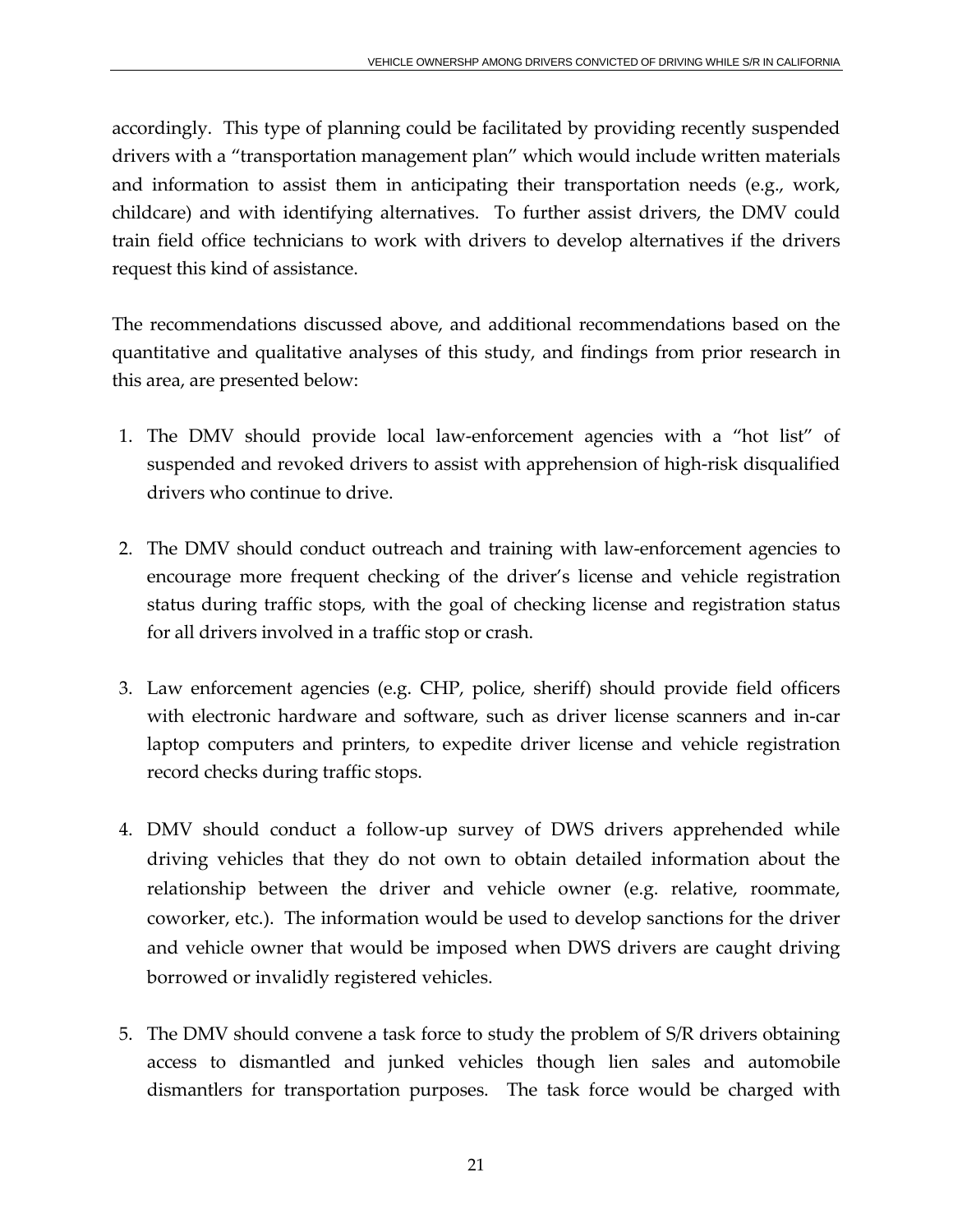identifying potential points of intervention and developing recommendations to limit access to these types of vehicles for driving purposes.

- 6. The DMV should conduct a study of the crash and injury risk associated with dismantled vehicles among S/R, DUI, and validly licensed drivers. The goal of this study would be to isolate the independent crash and safety risk posed by dismantled vehicles. The inclusion of different subgroups of drivers (e.g. S/R drivers versus validly registered drivers) would make it possible to separate variations in crash risk due to driver behavior versus vehicle characteristics, two factors that are likely intertwined.
- 7. The DMV should evaluate the effectiveness of sending a follow‐up letter to recently suspended and revoked drivers. The letter would follow the original order of suspension and would contain the following components:
	- a) Terms of the suspension or revocation.
	- b) A reminder to the driver not to drive and a brief description of the elevated crash and injury risk posed by suspended and revoked drivers.
	- c) A list of applicable sanctions in the event the driver is arrested for DWS.
	- d) A "transportation management plan" to assist the driver in anticipating their transportation needs and identifying alternatives during the period of disqualification.
- 8. The DMV and other law enforcement agencies should conduct a collaborative media campaign to inform and warn validly licensed drivers of the risks and consequences of loaning their vehicle to drivers without a valid license.
- 9. The DMV should propose legislation to add language into CVC §14602.6 that would permit early release of an impounded vehicle to a person with a community interest in the vehicle provided they sign a "stipulated vehicle release agreement," which allows future forfeiture of the vehicle if it is again operated by an S/R driver. This could be modeled after existing language in CVC §14607.6.
- 10. The DMV should conduct studies to better distinguish suspended and revoked drivers who are amenable to improving their driving behavior from "hard‐core"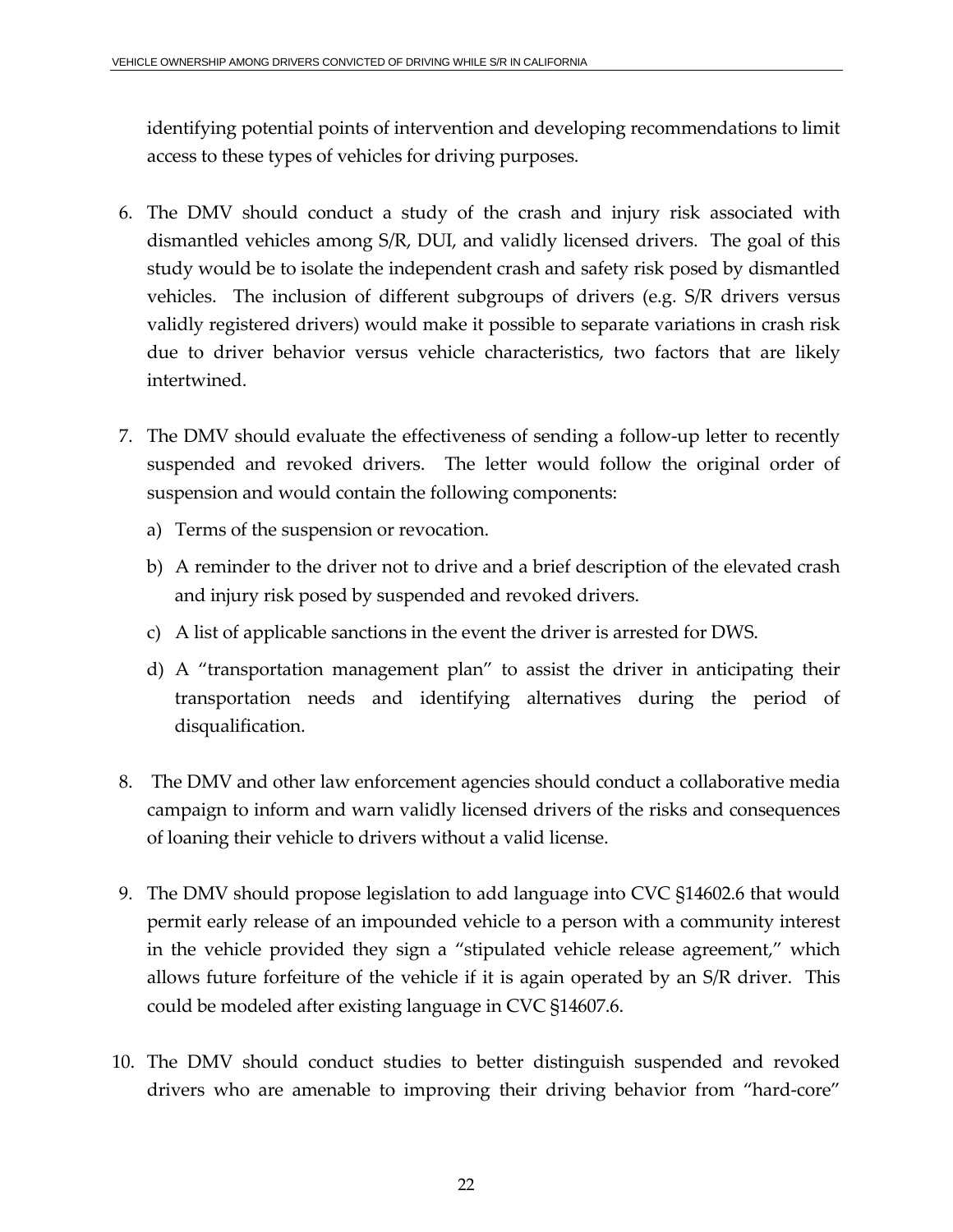offenders who are highly resistant to change. This type of information would enable traffic safety professionals to develop targeted interventions that would be more costeffective in reducing DWS within offender sub‐types with differing driving histories, challenges, and transportation needs.

11. The State of California should increase the availability and efficiency of public transportation to reduce the need for driving among suspended and revoked drivers.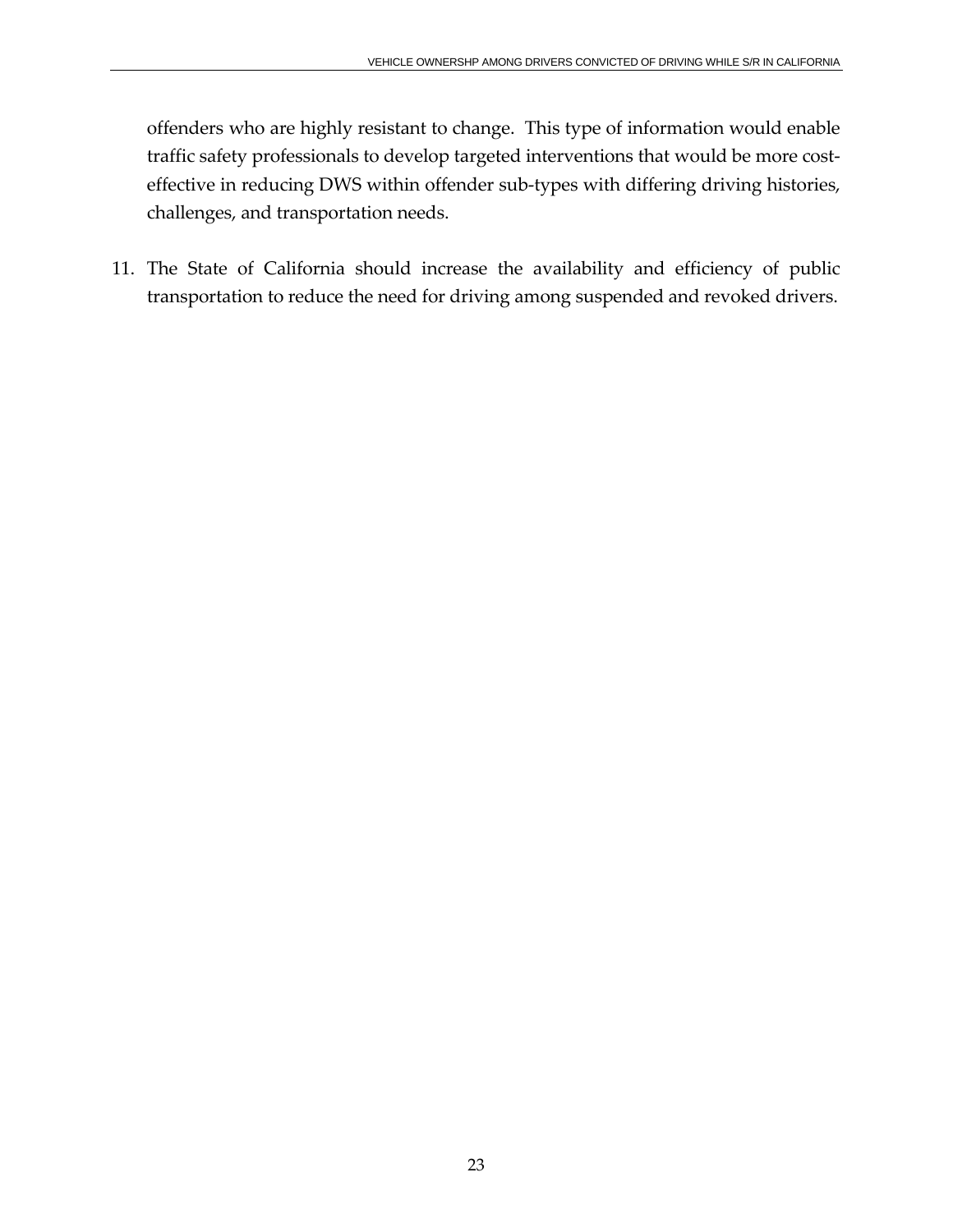#### REFERENCES

California Department of Motor Vehicles. (2008). *2008 vehicle code.* Sacramento: Author, Communication Programs Division, Publishing & Online Information Branch.

California Department of Motor Vehicles. (2008a). *Annual suspension and revocation reports, July 2007 through June 2008.* Sacramento: Author, Division of Driver Safety and Licensing.

California Department of Motor Vehicles. (2008b). *Driver licenses outstanding by county.*  Sacramento: Author, Division of Driver Safety and Licensing.

- Clark, B., & Bobevski, I. (2008). *Disqualified drivers in Victoria: Literature review and in‐depth focus group study* (Report No. 274). Victoria, Australia: Monash University Accident Research Centre.
- DeYoung, D. J. (1990). *Development, implementation, and evaluation of a pilot project to better control disqualified drivers* (Report No. 129). Sacramento, CA: Department of Motor Vehicles, Research and Development Branch.
- DeYoung, D. J. (1997). *An evaluation of the specific deterrent effects of vehicle impoundment on suspended, revoked, and unlicensed drivers in California* (Report No. 171). Sacramento, CA: Department of Motor Vehicles, Research and Development Branch.
- DeYoung, D. J. (1998). *An evaluation of the general deterrent effects of vehicle impoundment on suspended, revoked, and unlicensed drivers in California* (Report No. 180). Sacramento, CA: Department of Motor Vehicles, Research and Development Branch.
- DeYoung, D. J., Peck, R. C., & Helander, C. J. (1997). Estimating the exposure and fatal crash rates of suspended/revoked and unlicensed drivers in California. *Accident Analysis and Prevention, 29*(1), 17‐23.
- Ferrante, A. (2003). *The disqualified driver study: A study of factors relevant to the use of license disqualification as an effective legal sanction in Western Australia*. University of Western Australia: Crime Research Centre.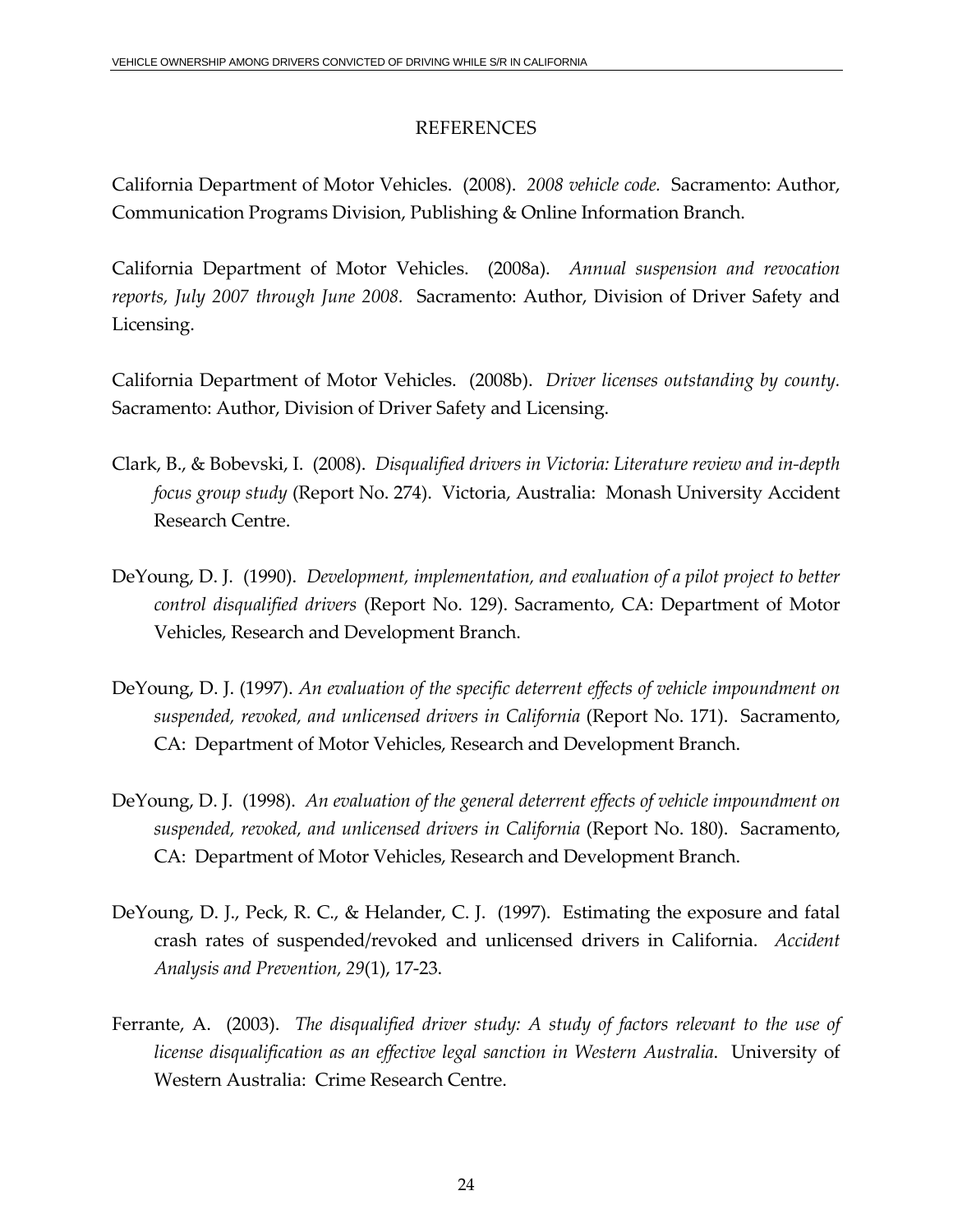- Gebers, M. A., & DeYoung, D. J. (2002). *An examination of the characteristics and traffic risk of drivers suspended/revoked for different reasons* (Report No. 200). Sacramento, CA: Department of Motor Vehicles, Research and Development Branch.
- Hagen, R. E., McConnell, E. J., & Williams, R. L. (1980). *Suspension and revocation effects on the DUI offender* (Report No. 75). Sacramento, CA: Department of Motor Vehicles, Research and Development Branch.
- Helander, C. J. (1986). *An evaluation of the California habitual traffic offender law* (Report No. 107). Sacramento, CA: Department of Motor Vehicles, Research and Development Branch.
- Knuth, D. E. (1997). *The art of computer programming* (3rd ed.). Reading, MA: Addison‐ Wesley.
- Rodgers, A. (1994). Effect of Minnesotaʹs license plate impoundment law on recidivism of multiple DWI violators. *Alcohol, Drugs and Driving, 10*(2), 127‐134.
- Ross, H. L., & Gonzales, P. (1988). Effects of license revocation on drunk‐driving offenders. *Accident Analysis and Prevention, 20*(5), 379‐91.
- Ross, H. L., Simon, S., & Cleary, J. (1995). License plate impoundment for multiple offender drunk drivers. In C. N. Kloeden & A. J. McLean (Eds.), *Proceedings of the 13th International Conference on Alcohol, Drugs and Traffic Safety* (Vol. 2, pp. 610‐612). Adelaide, Australia: The University of Adelaide, NHMRC Road Accident Research Unit.
- Sadler, D. D. (1986). *An evaluation of the process efficiency and traffic safety impact of the California implied consent program: Volume 4 of An evaluation of the California drunk driving countermeasure system* (Report No. 96). Sacramento, CA: Department of Motor Vehicles, Research and Development Branch.

SAS Institute. (1990). *SAS/STAT userʹs guide: Version 6* (4th ed.). Cary, NC: SAS Institute.

Voas, R. B., Tippetts, A. S., & Lange, J. E. (1997). Evaluation of a method for reducing unlicensed driving: The Washington and Oregon license plate sticker laws. *Accident Analysis and Prevention, 29*(5), 627‐634.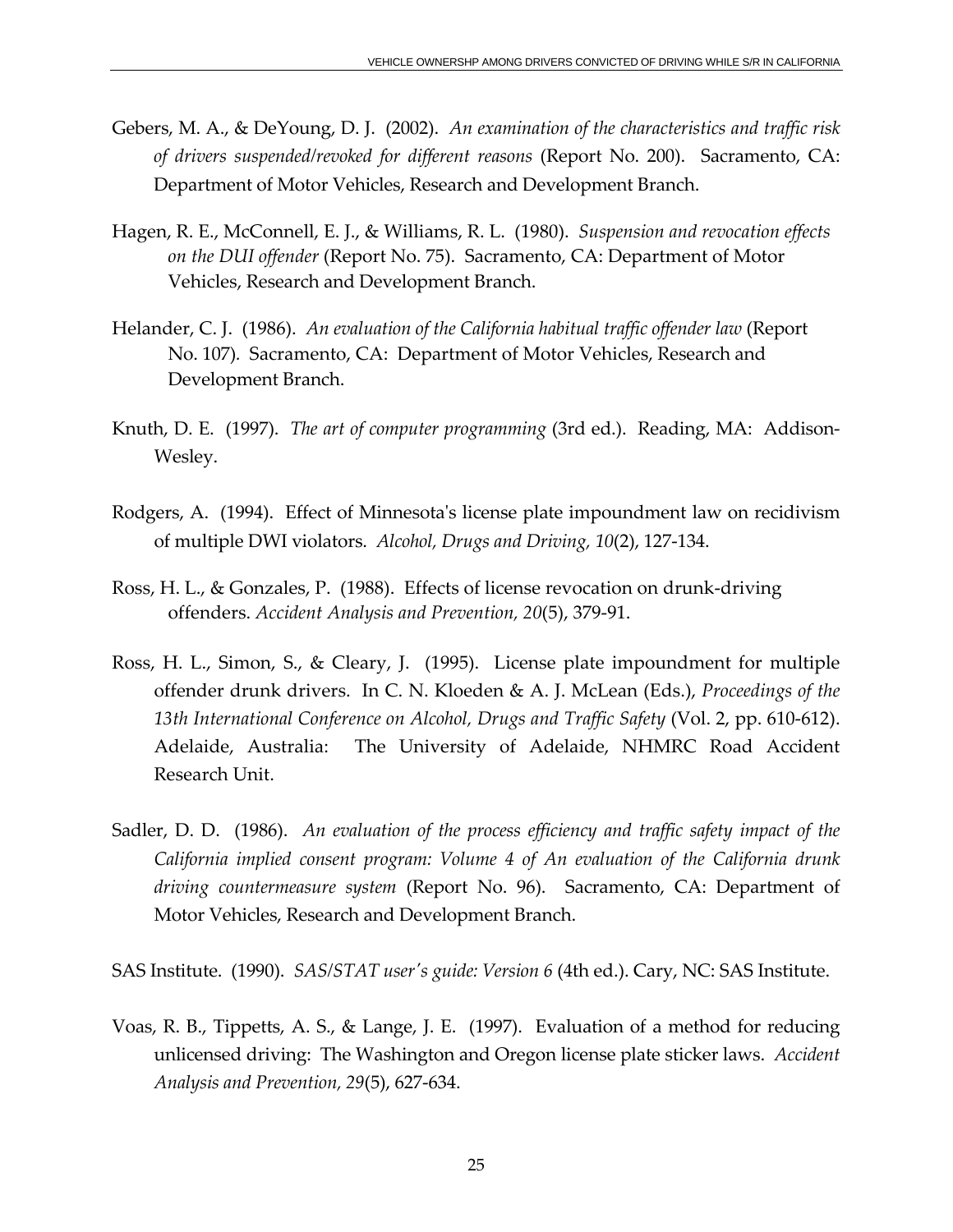#### APPENDIX

#### *California Vehicle Code Division 6 ‐ Driverʹs Licenses*

#### *Chapter 4. Violation of License Provisions*

#### *CVC §14601: Driving When Privilege Suspended or Revoked*

14601. (a) No person shall drive a motor vehicle at any time when that person's driving privilege is suspended or revoked for reckless driving in violation of Section 23103, ( )1 23104, *or 23105*, any reason listed in subdivision (a) or (c) of Section 12806 authorizing the department to refuse to issue a license, negligent or incompetent operation of a motor vehicle as prescribed in subdivision (e) of Section 12809, or negligent operation as prescribed in Section 12810.5 , if the person so driving has knowledge of the suspension or revocation. Knowledge shall be conclusively presumed if mailed notice has been given by the department to the person pursuant to Section 13106. The presumption established by this subdivision is a presumption affecting the burden of proof.

(b)  $($   $)^2$  *A* person convicted under this section shall be punished as follows:

(1) Upon a first conviction, by imprisonment in a county jail for not less than five days or more than six months and by a fine of not less than three hundred dollars (\$300) or more than one thousand dollars (\$1,000).

(2) If the offense occurred within five years of a prior offense ( $3$  *that* resulted in a conviction of a violation of this section or Section 14601.1, 14601.2, or 14601.5, by imprisonment in a county jail for not less than 10 days or more than one year and by a fine of not less than five hundred dollars (\$500) or more than two thousand dollars (\$2,000).

(c) If the offense occurred within five years of a prior offense ( $3$  *that* resulted in a conviction of a violation of this section or Section 14601.1, 14601.2, or 14601.5, and is granted probation, the court shall impose as a condition of probation that the person be confined in a county jail for at least 10 days.

(d) Nothing in this section prohibits a person from driving a motor vehicle, ( )3 *that* is owned or utilized by the person's employer, during the course of employment on private property ( )3 *that* is owned or utilized by the employer, except an offstreet parking facility as defined in subdivision ( )4 *(c)* of Section 12500.

(e) When the prosecution agrees to a plea of guilty or nolo contendere to a charge of a violation of this section in satisfaction of, or as a substitute for, an original charge of a violation of Section 14601.2, and the court accepts that plea, except, in the interest of justice, when the court finds it would be inappropriate, the court shall, pursuant to Section 23575, require the person convicted, in addition to any other requirements, to install a certified ignition interlock device on any vehicle that the person owns or operates for a period not to exceed three years.

(f) This section also applies to the operation of an off‐highway motor vehicle on those lands to which the Chappie‐Z'berg Off‐Highway Motor Vehicle Law of 1971 (Division 16.5 (commencing with Section 38000)) applies as to off‐highway motor vehicles, as described in Section 38001.

Amended Sec. 7, Ch. 1064, Stats. 2000. Effective September 30, 2000.

Amended Sec. 26, Ch. 468, Stats. 2003. Effective January 1, 2004.

Amended Sec. 14, Ch. 908, Stats. 2004. Effective January 1, 2005.

Amended Sec. 14, Ch. 682, Stats. 2007. Effective January 1, 2008.

The 2007 amendment added the italicized material, and at the point(s) indicated, deleted the following:

1. "or"

- 2. "Any"
- 3. "which"
- 4.  $''(d)''$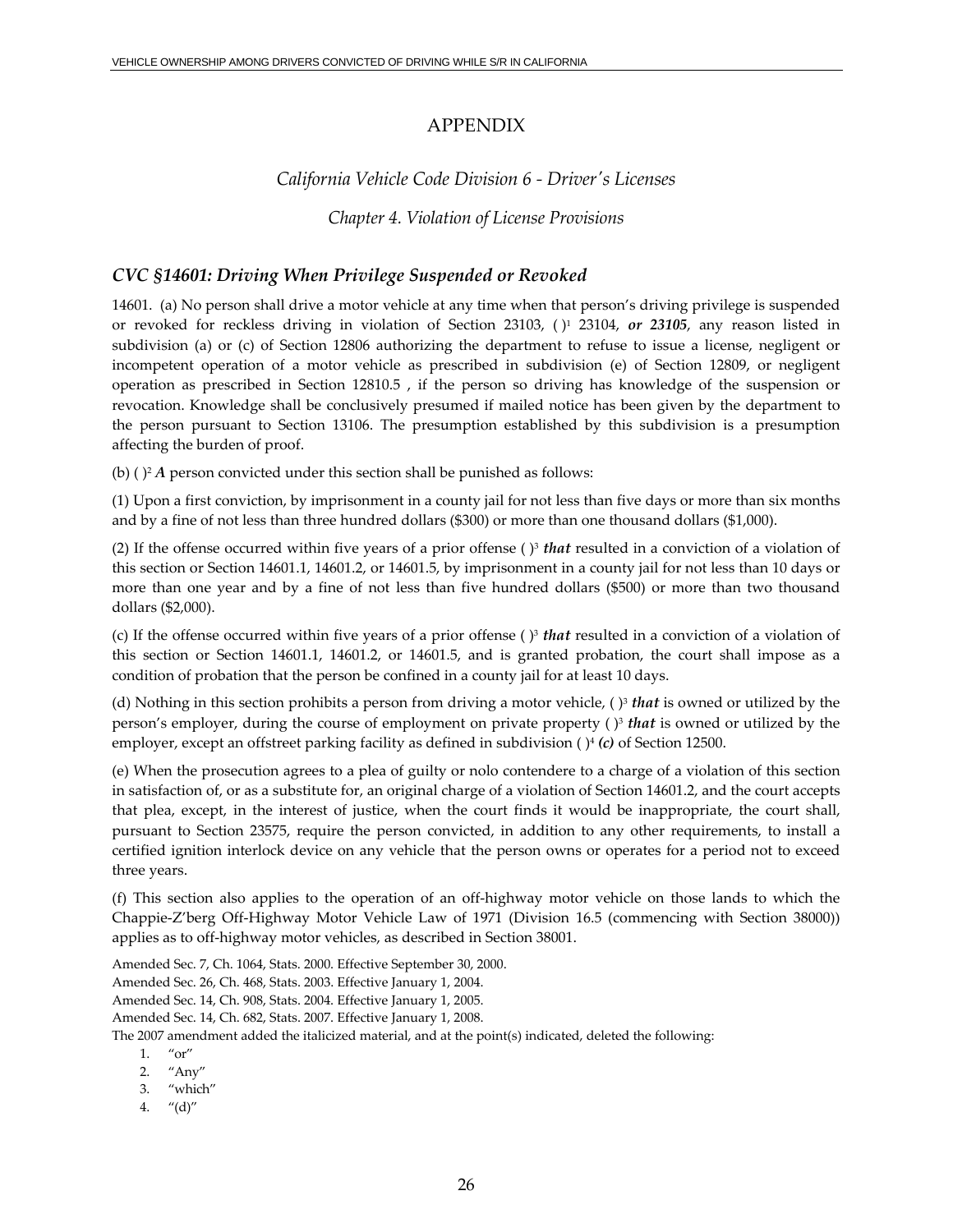#### *CVC §14601.1: Driving When Privilege Suspended or Revoked for Other Reasons*

14601.1. (a) No person shall drive a motor vehicle when his or her driving privilege is suspended or revoked for any reason other than those listed in Section 14601, 14601.2, or 14601.5, if the person so driving has knowledge of the suspension or revocation. Knowledge shall be conclusively presumed if mailed notice has been given by the department to the person pursuant to Section 13106. The presumption established by this subdivision is a presumption affecting the burden of proof.

(b) Any person convicted under this section shall be punished as follows:

(1) Upon a first conviction, by imprisonment in the county jail for not more than six months or by a fine of not less than three hundred dollars (\$300) or more than one thousand dollars (\$1,000), or by both that fine and imprisonment.

(2) If the offense occurred within five years of a prior offense which resulted in a conviction of a violation of this section or Section 14601, 14601.2, or 14601.5, by imprisonment in the county jail for not less than five days or more than one year and by a fine of not less than five hundred dollars (\$500) or more than two thousand dollars (\$2,000).

(c) Nothing in this section prohibits a person from driving a motor vehicle, which is owned or utilized by the personʹs employer, during the course of employment on private property which is owned or utilized by the employer, except an offstreet parking facility as defined in subdivision (d) of Section 12500.

(d) When the prosecution agrees to a plea of guilty or nolo contendere to a charge of a violation of this section in satisfaction of, or as a substitute for, an original charge of a violation of Section 14601.2, and the court accepts that plea, except, in the interest of justice, when the court finds it would be inappropriate, the court shall, pursuant to Section 23575, require the person convicted, in addition to any other requirements, to install a certified ignition interlock device on any vehicle that the person owns or operates for a period not to exceed three years.

(e) This section also applies to the operation of an off‐highway motor vehicle on those lands to which the Chappie‐Z'berg Off‐Highway Motor Vehicle Law of 1971 (Division 16.5 (commencing with Section 38000)) applies as to off‐highway motor vehicles, as described in Section 38001.

Amended Sec. 8, Ch. 1064, Stats. 2000. Effective September 30, 2000. Amended Sec. 15, Ch. 908, Stats. 2004. Effective January 1, 2005.

#### *CVC §14601.2: Driving When Privilege Suspended or Revoked for Driving Under the Influence, With Excessive Blood Alcohol, or When Addicted*

14601.2. (a) No person shall drive a motor vehicle at any time when that person's driving privilege is suspended or revoked for a conviction of a violation of Section 23152 or 23153 if the person so driving has knowledge of the suspension or revocation.

(b) Except in full compliance with the restriction, no person shall drive a motor vehicle at any time when that person's driving privilege is restricted, if the person so driving has knowledge of the restriction.

(c) Knowledge of suspension or revocation of the driving privilege shall be conclusively presumed if mailed notice has been given by the department to the person pursuant to Section 13106. Knowledge of restriction of the driving privilege shall be presumed if notice has been given by the court to the person. The presumption established by this subdivision is a presumption affecting the burden of proof.

(d) A person convicted of a violation of this section shall be punished as follows:

(1) Upon a first conviction, by imprisonment in the county jail for not less than 10 days or more than six months and by a fine of not less than three hundred dollars (\$300) or more than one thousand dollars (\$1,000), unless the person has been designated an habitual traffic offender under subdivision (b) of Section 23546,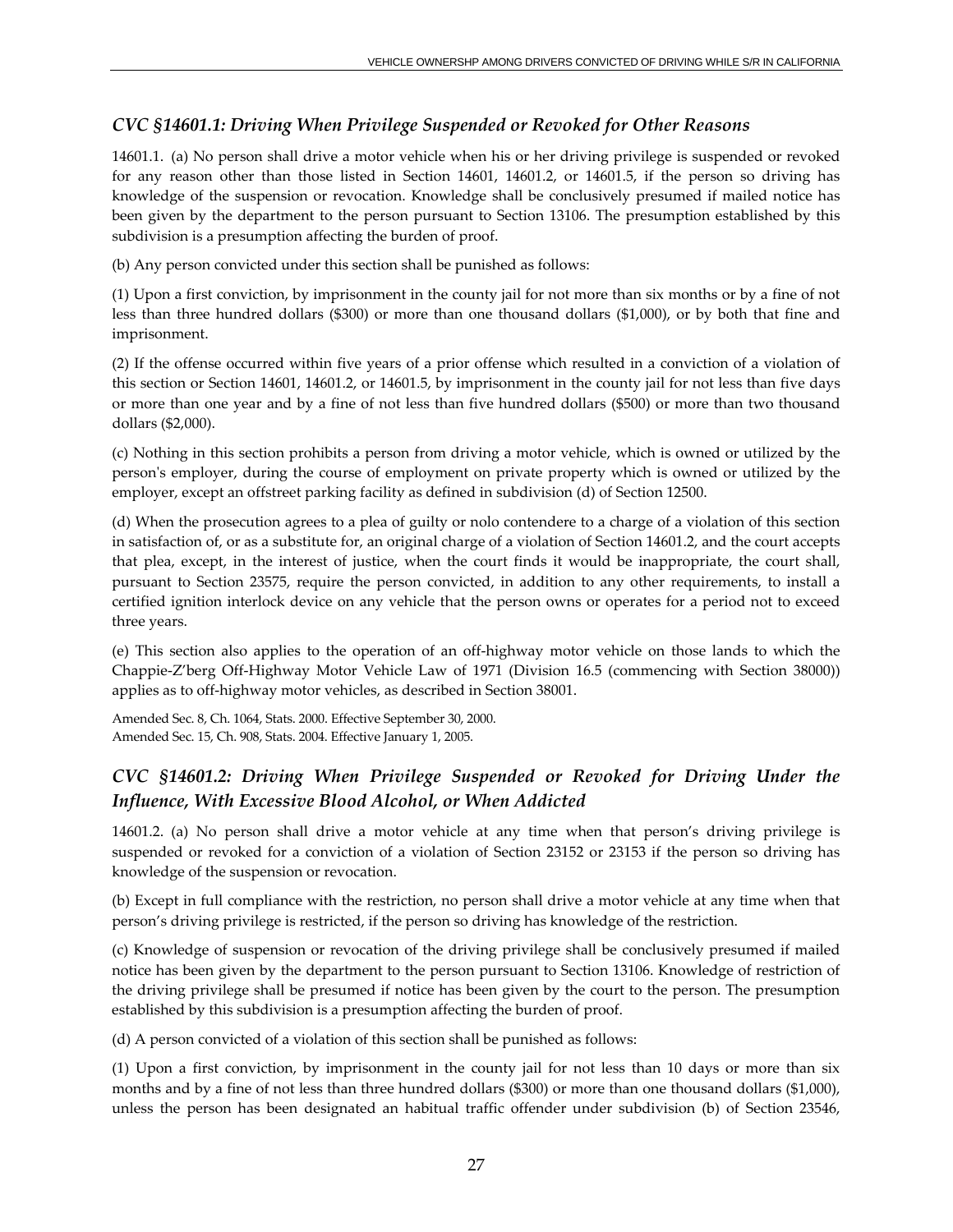subdivision (b) of Section 23550, or subdivision (d) of Section 23550.5, in which case the person, in addition, shall be sentenced as provided in paragraph (3) of subdivision (e) of Section 14601.3.

(2) If the offense occurred within five years of a prior offense that resulted in a conviction of a violation of this section or Section 14601, 14601.1, or 14601.5, by imprisonment in the county jail for not less than 30 days or more than one year and by a fine of not less than five hundred dollars (\$500) or more than two thousand dollars (\$2,000), unless the person has been designated an habitual traffic offender under subdivision (b) of Section 23546, subdivision (b) of Section 23550, or subdivision (d) of Section 23550.5, in which case the person, in addition, shall be sentenced as provided in paragraph (3) of subdivision (e) of Section 14601.3.

(e) If a person is convicted of a first offense under this section and is granted probation, the court shall impose as a condition of probation that the person be confined in the county jail for at least 10 days.

(f) If the offense occurred within five years of a prior offense that resulted in a conviction of a violation of this section or Section 14601, 14601.1, or 14601.5 and is granted probation, the court shall impose as a condition of probation that the person be confined in the county jail for at least 30 days.

(g) If a person is convicted of a second or subsequent offense that results in a conviction of this section within seven years, but over five years, of a prior offense that resulted in a conviction of a violation of this section or Section 14601, 14601.1, or 14601.5 and is granted probation, the court shall impose as a condition of probation that the person be confined in the county jail for at least 10 days.

(h) Pursuant to Section 23575, the court shall require a person convicted of a violation of this section to install a certified ignition interlock device on a vehicle the person owns or operates. Upon receipt of the abstract of a conviction under this section, the department shall not reinstate the privilege to operate a motor vehicle until the department receives proof of either the "Verification of Installation" form as described in paragraph (2) of subdivision (g) of Section 13386 or the Judicial Council Form I.D. 100.

(i) Nothing in this section prohibits a person who is participating in, or has completed, an alcohol or drug rehabilitation program from driving a motor vehicle that is owned or utilized by the person's employer, during the course of employment on private property that is owned or utilized by the employer, except an offstreet parking facility as defined in subdivision (c) of Section 12500.

(j) This section also applies to the operation of an off‐highway motor vehicle on those lands that the Chappie‐ Z'berg Off‐Highway Motor Vehicle Law of 1971 (Division 16.5 (commencing with Section 38000)) applies as to off‐highway motor vehicles, as described in Section 38001.

Added Sec. 16.5, Ch. 908, Stats. 2004. Effective January 1, 2005. Operative September 20, 2005. Amended Sec. 22, Ch. 279, Stats. 2005. Effective January 1, 2006. Amended Sec. 3, Ch. 835, Stats. 2006. Effective January 1, 2007.

#### *CVC §14601.3: Habitual Traffic Offender*

14601.3. (a) It is unlawful for a person whose driving privilege has been suspended or revoked to accumulate a driving record history which results from driving during the period of suspension or revocation. A person who violates this subdivision is designated an habitual traffic offender.

For purposes of this section, a driving record history means any of the following, if the driving occurred during any period of suspension or revocation:

(1) Two or more convictions within a 12‐month period of an offense given a violation point count of two pursuant to Section 12810.

(2) Three or more convictions within a 12‐month period of an offense given a violation point count of one pursuant to Section 12810.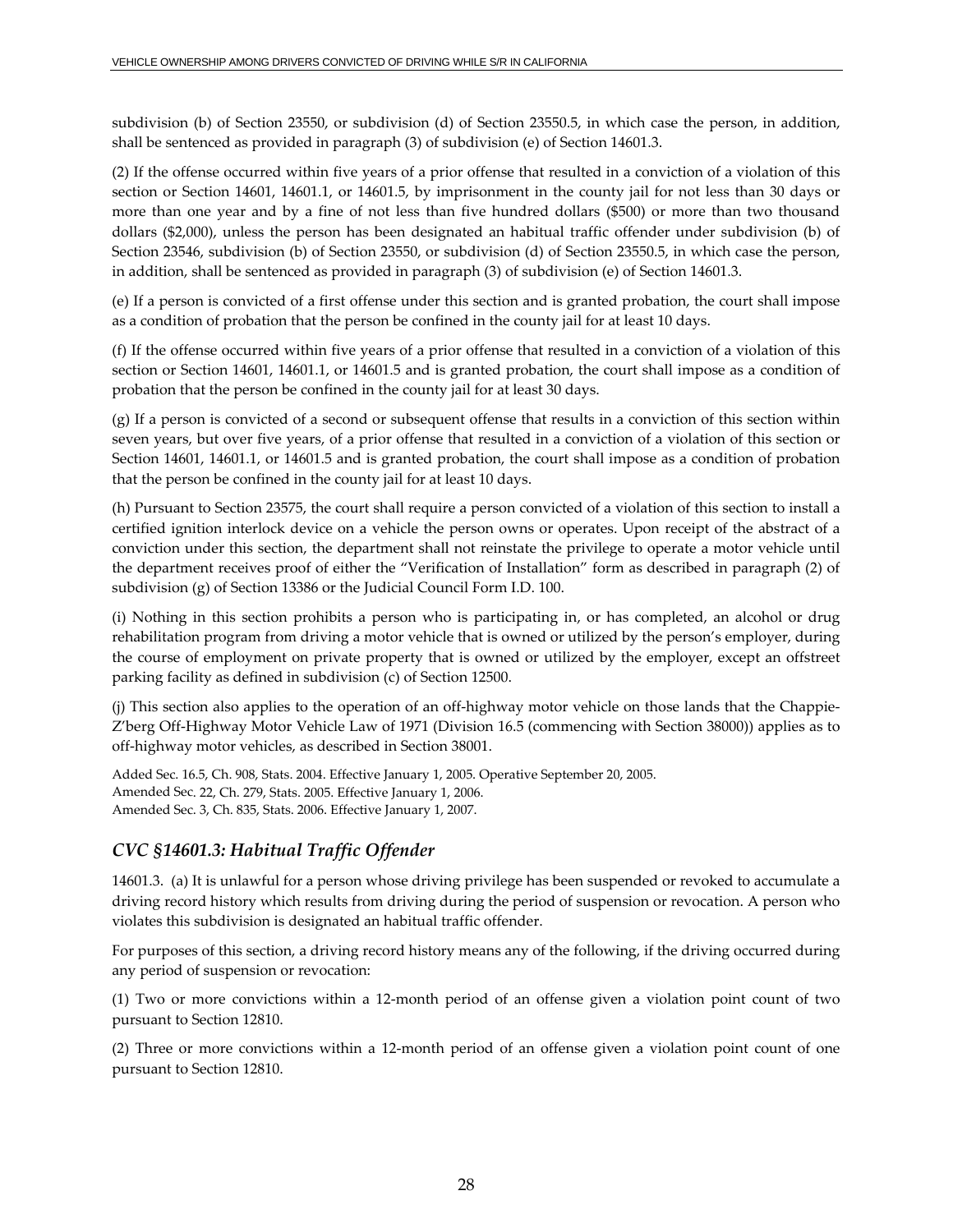(3) Three or more accidents within a 12‐month period that are subject to the reporting requirements of Section 16000.

(4) Any combination of convictions or accidents, as specified in paragraphs (1) to (3), inclusive, which results during any 12‐month period in a violation point count of three or more pursuant to Section 12810.

(b) Knowledge of suspension or revocation of the driving privilege shall be conclusively presumed if mailed notice has been given by the department to the person pursuant to Section 13106. The presumption established by this subdivision is a presumption affecting the burden of proof.

(c) The department, within 30 days of receipt of a duly certified abstract of the record of any court or accident report which results in a person being designated an habitual traffic offender, may execute and transmit by mail a notice of that designation to the office of the district attorney having jurisdiction over the location of the person's last known address as contained in the department's records.

(d) (1) The district attorney, within 30 days of receiving the notice required in subdivision (c), shall inform the department of whether or not the person will be prosecuted for being an habitual traffic offender.

(2) Notwithstanding any other provision of this section, any habitual traffic offender designated under subdivision (b) of Section 23546, subdivision (b) of Section 23550, or subdivision (b) of Section 23550.5 , who is convicted of violating Section 14601.2 shall be sentenced as provided in paragraph (3) of subdivision (e).

(e) Any person convicted under this section of being an habitual traffic offender shall be punished as follows:

(1) Upon a first conviction, by imprisonment in the county jail for 30 days and by a fine of one thousand dollars (\$1,000).

(2) Upon a second or any subsequent offense within seven years of a prior conviction under this section, by imprisonment in the county jail for 180 days and by a fine of two thousand dollars (\$2,000).

(3) Any habitual traffic offender designated under Section 193.7 of the Penal Code or under subdivision (b) of Section 23546, subdivision (b) of Section 23550, subdivision (b) of Section 23550.5 , or subdivision (d) of Section 23566 who is convicted of a violation of Section 14601.2 shall be punished by imprisonment in the county jail for 180 days and by a fine of two thousand dollars (\$2,000). The penalty in this paragraph shall be consecutive to that imposed for the violation of any other law.

(f) This section also applies to the operation of an off‐highway motor vehicle on those lands to which the Chappie‐Z'berg Off‐Highway Motor Vehicle Law of 1971 (Division 16.5 (commencing with Section 38000)) applies as to off‐highway motor vehicles, as described in Section 38001.

Amended Sec. 4, Ch. 901, Stats. 1997. Effective January 1, 1998. Amended Sec. 10.2, Ch. 118, Stats. 1998. Effective January 1, 1999. Operative July 1, 1999. Amended Sec. 16, Ch. 22, Stats. 1999. Effective May 26, 1999. Operative July 1, 1999. Amended Sec. 17, Ch. 908, Stats. 2004. Effective January 1, 2005.

#### *CVC §14601.4: Driving When Privilege Suspended or Revoked Causing Injury: Special Penalties*

14601.4. (a) It is unlawful for a person, while driving a vehicle with a license suspended or revoked pursuant to Section 14601.2 to do an act forbidden by law or neglect a duty imposed by law in the driving of the vehicle, which act or neglect proximately causes bodily injury to a person other than the driver. In proving the person neglected a duty imposed by law in the driving of the vehicle, it is not necessary to prove that a specific section of this code was violated.

(b) A person convicted under this section shall be imprisoned in the county jail and shall not be released upon work release, community service, or other release program before the minimum period of imprisonment, prescribed in Section 14601.2, is served. If a person is convicted of that offense and is granted probation, the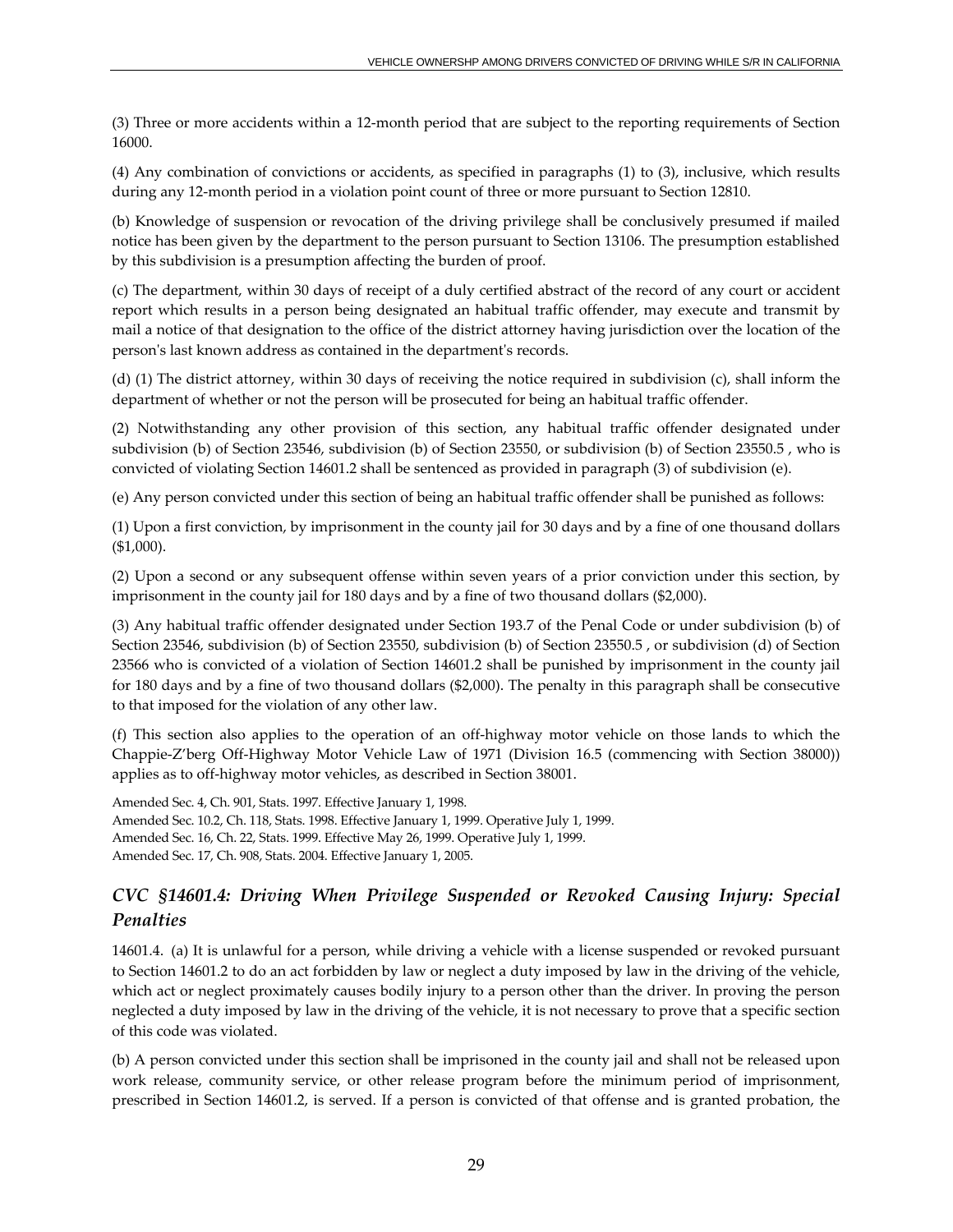court shall require that the person convicted serve at least the minimum time of imprisonment, as specified in those sections, as a term or condition of probation.

(c) When the prosecution agrees to a plea of guilty or nolo contendere to a charge of a violation of this section in satisfaction of, or as a substitute for, an original charge of a violation of Section 14601.2, and the court accepts that plea, except, in the interest of justice, when the court finds it should be inappropriate, the court shall, pursuant to Section 23575, require the person convicted, in addition to other requirements, to install a certified ignition interlock device on a vehicle that the person owns or operates for a period not to exceed three years.

(d) This section also applies to the operation of an off‐highway motor vehicle on those lands that the Chappie‐ Z'berg Off‐Highway Motor Vehicle Law of 1971 (Division 16.5 (commencing with Section 38000)) applies as to off‐highway motor vehicles, as described in Section 38001.

(e) Upon receipt of the abstract of a conviction under this section, the department shall not reinstate the privilege to operate a motor vehicle until the department receives proof of either the "Verification of Installation" form as described in paragraph (2) of subdivision (g) of Section 13386 or the Judicial Council Form I.D. 100.

Amended Sec. 9, Ch. 1064, Stats. 2000. Effective September 30, 2000. Amended Sec. 18, Ch. 908, Stats. 2004. Effective January 1, 2005. Amended Sec. 4 Ch. 835, Stats. 2006. Effective January 1, 2007.

#### *CVC §14601.5: Driving When Privilege Suspended or Revoked for Refusing Chemical Test or Driving with Excessive Blood Alcohol*

14601.5. (a) A person may not drive a motor vehicle at any time when that person's driving privilege is suspended or revoked pursuant to Section 13353, 13353.1, or 13353.2 and that person has knowledge of the suspension or revocation.

(b) Except in full compliance with the restriction, a person may not drive a motor vehicle at any time when that person's driving privilege is restricted pursuant to Section 13353.7 or 13353.8 and that person has knowledge of the restriction.

(c) Knowledge of suspension, revocation, or restriction of the driving privilege shall be conclusively presumed if notice has been given by the department to the person pursuant to Section 13106. The presumption established by this subdivision is a presumption affecting the burden of proof.

(d) A person convicted of a violation of this section is punishable, as follows:

(1) Upon a first conviction, by imprisonment in the county jail for not more than six months or by a fine of not less than three hundred dollars (\$300) or more than one thousand dollars (\$1,000), or by both that fine and imprisonment.

(2) If the offense occurred within five years of a prior offense that resulted in a conviction for a violation of this section or Section 14601, 14601.1, 14601.2, or 14601.3, by imprisonment in the county jail for not less than 10 days or more than one year, and by a fine of not less than five hundred dollars (\$500) or more than two thousand dollars (\$2,000).

(e) In imposing the minimum fine required by subdivision (d), the court shall take into consideration the defendant's ability to pay the fine and may, in the interest of justice, and for reasons stated in the record, reduce the amount of that minimum fine to less than the amount otherwise imposed.

(f) This section does not prohibit a person who is participating in, or has completed, an alcohol or drug rehabilitation program from driving a motor vehicle, that is owned or utilized by the person's employer, during the course of employment on private property that is owned or utilized by the employer, except an offstreet parking facility as defined in subdivision (d) of Section 12500.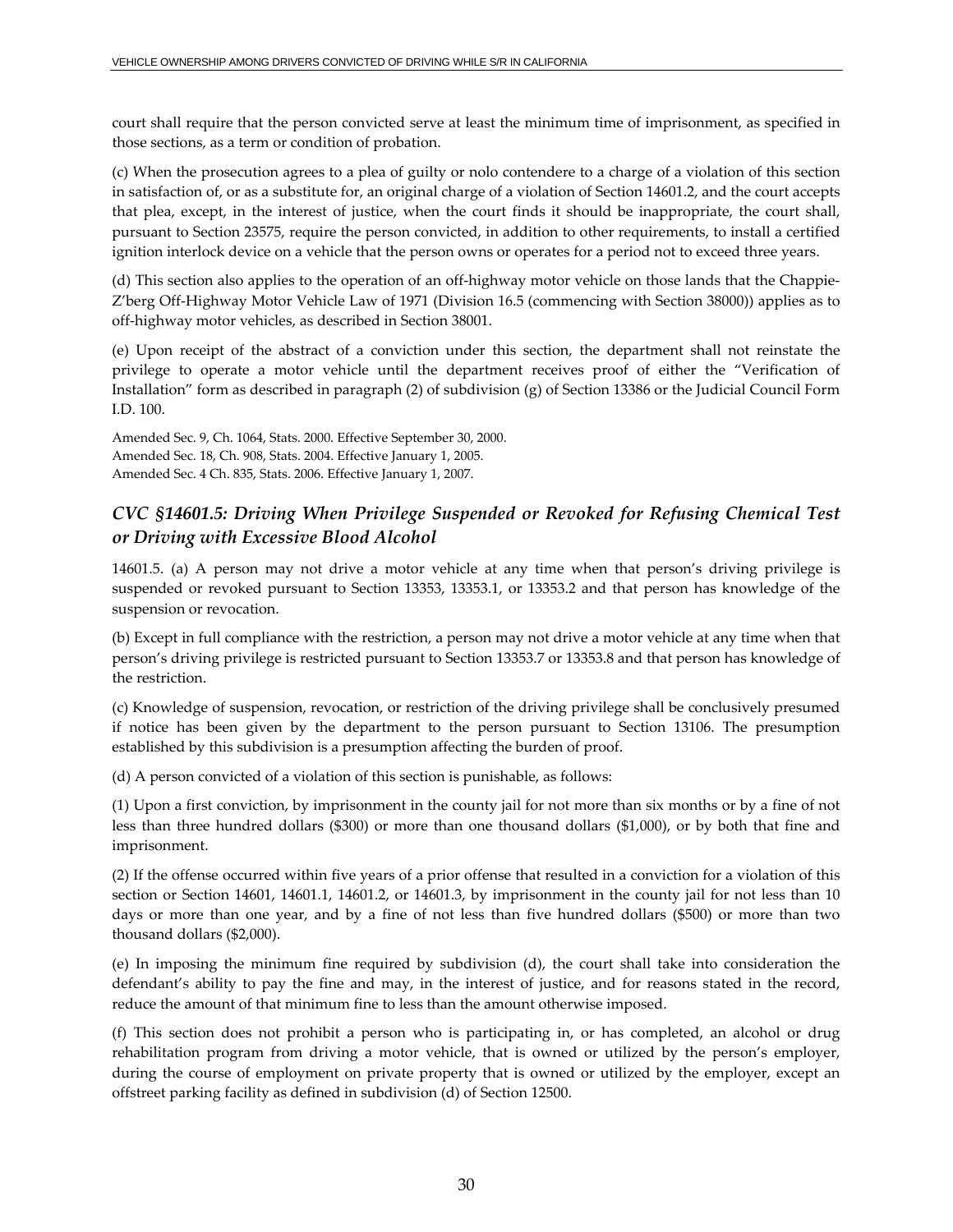(g) When the prosecution agrees to a plea of guilty or nolo contendere to a charge of a violation of this section in satisfaction of, or as a substitute for, an original charge of a violation of Section 14601.2, and the court accepts that plea, except, in the interest of justice, when the court finds it would be inappropriate, the court shall, pursuant to Section 23575, require the person convicted, in addition to other requirements, to install a certified ignition interlock device on a vehicle that the person owns or operates for a period not to exceed three years.

(h) This section also applies to the operation of an off‐highway motor vehicle on those lands that the Chappie‐ Z'berg Off‐Highway Motor Vehicle Law of 1971 (Division 16.5 (commencing with Section 38000)) applies as to off‐highway motor vehicles, as described in Section 38001.

(i) Upon receipt of the abstract of a conviction under this section, the department shall not reinstate the privilege to operate a motor vehicle until the department receives proof of either the "Verification of Installation" form as described in paragraph (2) of subdivision (g) of Section 13386 or the Judicial Council Form I.D. 100.

Added Sec. 13.5, Ch. 952, Stats. 2004. Effective January 1, 2005. Operative September 20, 2005. Amended Sec. 5, Ch. 835, Stats. 2006. Effective January 1, 2007.

#### *CVC §14601.8: Service of Sentence*

14601.8. The judge may, in his or her discretion, allow any person convicted of a violation of Section 14601 or 14601.1 to serve his or her sentence on a sufficient number of consecutive weekend days to complete the sentence.

Amended and renumbered Ch. 982, Stats. 1992. Effective January 1, 1993. Former Section 14601.5.

#### *CVC §14602.6: Vehicle Impoundment: Suspended, Revoked, or Unlicensed Driver: Hearing*

14602.6. (a) (1) Whenever a peace officer determines that a person was driving a vehicle while his or her driving privilege was suspended or revoked, driving a vehicle while his or her driving privilege is restricted pursuant to Section 13352 or 23575 and the vehicle is not equipped with a functioning, certified interlock device, or driving a vehicle without ever having been issued a driver's license, the peace officer may either immediately arrest that person and cause the removal and seizure of that vehicle or, if the vehicle is involved in a traffic collision, cause the removal and seizure of the vehicle without the necessity of arresting the person in accordance with Chapter 10 (commencing with Section 22650) of Division 11. A vehicle so impounded shall be impounded for 30 days.

(2) The impounding agency, within two working days of impoundment, shall send a notice by certified mail, return receipt requested, to the legal owner of the vehicle, at the address obtained from the department, informing the owner that the vehicle as been impounded. Failure to notify the legal owner within two working days shall prohibit the impounding agency from charging for more than 15 days' impoundment when the legal owner redeems the impounded vehicle. The impounding agency shall maintain a published telephone number that provides information 24 hours a day regarding the impoundment of vehicles and the rights of a registered owner to request a hearing.

(b) The registered and legal owner of a vehicle that is removed and seized under subdivision (a) or their agents shall be provided the opportunity for a storage hearing to determine the validity of, or consider any mitigating circumstances attendant to, the storage, in accordance with Section 22852.

(c) Any period in which a vehicle is subjected to storage under this section shall be included as part of the period of impoundment ordered by the court under subdivision (a) of Section 14602.5.

(d) (1) An impounding agency shall release a vehicle to the registered owner or his or her agent prior to the end of 30 days' impoundment under any of the following circumstances:

(A) When the vehicle is a stolen vehicle.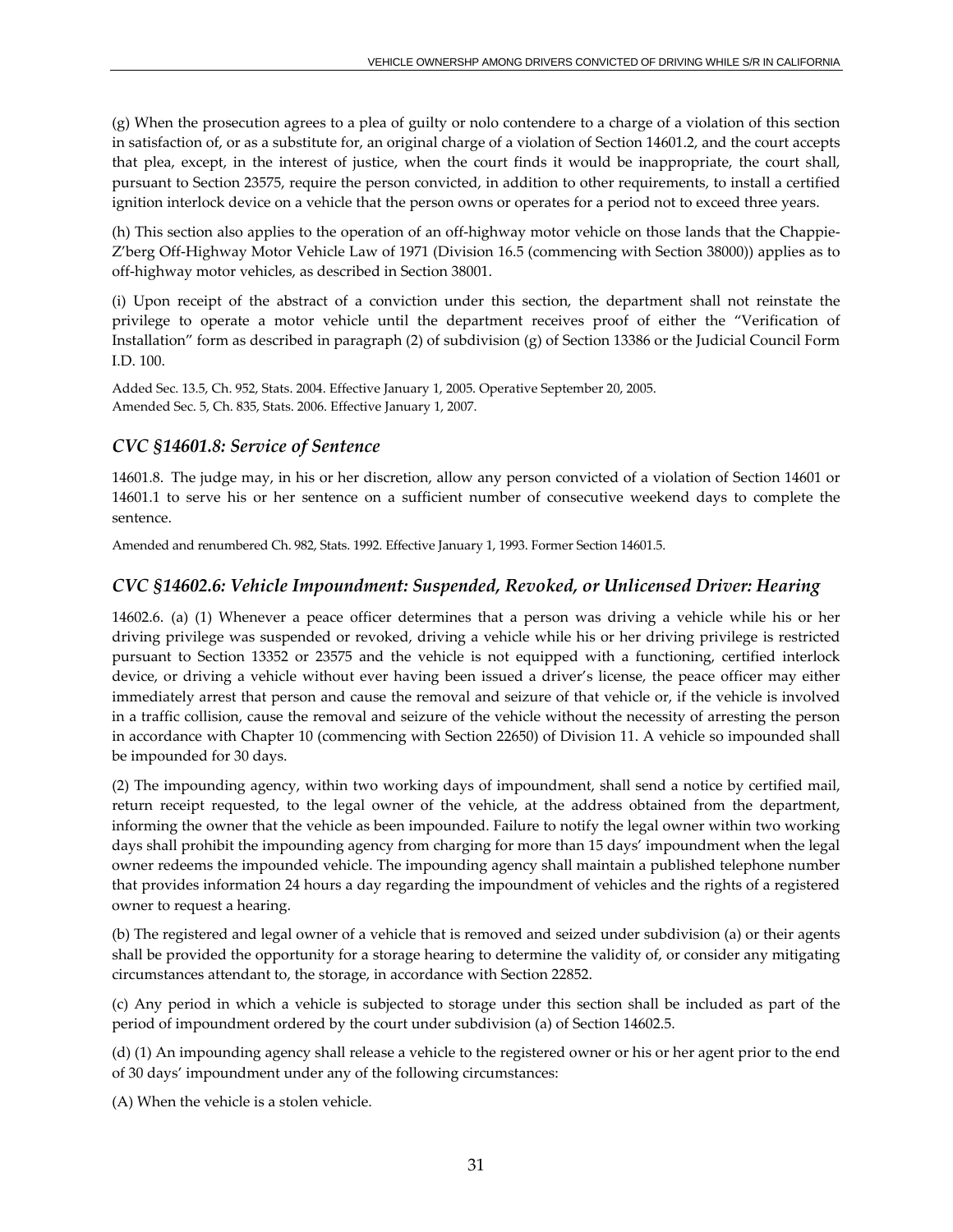(B) When the vehicle is subject to bailment and is driven by an unlicensed employee of a business establishment, including a parking service or repair garage.

(C) When the license of the driver was suspended or revoked for an offense other than those included in Article 2 (commencing with Section 13200) of Chapter 2 of Division 6 or Article 3 (commencing with Section 13350) of Chapter 2 of Division 6.

(D) When the vehicle was seized under this section for an offense that does not authorize the seizure of the vehicle.

(E) When the driver reinstates his or her driver's license or acquires a driver's license and proper insurance.

(2) No vehicle shall be released pursuant to this subdivision without presentation of the registered owner's or agent's currently valid driver's license to operate the vehicle and proof of current vehicle registration, or upon order of a court.

(e) The registered owner or his or her agent is responsible for all towing and storage charges related to the impoundment, and any administrative charges authorized under Section 22850.5.

(f) A vehicle removed and seized under subdivision (a) shall be released to the legal owner of the vehicle or the legal owner's agent prior to the end of 30 days' impoundment if all of the following conditions are met:

(1) The legal owner is a motor vehicle dealer, bank, credit union, acceptance corporation, or other licensed financial institution legally operating in this state or is another person, not the registered owner, holding a security interest in the vehicle.

(2) The legal owner or the legal owner's agent pays all towing and storage fees related to the seizure of the vehicle. No lien sale processing fees shall be charged to the legal owner who redeems the vehicle prior to the 15th day of impoundment. Neither the impounding authority nor any person having possession of the vehicle shall collect from the legal owner of the type specified in paragraph (1), or the legal owner's agent any administrative charges imposed pursuant to Section 22850.5 unless the legal owner voluntarily requested a poststorage hearing.

(3) The legal owner or the legal owner's agent presents a copy of the assignment, as defined in subdivision (b) of Section 7500.1 of the Business and Professions Code, and any one of the following: a certificate of repossession for the vehicle, a security agreement for the vehicle, or title showing proof of legal ownership for the vehicle. Any documents presented may be originals, photocopies, or facsimile copies, or may be transmitted electronically. The *law enforcement agency*, impounding agency, *or any person acting on behalf of those agencies* shall not require any documents to be notarized. The *law enforcement agency*, impounding agency, *or any person acting on behalf of those agencies* may require the agent of the legal owner to produce a photocopy or facsimile copy of its repossession agency license or registration issued pursuant to Chapter 11 (commencing with Section 7500) of Division 3 of the Business and Professions Code, or to demonstrate, to the satisfaction of the *law enforcement agency*, impounding agency, *or any person acting on behalf of those agencies* that the agent is exempt from licensure pursuant to Section 7500.2 or 7500.3 of the Business and Professions Code.

No administrative costs authorized under subdivision (a) of Section 22850.5 shall be charged to the legal owner of the type specified in paragraph (1), who redeems the vehicle unless the legal owner voluntarily requests a poststorage hearing. No city, county, city or county, or state agency shall require a legal owner or a legal owner's agent to request a poststorage hearing as a requirement for release of the vehicle to the legal owner or the legal owner's agent. The *law enforcement agency*, impounding agency, *or any person acting on behalf of those agencies* shall not require any documents other than those specified in this paragraph. The *law enforcement agency*, impounding agency, *or any person acting on behalf of those agencies* shall not require any documents to be notarized.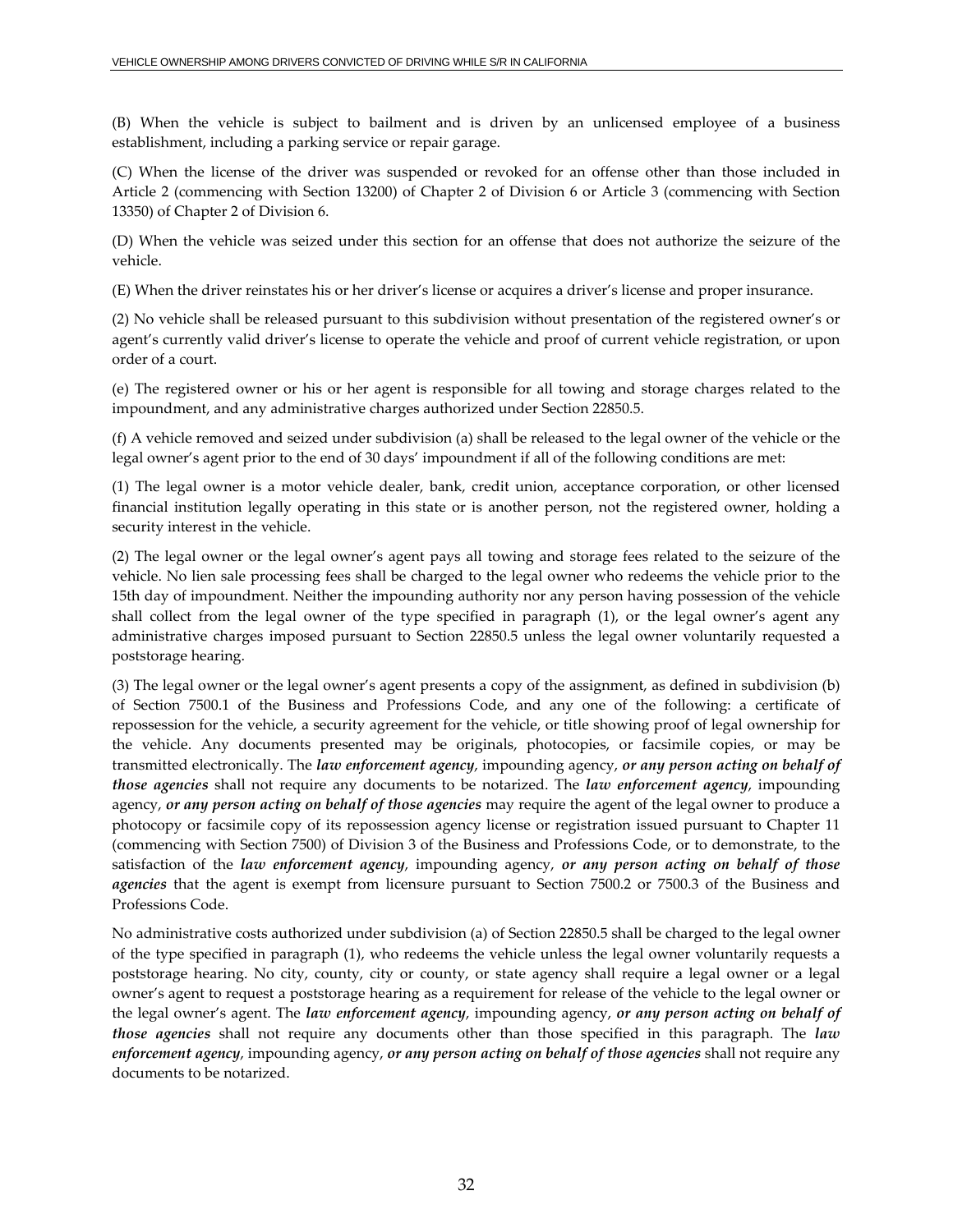(g) (1) A legal owner or the legal owner's agent that obtains release of the vehicle pursuant to subdivision (f) may not release the vehicle to the registered owner of the vehicle or any agents of the registered owner, unless the registered owner is a rental car agency, until after the termination of the 30‐day impoundment period.

(2) The legal owner or the legal owner's agent may not relinquish the vehicle to the registered owner until the registered owner or that owner's agent presents his or her valid driver's license or valid temporary driver's license to the legal owner or the legal owner's agent. The legal owner or the legal owner's agent shall make every reasonable effort to ensure that the license presented is valid.

(3) Prior to relinquishing the vehicle, the legal owner may require the registered owner to pay all towing and storage charges related to the impoundment and any administrative charges authorized under Section 22850.5 that were incurred by the legal owner in connection with obtaining custody of the vehicle.

(h) (1) A vehicle removed and seized under subdivision (a) shall be released to a rental car agency prior to the end of 30 days' impoundment if the agency is either the legal owner or registered owner of the vehicle and the agency pays all towing and storage fees related to the seizure of the vehicle.

(2) The owner of a rental vehicle that was seized under this section may continue to rent the vehicle upon recovery of the vehicle. However, the rental car agency may not rent another vehicle to the driver of the vehicle that was seized until 30 days after the date that the vehicle was seized.

(3) The rental car agency may require the person to whom the vehicle was rented to pay all towing and storage charges related to the impoundment and any administrative charges authorized under Section 22850.5 that were incurred by the rental car agency in connection with obtaining custody of the vehicle.

(i) Notwithstanding any other provision of this section, the registered owner and not the legal owner shall remain responsible for any towing and storage charges related to the impoundment, any administrative charges authorized under Section 22850.5, and any parking fines, penalties, and administrative fees incurred by the registered owner.

(j) The *law enforcement agency and the* impounding agency, *including any tow yard acting on behalf of the law enforcement agency or impounding agency, shall* ( ) not *be* liable to the registered owner for the improper release of the vehicle to the legal owner or the legal owner's agent provided the release complies with the provisions of this section.

Amended Sec. 5, Ch. 582, Stats. 1998. Effective January 1, 1999. Amended Sec. 2.5, Ch. 554, Stats. 2001. Effective January 1, 2002. Amended Sec. 7, Ch. 402, Stats. 2002. Effective January 1, 2003. Amended Sec. 2, Ch. 646, Stats. 2005. Effective January 1, 2006. Amended Sec. 7, Ch. 418, Stats. 2006. Effective January 1, 2007. Amended Sec. 10, Ch. 192, Stats. 2007. Effective September 7, 2007. The 2007 amendment added the italicized material, and at the point(s) indicated, deleted the following "is"

#### *CVC §14607.6: Impoundment and Forfeiture of Motor Vehicles*

14607.6. (a) Notwithstanding any other provision of law, and except as provided in this section, a motor vehicle is subject to forfeiture as a nuisance if it is driven on a highway in this state by a driver with a suspended or revoked license, or by an unlicensed driver, who is a registered owner of the vehicle at the time of impoundment and has a previous misdemeanor conviction for a violation of subdivision (a) of Section 12500 or Section 14601, 14601.1, 14601.2, 14601.3, 14601.4, or 14601.5.

(b) A peace officer shall not stop a vehicle for the sole reason of determining whether the driver is properly licensed.

(c) (1) If a driver is unable to produce a valid driverʹs license on the demand of a peace officer enforcing the provisions of this code, as required by subdivision (b) of Section 12951, the vehicle shall be impounded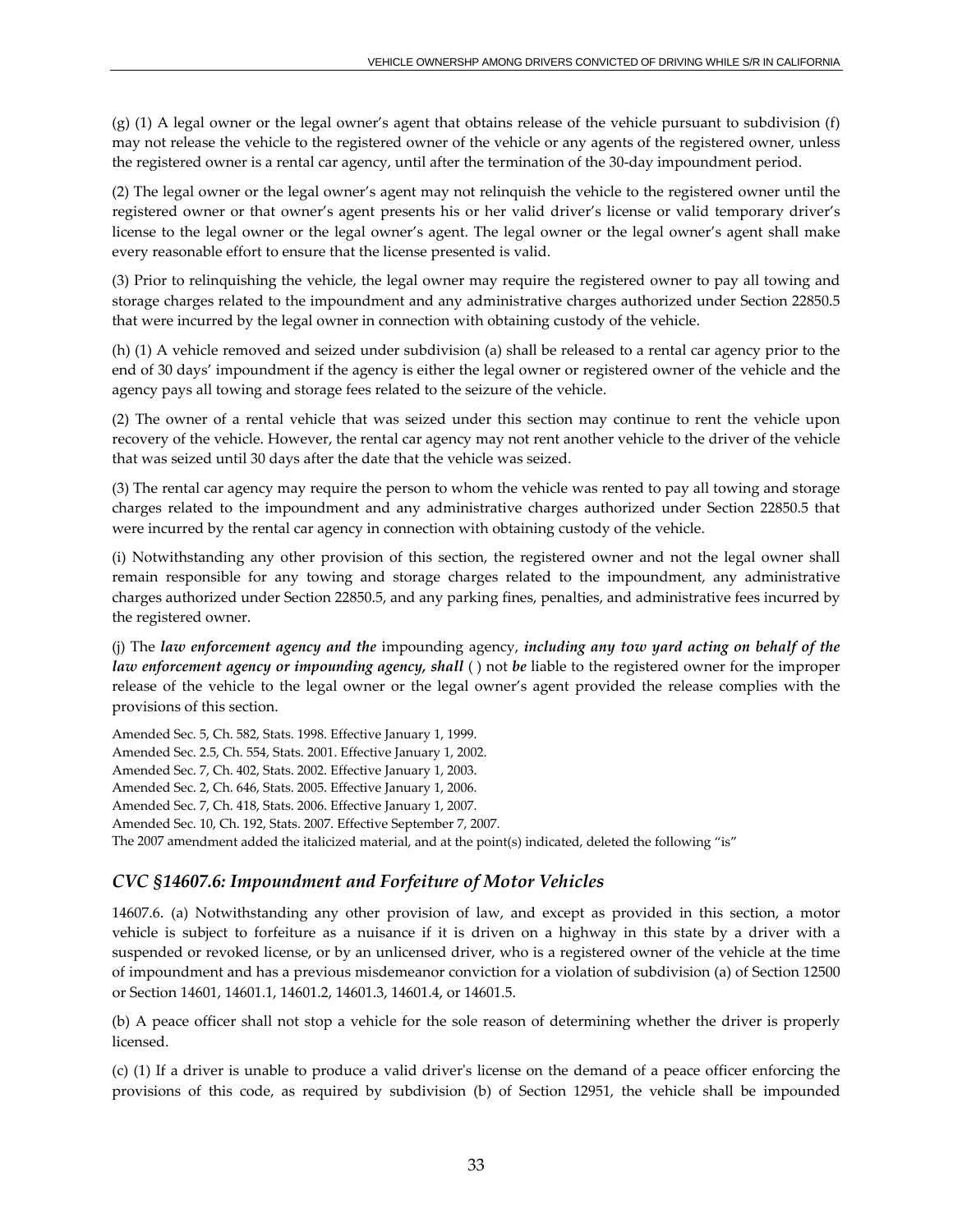regardless of ownership, unless the peace officer is reasonably able, by other means, to verify that the driver is properly licensed. Prior to impounding a vehicle, a peace officer shall attempt to verify the license status of a driver who claims to be properly licensed but is unable to produce the license on demand of the peace officer.

(2) A peace officer shall not impound a vehicle pursuant to this subdivision if the license of the driver expired within the preceding 30 days and the driver would otherwise have been properly licensed.

(3) A peace officer may exercise discretion in a situation where the driver without a valid license is an employee driving a vehicle registered to the employer in the course of employment. A peace officer may also exercise discretion in a situation where the driver without a valid license is the employee of a bona fide business establishment or is a person otherwise controlled by such an establishment and it reasonably appears that an owner of the vehicle, or an agent of the owner, relinquished possession of the vehicle to the business establishment solely for servicing or parking of the vehicle or other reasonably similar situations, and where the vehicle was not to be driven except as directly necessary to accomplish that business purpose. In this event, if the vehicle can be returned to or be retrieved by the business establishment or registered owner, the peace officer may release and not impound the vehicle.

(4) A registered or legal owner of record at the time of impoundment may request a hearing to determine the validity of the impoundment pursuant to subdivision (n).

(5) If the driver of a vehicle impounded pursuant to this subdivision was not a registered owner of the vehicle at the time of impoundment, or if the driver of the vehicle was a registered owner of the vehicle at the time of impoundment but the driver does not have a previous conviction for a violation of subdivision (a) of Section 12500 or Section 14601, 14601.1, 14601.2, 14601.3, 14601.4, or 14601.5, the vehicle shall be released pursuant to this code and is not subject to forfeiture.

(d) (1) This subdivision applies only if the driver of the vehicle is a registered owner of the vehicle at the time of impoundment. Except as provided in paragraph (5) of subdivision (c), if the driver of a vehicle impounded pursuant to subdivision (c) was a registered owner of the vehicle at the time of impoundment, the impounding agency shall authorize release of the vehicle if, within three days of impoundment, the driver of the vehicle at the time of impoundment presents his or her valid driverʹs license, including a valid temporary California driverʹs license or permit, to the impounding agency. The vehicle shall then be released to a registered owner of record at the time of impoundment, or an agent of that owner authorized in writing, upon payment of towing and storage charges related to the impoundment, and any administrative charges authorized by Section 22850.5, providing that the person claiming the vehicle is properly licensed and the vehicle is properly registered. A vehicle impounded pursuant to the circumstances described in paragraph (3) of subdivision (c) shall be released to a registered owner whether or not the driver of the vehicle at the time of impoundment presents a valid driverʹs license.

(2) If there is a community property interest in the vehicle impounded pursuant to subdivision (c), owned at the time of impoundment by a person other than the driver, and the vehicle is the only vehicle available to the driver's immediate family that may be operated with a class C driver's license, the vehicle shall be released to a registered owner or to the community property interest owner upon compliance with all of the following requirements:

(A) The registered owner or the community property interest owner requests release of the vehicle and the owner of the community property interest submits proof of that interest.

(B) The registered owner or the community property interest owner submits proof that he or she, or an authorized driver, is properly licensed and that the impounded vehicle is properly registered pursuant to this code.

(C) All towing and storage charges related to the impoundment and any administrative charges authorized pursuant to Section 22850.5 are paid.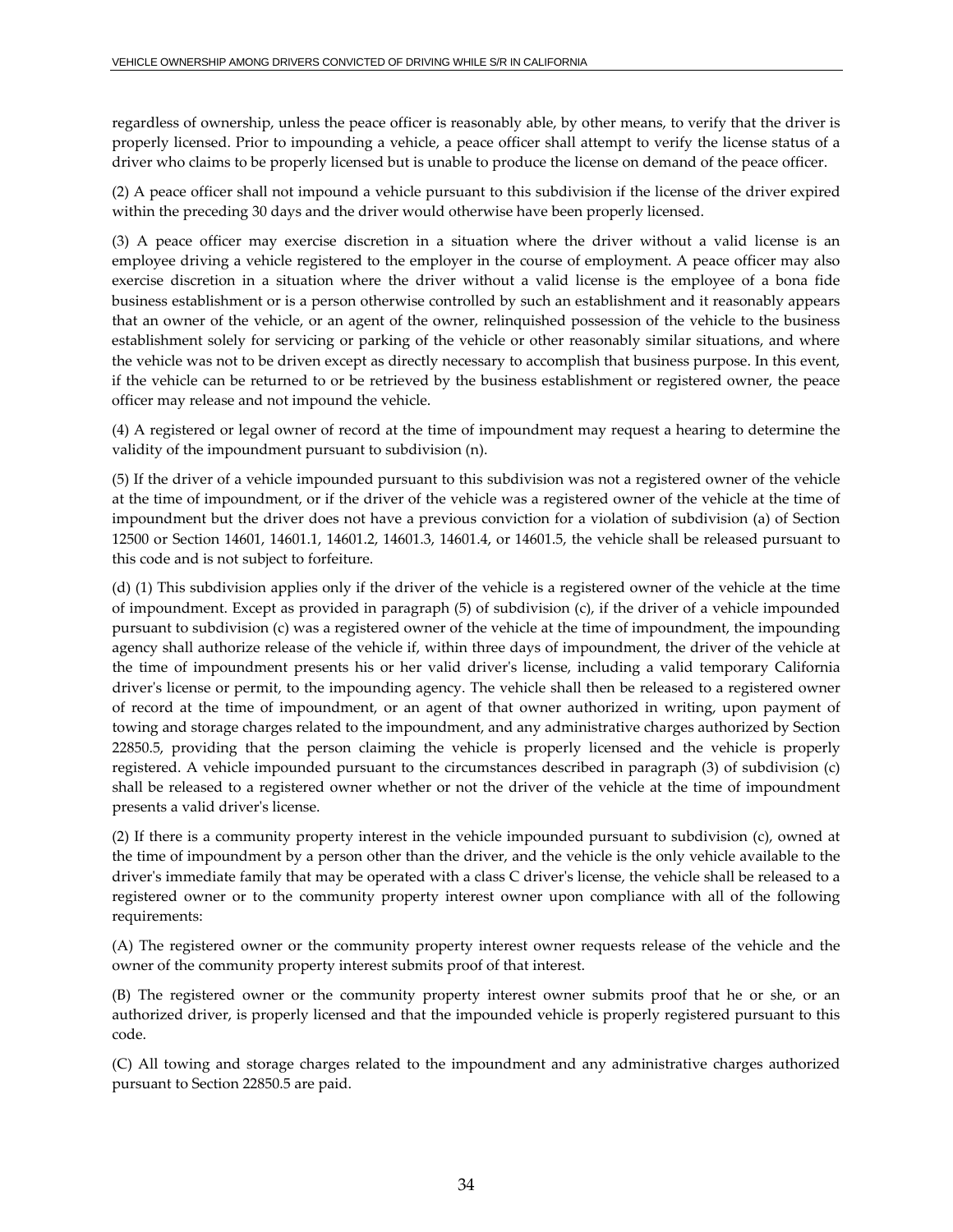(D) The registered owner or the community property interest owner signs a stipulated vehicle release agreement, as described in paragraph (3), in consideration for the nonforfeiture of the vehicle. This requirement applies only if the driver requests release of the vehicle.

(3) A stipulated vehicle release agreement shall provide for the consent of the signator to the automatic future forfeiture and transfer of title to the state of any vehicle registered to that person, if the vehicle is driven by a driver with a suspended or revoked license, or by an unlicensed driver. The agreement shall be in effect for only as long as it is noted on a driving record maintained by the department pursuant to Section 1806.1.

(4) The stipulated vehicle release agreement described in paragraph (3) shall be reported by the impounding agency to the department not later than 10 days after the day the agreement is signed.

(5) No vehicle shall be released pursuant to paragraph (2) if the driving record of a registered owner indicates that a prior stipulated vehicle release agreement was signed by that person.

(e) (1) The impounding agency, in the case of a vehicle that has not been redeemed pursuant to subdivision (d), or that has not been otherwise released, shall promptly ascertain from the department the names and addresses of all legal and registered owners of the vehicle.

(2) The impounding agency, within two days of impoundment, shall send a notice by certified mail, return receipt requested, to all legal and registered owners of the vehicle, at the addresses obtained from the department, informing them that the vehicle is subject to forfeiture and will be sold or otherwise disposed of pursuant to this section. The notice shall also include instructions for filing a claim with the district attorney, and the time limits for filing a claim. The notice shall also inform any legal owner of its right to conduct the sale pursuant to subdivision (g). If a registered owner was personally served at the time of impoundment with a notice containing all the information required to be provided by this paragraph, no further notice is required to be sent to a registered owner. However, a notice shall still be sent to the legal owners of the vehicle, if any. If notice was not sent to the legal owner within two working days, the impounding agency shall not charge the legal owner for more than 15‐daysʹ impoundment when the legal owner redeems the impounded vehicle.

(3) No processing charges shall be imposed on a legal owner who redeems an impounded vehicle within 15 days of the impoundment of that vehicle. If no claims are filed and served within 15 days after the mailing of the notice in paragraph (2), or if no claims are filed and served within five days of personal service of the notice specified in paragraph (2), when no other mailed notice is required pursuant to paragraph (2), the district attorney shall prepare a written declaration of forfeiture of the vehicle to the state. A written declaration of forfeiture signed by the district attorney under this subdivision shall be deemed to provide good and sufficient title to the forfeited vehicle. A copy of the declaration shall be provided on request to any person informed of the pending forfeiture pursuant to paragraph (2). A claim that is filed and is later withdrawn by the claimant shall be deemed not to have been filed.

(4) If a claim is timely filed and served, then the district attorney shall file a petition of forfeiture with the appropriate juvenile or superior court within 10 days of the receipt of the claim. The district attorney shall establish an expedited hearing date in accordance with instructions from the court, and the court shall hear the matter without delay. The court filing fee of one hundred dollars (\$100) shall be paid by the claimant, but shall be reimbursed by the impounding agency if the claimant prevails. To the extent practicable, the civil and criminal cases shall be heard at the same time in an expedited, consolidated proceeding. A proceeding in the civil case is a limited civil case.

(5) The burden of proof in the civil case shall be on the prosecuting agency, by a preponderance of the evidence. All questions that may arise shall be decided and all other proceedings shall be conducted as in an ordinary civil action. A judgment of forfeiture does not require as a condition precedent the conviction of a defendant of an offense which made the vehicle subject to forfeiture. The filing of a claim within the time limits specified in paragraph (3) is considered a jurisdictional prerequisite for the availing of the action authorized by that paragraph.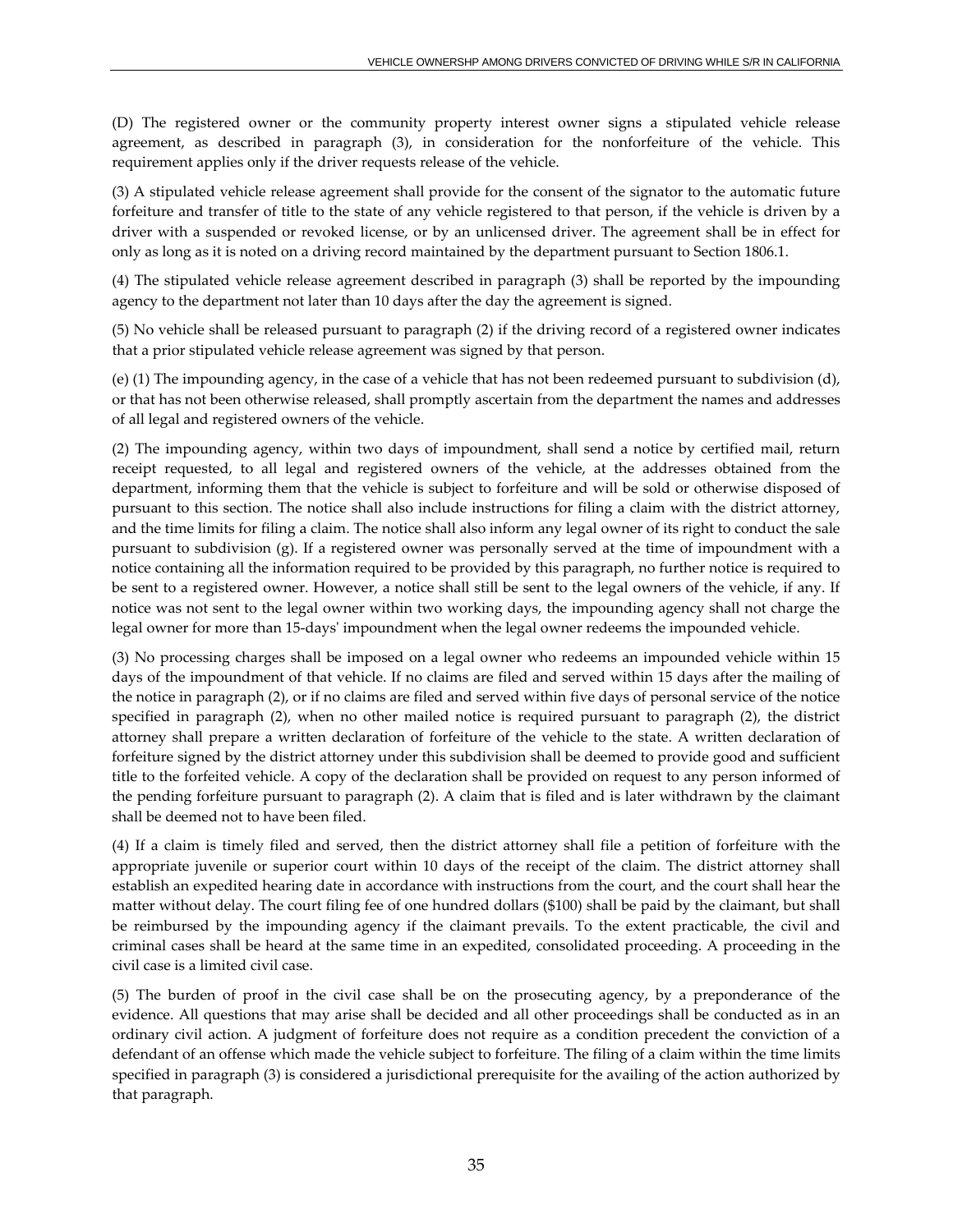(6) All right, title, and interest in the vehicle shall vest in the state upon commission of the act giving rise to the forfeiture.

(7) The filing fee in paragraph (4) shall be distributed as follows:

(A) To the county law library fund as provided in Section 6320 of the Business and Professions Code, the amount specified in Sections 6321 and 6322.1 of the Business and Professions Code.

(B) To the Trial Court Trust Fund, the remainder of the fee.

(f) Any vehicle impounded that is not redeemed pursuant to subdivision (d) and is subsequently forfeited pursuant to this section shall be sold once an order of forfeiture is issued by the district attorney of the county of the impounding agency or a court, as the case may be, pursuant to subdivision (e).

(g) Any legal owner who is a motor vehicle dealer, bank, credit union, acceptance corporation, or other licensed financial institution legally operating in this state, or the agent of that legal owner, may take possession and conduct the sale of the forfeited vehicle if the legal owner or agent notifies the agency impounding the vehicle of its intent to conduct the sale within 15 days of the mailing of the notice pursuant to subdivision (e). Sale of the vehicle after forfeiture pursuant to this subdivision may be conducted at the time, in the manner, and on the notice usually given for the sale of repossessed or surrendered vehicles. The proceeds of any sale conducted by or on behalf of the legal owner shall be disposed of as provided in subdivision (i). A notice pursuant to this subdivision may be presented in person, by certified mail, by facsimile transmission, or by electronic mail.

(h) If the legal owner or agent of the owner does not notify the agency impounding the vehicle of its intent to conduct the sale as provided in subdivision (g), the agency shall offer the forfeited vehicle for sale at public auction within 60 days of receiving title to the vehicle. Low value vehicles shall be disposed of pursuant to subdivision (k).

(i) The proceeds of a sale of a forfeited vehicle shall be disposed of in the following priority:

(1) To satisfy the towing and storage costs following impoundment, the costs of providing notice pursuant to subdivision (e), the costs of sale, and the unfunded costs of judicial proceedings, if any.

(2) To the legal owner in an amount to satisfy the indebtedness owed to the legal owner remaining as of the date of sale, including accrued interest or finance charges and delinquency charges, providing that the principal indebtedness was incurred prior to the date of impoundment.

(3) To the holder of any subordinate lien or encumbrance on the vehicle, other than a registered or legal owner, to satisfy any indebtedness so secured if written notification of demand is received before distribution of the proceeds is completed. The holder of a subordinate lien or encumbrance, if requested, shall furnish reasonable proof of its interest and, unless it does so upon request, is not entitled to distribution pursuant to this paragraph.

(4) To any other person, other than a registered or legal owner, who can reasonably establish an interest in the vehicle, including a community property interest, to the extent of his or her provable interest, if written notification is received before distribution of the proceeds is completed.

(5) Of the remaining proceeds, funds shall be made available to pay any local agency and court costs, that are reasonably related to the implementation of this section, that remain unsatisfied.

(6) Of the remaining proceeds, half shall be transferred to the Controller for deposit in the Vehicle Inspection and Repair Fund for the high‐polluter repair assistance and removal program created by Article 9 (commencing with Section 44090) of Chapter 5 of Part 5 of Division 26 of the Health and Safety Code, and half shall be transferred to the general fund of the city or county of the impounding agency, or the city or county where the impoundment occurred. A portion of the local funds may be used to establish a reward fund for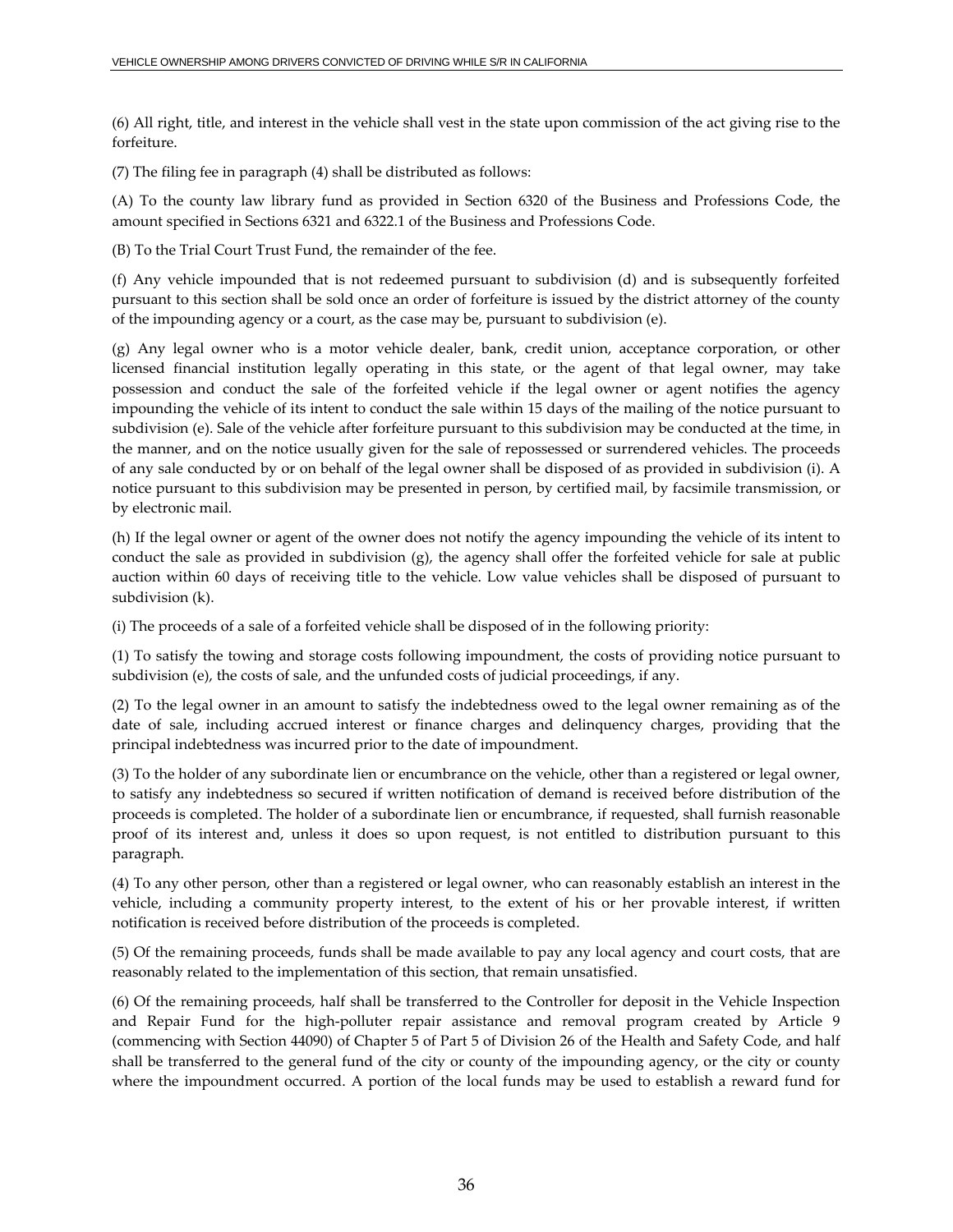persons coming forward with information leading to the arrest and conviction of hit-and-run drivers and to publicize the availability of the reward fund.

(j) The person conducting the sale shall disburse the proceeds of the sale as provided in subdivision (i) and shall provide a written accounting regarding the disposition to the impounding agency and, on request, to any person entitled to or claiming a share of the proceeds, within 15 days after the sale is conducted.

(k) If the vehicle to be sold pursuant to this section is not of the type that can readily be sold to the public generally, the vehicle shall be conveyed to a licensed dismantler or donated to an eleemosynary institution. License plates shall be removed from any vehicle conveyed to a dismantler pursuant to this subdivision.

(l) No vehicle shall be sold pursuant to this section if the impounding agency determines the vehicle to have been stolen. In this event, the vehicle may be claimed by the registered owner at any time after impoundment, providing the vehicle registration is current and the registered owner has no outstanding traffic violations or parking penalties on his or her driving record or on the registration record of any vehicle registered to the person. If the identity of the legal and registered owners of the vehicle cannot be reasonably ascertained, the vehicle may be sold.

(m) Any owner of a vehicle who suffers any loss due to the impoundment or forfeiture of any vehicle pursuant to this section may recover the amount of the loss from the unlicensed, suspended, or revoked driver. If possession of a vehicle has been tendered to a business establishment in good faith, and an unlicensed driver employed or otherwise directed by the business establishment is the cause of the impoundment of the vehicle, a registered owner of the impounded vehicle may recover damages for the loss of use of the vehicle from the business establishment.

(n) (1) The impounding agency, if requested to do so not later than 10 days after the date the vehicle was impounded, shall provide the opportunity for a poststorage hearing to determine the validity of the storage to the persons who were the registered and legal owners of the vehicle at the time of impoundment, except that the hearing shall be requested within three days after the date the vehicle was impounded if personal service was provided to a registered owner pursuant to paragraph (2) of subdivision (e) and no mailed notice is required.

(2) The poststorage hearing shall be conducted not later than two days after the date it was requested. The impounding agency may authorize its own officer or employee to conduct the hearing if the hearing officer is not the same person who directed the storage of the vehicle. Failure of either the registered or legal owner to request a hearing as provided in paragraph (1) or to attend a scheduled hearing shall satisfy the poststorage hearing requirement.

(3) The agency employing the person who directed the storage is responsible for the costs incurred for towing and storage if it is determined that the driver at the time of impoundment had a valid driver's license.

(o) As used in this section, "days" means workdays not including weekends and holidays.

(p) Charges for towing and storage for any vehicle impounded pursuant to this section shall not exceed the normal towing and storage rates for other vehicle towing and storage conducted by the impounding agency in the normal course of business.

(q) The Judicial Council and the Department of Justice may prescribe standard forms and procedures for implementation of this section to be used by all jurisdictions throughout the state.

(r) The impounding agency may act as the agent of the state in carrying out this section.

(s) No vehicle shall be impounded pursuant to this section if the driver has a valid license but the license is for a class of vehicle other than the vehicle operated by the driver.

(t) This section does not apply to vehicles subject to Sections 14608 and 14609, if there has been compliance with the procedures in those sections.